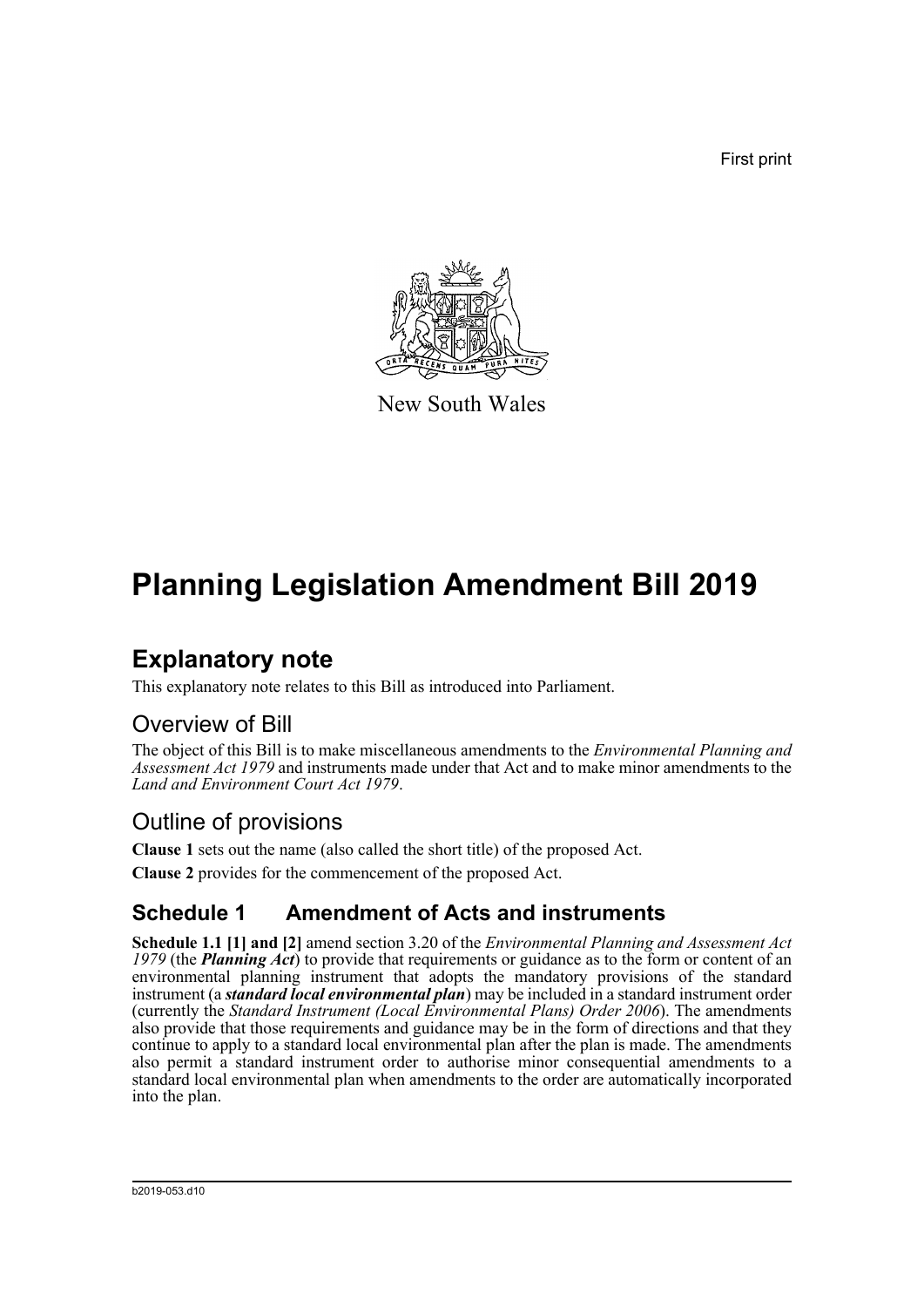**Schedule 1.1** [3] removes an inconsistency between the period specified in section 5.8 of the Planning Act as the minimum period for public examination of an environmental impact statement (being 30 days) and the mandatory community participation requirements that are specified in clause 11 of Schedule 1 to that Act (being 28 days).

**Schedule 1.1 [4]–[6]** bring provisions relating to applications for approval for staged State significant infrastructure into line with provisions relating to applications for consent for staged State significant development.

**Schedule 1.1 [7] and [8]** clarify that an occupation certificate may be issued for the occupation and use of a new part of a new building or a new part of an existing building.

**Schedule 1.2** amends the *Land and Environment Court Act 1979* to make amendments consequential on the renumbering of the Planning Act by the *Environmental Planning and Assessment Amendment Act 2017* (the *2017 Amendment Act*).

**Schedule 1.3** amends the *Standard Instrument (Local Environmental Plans) Order 2006* (the *Standard Instrument Order*) and the standard instrument for a principal local environmental plan set out at the end of the Order (the *Standard Instrument*).

**Schedule 1.3 [1]–[3], [5], [6], [17]–[19] and [21]** make amendments consequential on the renumbering of the Planning Act by the 2017 Amendment Act. **Schedule 1.3 [4]** omits a provision that is redundant because of the repeal of sections 64 and 65 of the Planning Act. **Schedule 1.3 [16]** is consequential on the 2017 Amendment Act changing references in the Planning Act from the Secretary to the Planning Secretary.

**Schedule 1.3 [7]** omits a reference to a repealed Part.

**Schedule 1.3 [8] and [9]** update a direction in the Standard Instrument Order to ensure that it reflects how standard local environmental plans are laid out.

**Schedule 1.3 [10]** updates a direction in the Standard Instrument to take account of new land uses included in the Standard Instrument by the *Standard Instrument (Local Environmental Plans) Amendment (Primary Production and Rural Development) Order 2019*.

**Schedule 1.3 [11]** inserts a new direction in the Standard Instrument to provide for how automatic incorporation of amendments is to occur if an amendment to the Standard Instrument requires a land use to be placed in 1 of 2 locations.

**Schedule 1.3 [12] and [13]** omit a direction requiring a land use to be placed in a certain location in a Land Use Table and instead places that land use in that location.

**Schedule 1.3 [14]** removes an incorrect note.

**Schedule 1.3 [15], [20], [22] and [23]** make amendments consequential on the repeal of the *Crown Lands Act 1989* and its replacement by the *Crown Land Management Act 2016*.

**Schedule 1.4** corrects an incorrect adoption of a standard provision. Under section 3.20 of the Planning Act, a local environmental plan can adopt an optional provision of the Standard Instrument. However, when this is done the provision must be adopted in the form set out in the Standard Instrument. The proposed amendment re-adopts an optional provision that was incorrectly adopted. **Schedule 1.5** inserts a savings provision that protects any development consent granted based on the incorrectly adopted provision.

**Schedule 1.6** moves an item in a heritage table so that it is correctly located.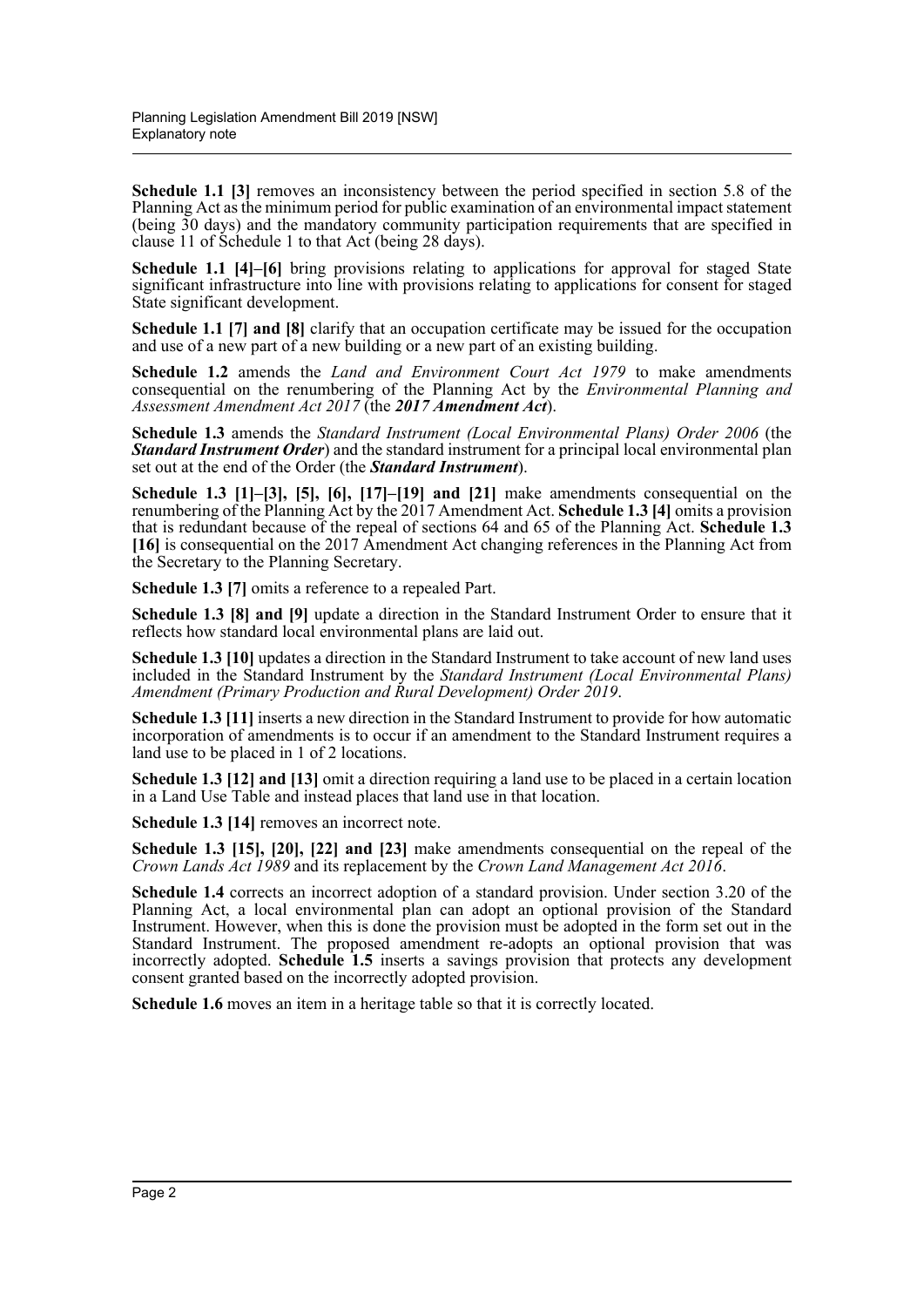#### **Schedule 2 Amendments consequential on commencement of Environmental Planning and Assessment Amendment Act 2017**

**Schedule 2** makes amendments to a number of instruments consequential on the amendments made to the Planning Act by the 2017 Amendment Act and in particular the renumbering of the Planning Act.

#### **Schedule 3 Amendments consequential on commencement of Crown Land Management Act 2016**

**Schedule 3** makes amendments to a number of environmental planning instruments consequential on the repeal of the *Crown Lands Act 1989* and the *Western Lands Act 1901* and their replacement by the *Crown Land Management Act 2016*.

#### **Schedule 4 Amendments consequential on commencement of Standard Instrument (Local Environmental Plans) Amendment (Primary Production and Rural Development) Order 2019**

**Schedule 4** makes a consequential amendment to a number of standard local environmental plans as a result of amendments made to the Standard Instrument Order by the *Standard Instrument (Local Environmental Plans) Amendment (Primary Production and Rural Development) Order 2019*.

#### **Schedule 5 Miscellaneous amendments to instruments that are generally in accordance with standard instrument**

**Schedule 5** amends 3 environmental planning instruments that are not standard local environmental plans but which are generally in accordance with standard local environmental plans. The amendments are consistent with the amendments proposed to be made to the Standard Instrument by Schedule 1.3.

#### **Schedule 6 Miscellaneous amendments to standardised provisions of environmental planning instruments**

**Schedule 6** makes amendments to standardised provisions (being provisions that are not included in the Standard Instrument but which are similar in many standard local environmental plans) consequential on the renumbering of the Planning Act by the 2017 Amendment Act and the repeal of the *Crown Lands Act 1989* and its replacement by the *Crown Land Management Act 2016*.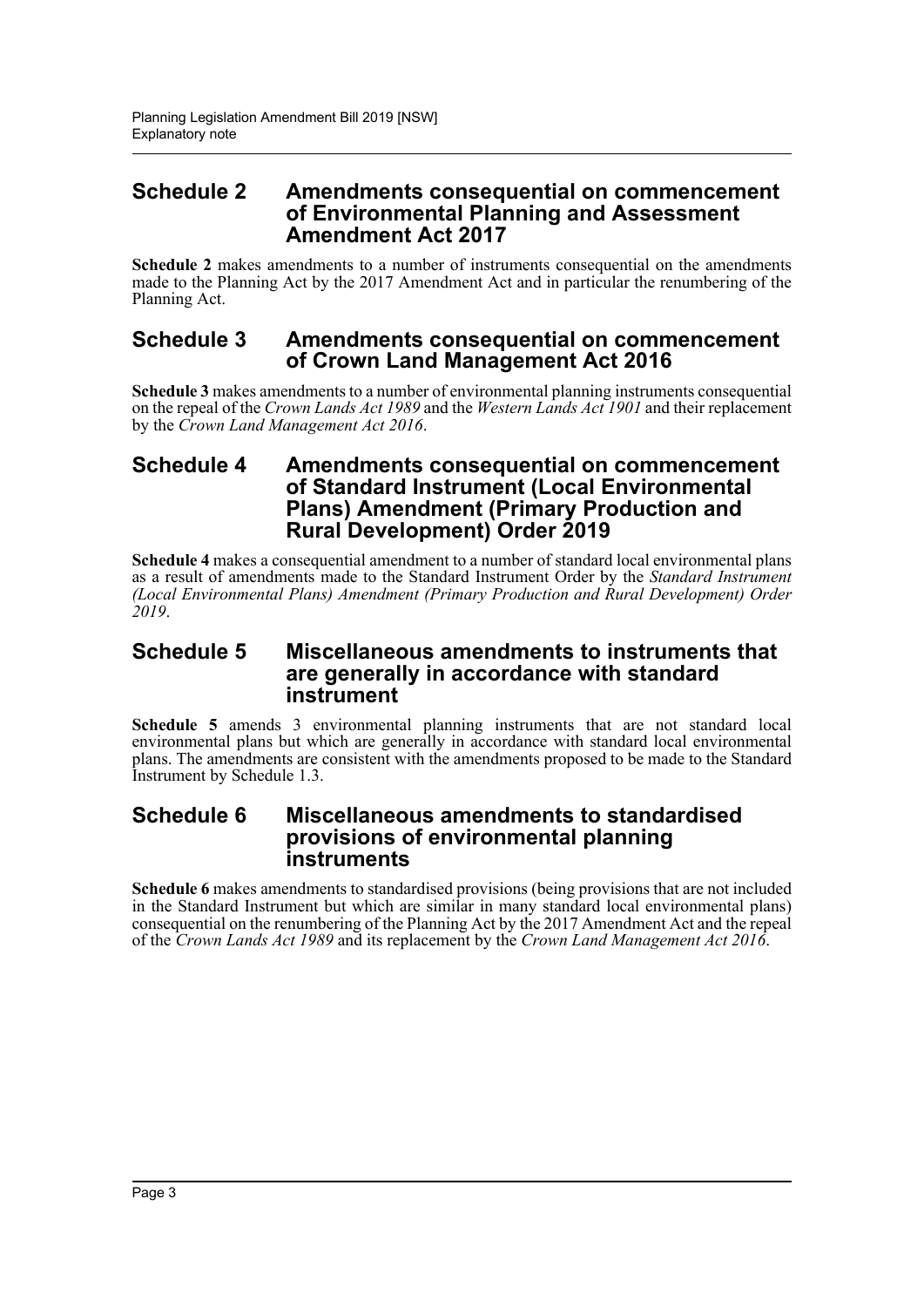First print



New South Wales

# **Planning Legislation Amendment Bill 2019**

## **Contents**

|                   |   |                                                                                                                                                                                 | Page |
|-------------------|---|---------------------------------------------------------------------------------------------------------------------------------------------------------------------------------|------|
|                   |   | Name of Act                                                                                                                                                                     | 2    |
|                   | 2 | Commencement                                                                                                                                                                    | 2    |
| <b>Schedule 1</b> |   | <b>Amendment of Acts and instruments</b>                                                                                                                                        | 3    |
| <b>Schedule 2</b> |   | Amendments consequential on commencement of Environmental<br><b>Planning and Assessment Amendment Act 2017</b>                                                                  | 9    |
| <b>Schedule 3</b> |   | Amendments consequential on commencement of Crown Land<br><b>Management Act 2016</b>                                                                                            | 12   |
| <b>Schedule 4</b> |   | Amendments consequential on commencement of Standard<br><b>Instrument (Local Environmental Plans) Amendment (Primary</b><br><b>Production and Rural Development) Order 2019</b> | 21   |
| <b>Schedule 5</b> |   | Miscellaneous amendments to instruments that are generally in<br>accordance with standard instrument                                                                            | 24   |
| <b>Schedule 6</b> |   | Miscellaneous amendments to standardised provisions of<br>environmental planning instruments                                                                                    | 28   |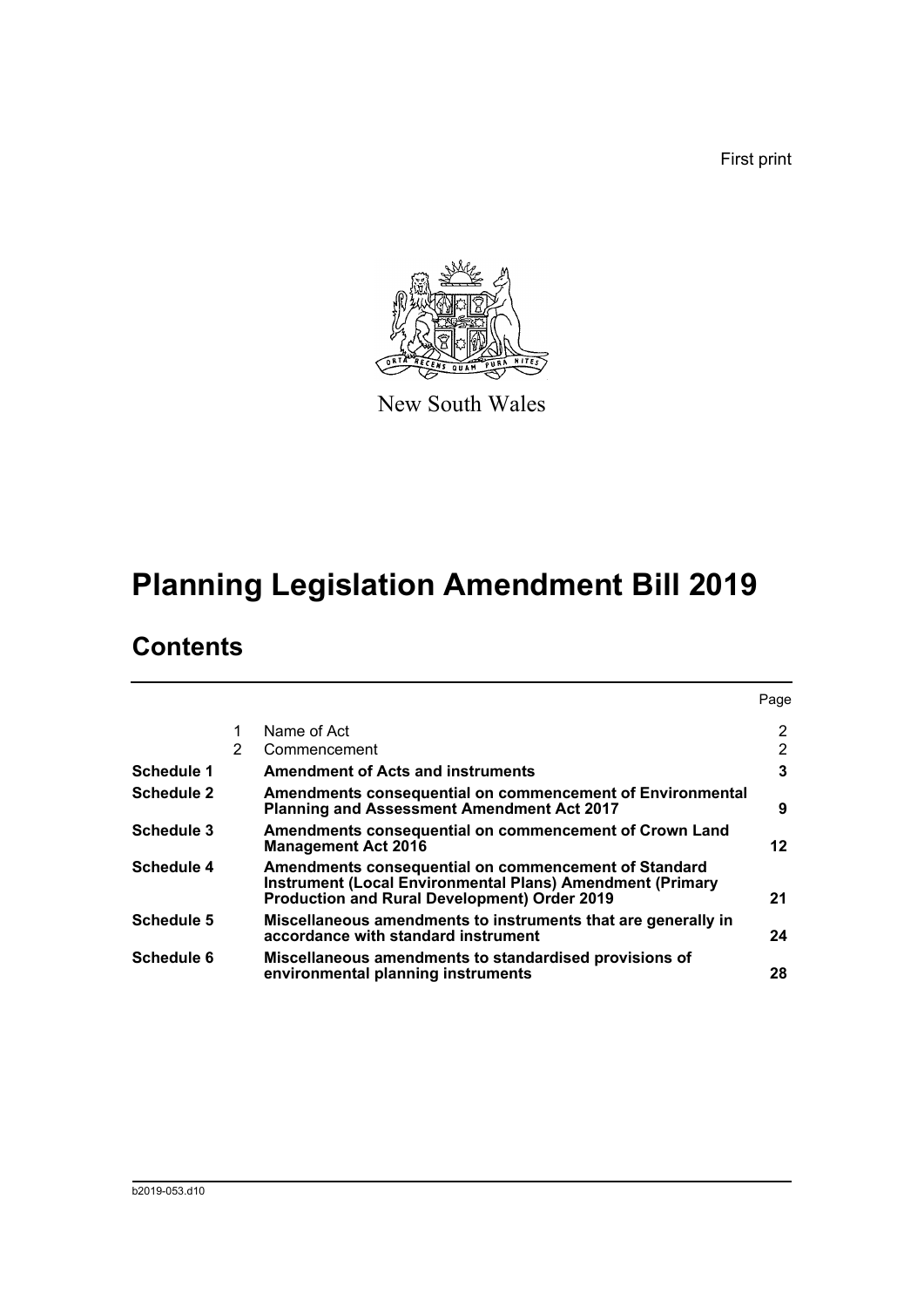

New South Wales

# **Planning Legislation Amendment Bill 2019**

No , 2019

#### **A Bill for**

An Act to make miscellaneous amendments to the *Environmental Planning and Assessment Act 1979* and instruments made under that Act and to make minor amendments to the *Land and Environment Court Act 1979*.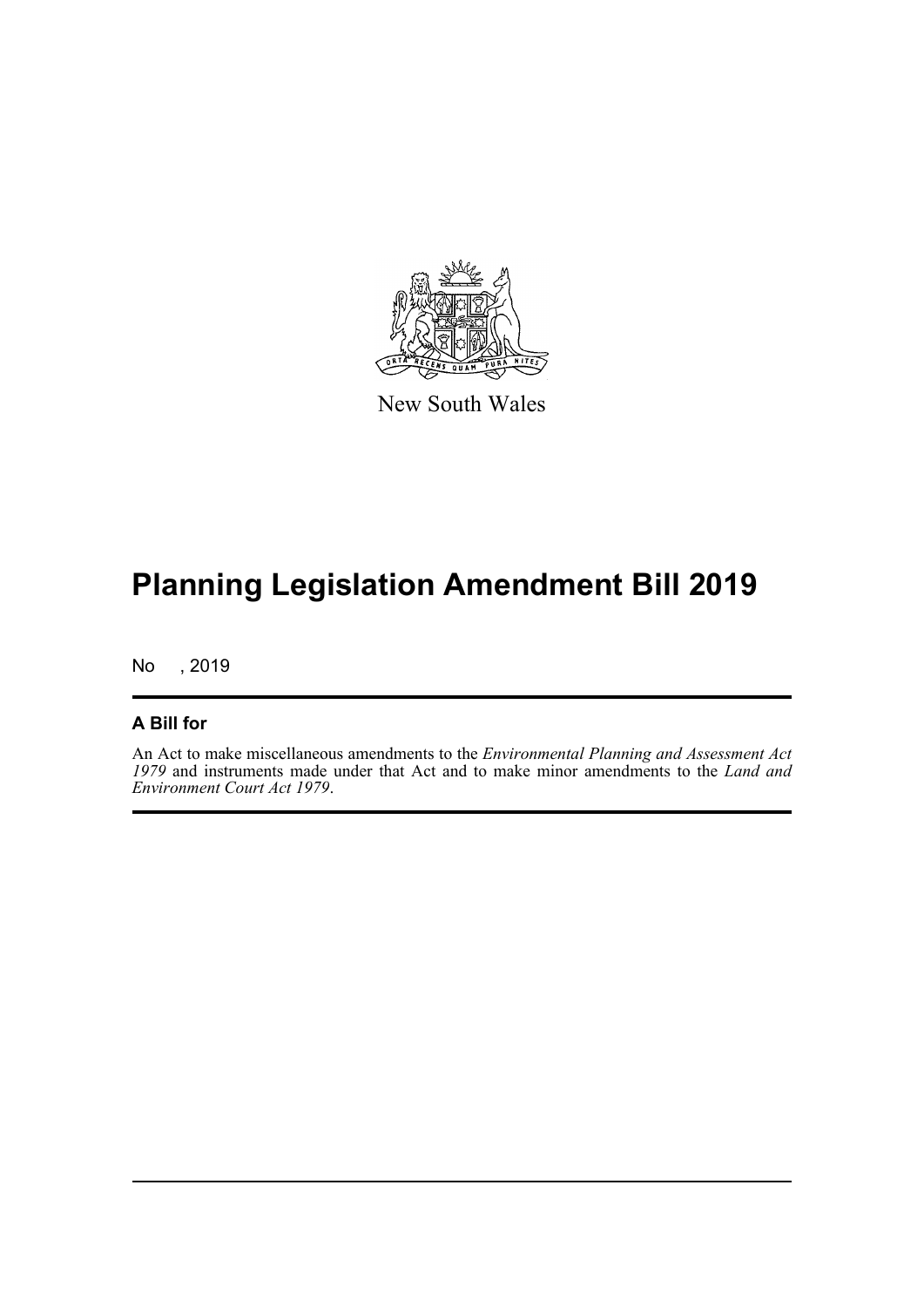Planning Legislation Amendment Bill 2019 [NSW]

<span id="page-5-1"></span><span id="page-5-0"></span>

|     | The Legislature of New South Wales enacts:                                                                                                                                                                               |             |
|-----|--------------------------------------------------------------------------------------------------------------------------------------------------------------------------------------------------------------------------|-------------|
|     | <b>Name of Act</b>                                                                                                                                                                                                       | 2           |
|     | This Act is the Planning Legislation Amendment Act 2019.                                                                                                                                                                 | 3           |
|     | Commencement                                                                                                                                                                                                             | 4           |
| (1) | This Act commences on 18 September 2019, except as provided by subsections (2)<br>and $(3)$ .                                                                                                                            | 5<br>6      |
| (2) | Schedule 1.3 [10] and [11] are taken to have commenced immediately before the<br>commencement of the Standard Instrument (Local Environmental Plans)<br>Amendment (Primary Production and Rural Development) Order 2019. | 7<br>8<br>9 |
| (3) | Schedule 1.4 is taken to have commenced immediately before the commencement of<br>Blacktown Local Environmental Plan 2015 (Amendment No 7).                                                                              | 10<br>11    |
|     |                                                                                                                                                                                                                          |             |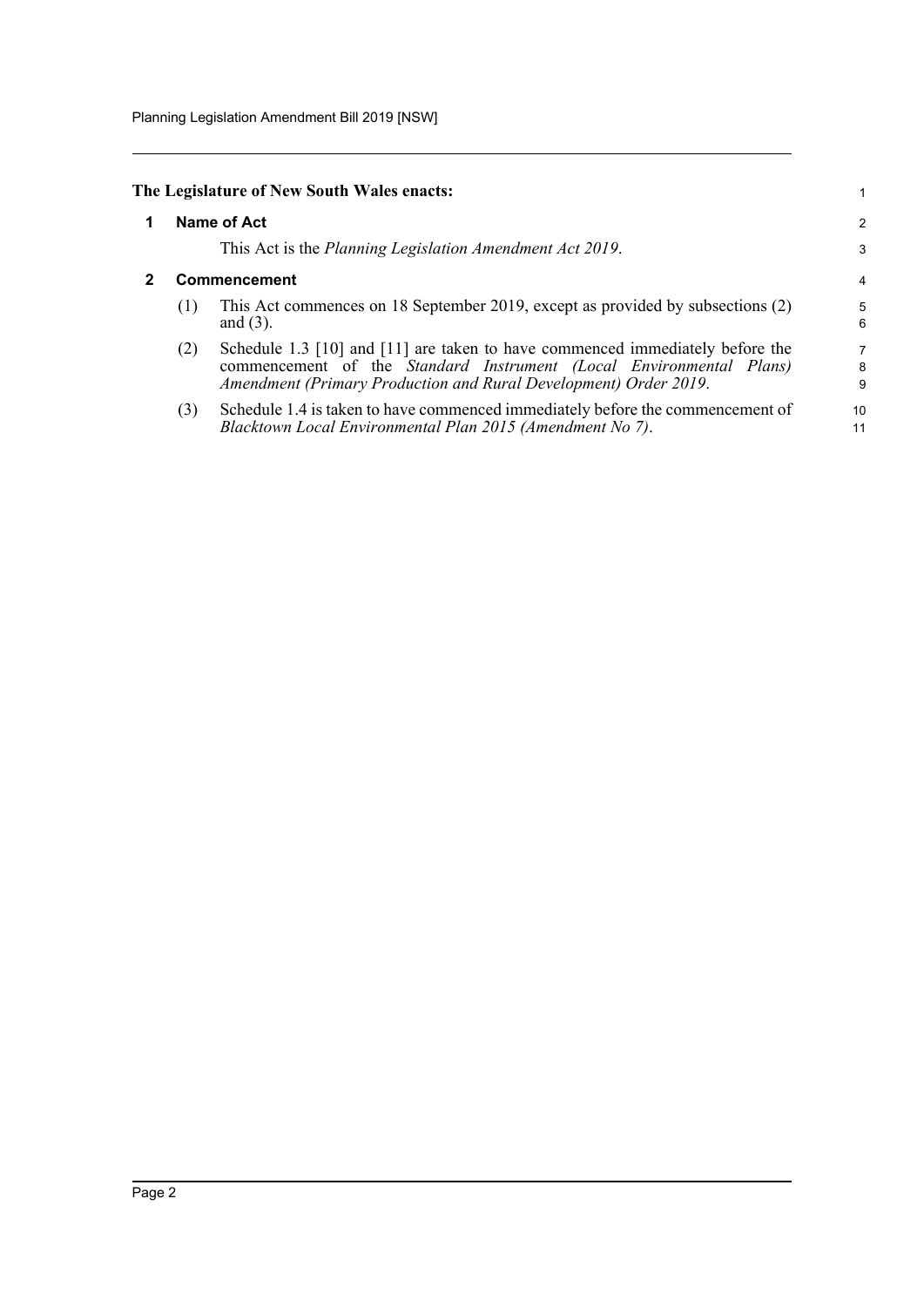<span id="page-6-0"></span>

|       | <b>Schedule 1</b>                |                                                                    | <b>Amendment of Acts and instruments</b>                                                                                                                                                                                                                                                         | $\mathbf 1$                         |  |
|-------|----------------------------------|--------------------------------------------------------------------|--------------------------------------------------------------------------------------------------------------------------------------------------------------------------------------------------------------------------------------------------------------------------------------------------|-------------------------------------|--|
| 1.1   |                                  |                                                                    | <b>Environmental Planning and Assessment Act 1979 No 203</b>                                                                                                                                                                                                                                     | $\overline{2}$                      |  |
| [1]   |                                  | Section 3.20 Standardisation of environmental planning instruments |                                                                                                                                                                                                                                                                                                  |                                     |  |
|       | Insert after section $3.20(4)$ : |                                                                    |                                                                                                                                                                                                                                                                                                  | 4                                   |  |
|       | (4A)                             |                                                                    | A standard instrument may include requirements or guidance as to the form or<br>content of an environmental planning instrument that adopts the mandatory<br>provisions of the standard instrument including requirements or guidance as to<br>the form or content of a non-mandatory provision. | 5<br>6<br>$\overline{7}$<br>$\bf 8$ |  |
|       | (4B)                             |                                                                    | The requirements and guidance may be in the form of directions or otherwise.                                                                                                                                                                                                                     | 9                                   |  |
|       | (4C)                             |                                                                    | The requirements, as amended from time to time, apply to an environmental<br>planning instrument that has adopted the mandatory provisions of the standard<br>instrument even if those requirements are not reproduced in the environmental<br>planning instrument.                              | 10<br>11<br>12<br>13                |  |
| $[2]$ | Section 3.20 (7) and (7A)        |                                                                    |                                                                                                                                                                                                                                                                                                  | 14                                  |  |
|       |                                  |                                                                    | Omit section 3.20 (7). Insert instead:                                                                                                                                                                                                                                                           | 15                                  |  |
|       | (7)                              |                                                                    | A standard instrument may provide that a provision is a mandatory provision<br>only in the circumstances specified in the instrument.                                                                                                                                                            | 16<br>17                            |  |
|       | (7A)                             |                                                                    | A standard instrument may authorise the following amendments to be made to<br>an environmental planning instrument when amendments to the standard<br>instrument are taken to be adopted by the environmental planning instrument<br>under subsection $(4)$ :                                    | 18<br>19<br>20<br>21                |  |
|       |                                  | (a)                                                                | the addition or removal of punctuation to avoid incorrect punctuation in<br>the environmental planning instrument,                                                                                                                                                                               | 22<br>23                            |  |
|       |                                  | (b)                                                                | the renumbering of a provision in the environmental planning<br>instrument to avoid a duplication in numbering or incorrect numbering,                                                                                                                                                           | 24<br>25                            |  |
|       |                                  | (c)                                                                | minor amendments of a kind prescribed by the regulations.                                                                                                                                                                                                                                        | 26                                  |  |
| $[3]$ |                                  |                                                                    | Section 5.8 Publicity and examination of environmental impact statements                                                                                                                                                                                                                         | 27                                  |  |
|       |                                  |                                                                    | Omit "30 days" from section $5.8$ (1).                                                                                                                                                                                                                                                           | 28                                  |  |
|       |                                  |                                                                    | Insert instead "the period specified in clause 11 of Schedule 1".                                                                                                                                                                                                                                | 29                                  |  |
| [4]   |                                  |                                                                    | Sections 5.11, definition of "approved State significant infrastructure", 5.20 (2) and<br>(3), 5.21 and 5.25 (1), definition of "Minister's approval"                                                                                                                                            | 30<br>31                            |  |
|       |                                  |                                                                    | Omit "staged infrastructure application" wherever occurring.                                                                                                                                                                                                                                     | 32                                  |  |
|       |                                  |                                                                    | Insert instead "concept infrastructure application".                                                                                                                                                                                                                                             | 33                                  |  |
| [5]   |                                  |                                                                    | Division 5.2, Subdivision 3, heading                                                                                                                                                                                                                                                             | 34                                  |  |
|       |                                  |                                                                    | Omit "Staged". Insert instead "Concept".                                                                                                                                                                                                                                                         | 35                                  |  |
| [6]   |                                  |                                                                    | Section 5.20 Concept infrastructure applications                                                                                                                                                                                                                                                 | 36                                  |  |
|       |                                  |                                                                    | Omit section 5.20 (1). Insert instead:                                                                                                                                                                                                                                                           | 37                                  |  |
|       | (1)                              |                                                                    | For the purposes of this Division, a <i>concept infrastructure application</i> is an<br>application for approval of State significant infrastructure that sets out concept<br>proposals for the proposed infrastructure, and for which detailed proposals for                                    | 38<br>39<br>40                      |  |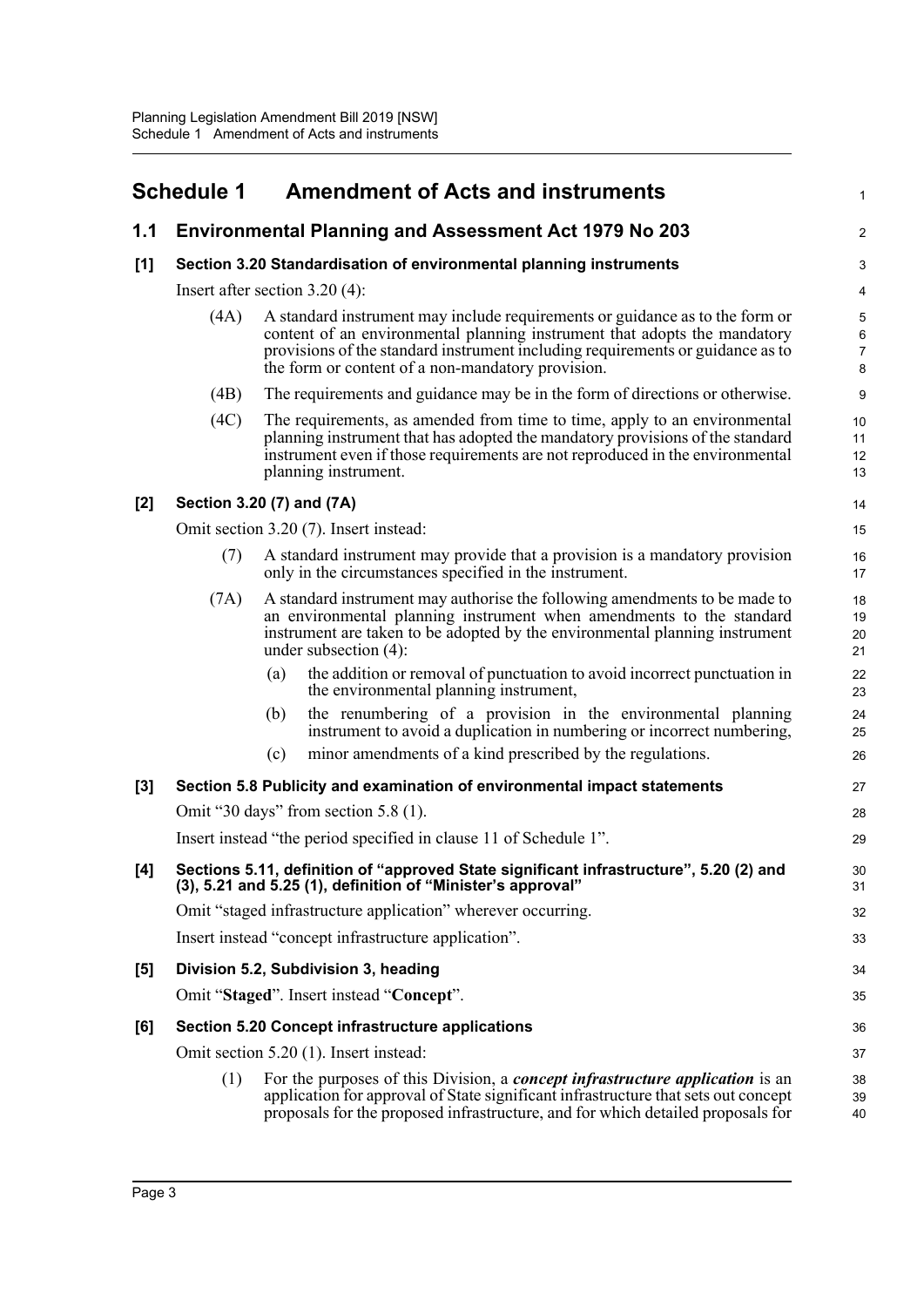|       |                     | the infrastructure or for separate parts of the infrastructure are to be the subject<br>of a subsequent application or applications.                                                                                                                                                                                                                           | 1<br>$\overline{2}$                |
|-------|---------------------|----------------------------------------------------------------------------------------------------------------------------------------------------------------------------------------------------------------------------------------------------------------------------------------------------------------------------------------------------------------|------------------------------------|
|       | (1A)                | In the case of staged infrastructure, the concept infrastructure application may<br>set out detailed proposals for the first stage of the infrastructure.                                                                                                                                                                                                      | $\sqrt{3}$<br>$\overline{4}$       |
| [7]   |                     | Section 6.4 Kinds of certificates under this Part                                                                                                                                                                                                                                                                                                              | 5                                  |
|       |                     | Omit "new" from section 6.4 (c) (i).                                                                                                                                                                                                                                                                                                                           | 6                                  |
| [8]   | Section 6.4 (c) (i) |                                                                                                                                                                                                                                                                                                                                                                | $\overline{7}$                     |
|       |                     | Insert after the subparagraph:                                                                                                                                                                                                                                                                                                                                 | 8                                  |
|       |                     | Note. The definition of <b>building</b> in section 1.4 (1) includes part of a building and a<br>structure. An occupation certificate can therefore authorise the occupation and use of<br>part of a building. It can also authorise the occupation and use of part of a partially<br>completed building because a partially completed building is a structure. | $\boldsymbol{9}$<br>10<br>11<br>12 |
| 1.2   |                     | Land and Environment Court Act 1979 No 204                                                                                                                                                                                                                                                                                                                     | 13                                 |
| [1]   |                     | Section 17 Class 1-environmental planning and protection appeals                                                                                                                                                                                                                                                                                               | 14                                 |
|       |                     | Omit "sections 75K, 75L, 75Q, 75W (5), 95A, 96, 96A, 97, 97AA, 98, 98A, 109K, 121ZK,<br>121ZM, 121ZS and 149F of" from section 17 (d).                                                                                                                                                                                                                         | 15<br>16                           |
|       |                     | Insert instead "sections 4.54, 4.55, 4.57, 8.7, 8.8, 8.9, 8.10, 8.16, 8.17, 8.18, 8.21, 8.22, 8.23<br>and 8.25 of, and clause 35 of Schedule 5 to,".                                                                                                                                                                                                           | 17<br>18                           |
| [2]   |                     | Section 19 Class 3-land tenure, valuation, rating and compensation matters                                                                                                                                                                                                                                                                                     | 19                                 |
|       |                     | Omit "sections 96A $(7)$ and 121ZL" from section 19 $(g)$ .                                                                                                                                                                                                                                                                                                    | 20                                 |
|       |                     | Insert instead "sections $4.57(7)$ and $8.19"$ .                                                                                                                                                                                                                                                                                                               | 21                                 |
| [3]   |                     | Section 20 Class 4—environmental planning and protection, development contract<br>and strata renewal plan civil enforcement                                                                                                                                                                                                                                    | 22<br>23                           |
|       |                     | Omit "section 35" from section 20 (1) (b). Insert instead "section 3.27".                                                                                                                                                                                                                                                                                      | 24                                 |
| [4]   | Section 20 (1) (c)  |                                                                                                                                                                                                                                                                                                                                                                | 25                                 |
|       |                     | Omit "section 123". Insert instead "section 9.45".                                                                                                                                                                                                                                                                                                             | 26                                 |
| [5]   |                     | Section 21 Class 5—environmental planning and protection summary enforcement                                                                                                                                                                                                                                                                                   | 27                                 |
|       |                     | Omit "section 127" from section 21 (f). Insert instead "section 9.57".                                                                                                                                                                                                                                                                                         | 28                                 |
| [6]   |                     | <b>Section 25A Application of Division</b>                                                                                                                                                                                                                                                                                                                     | 29                                 |
|       |                     | Omit "section 102" from section 25A (3). Insert instead "section 4.60".                                                                                                                                                                                                                                                                                        | 30                                 |
| $[7]$ |                     | Section 25C Orders for validity of development consents                                                                                                                                                                                                                                                                                                        | 31                                 |
|       |                     | Omit "section 103" from section 25C (2). Insert instead "section 4.61".                                                                                                                                                                                                                                                                                        | 32                                 |
| [8]   |                     | Section 34AA Mandatory conciliation and arbitration                                                                                                                                                                                                                                                                                                            | 33                                 |
|       |                     | Omit "section 97 or 97AA" from section 34AA (1). Insert instead "section 8.7 or 8.9".                                                                                                                                                                                                                                                                          | 34                                 |
| [9]   |                     | Section 34A Proceedings to which on-site hearing procedures apply                                                                                                                                                                                                                                                                                              | 35                                 |
|       |                     | Omit "section 97" wherever occurring in section 34A $(1)$ $(c)$ , $(2)$ and $(2A)$ .                                                                                                                                                                                                                                                                           | 36                                 |
|       |                     | Insert instead "section 8.7".                                                                                                                                                                                                                                                                                                                                  | 37                                 |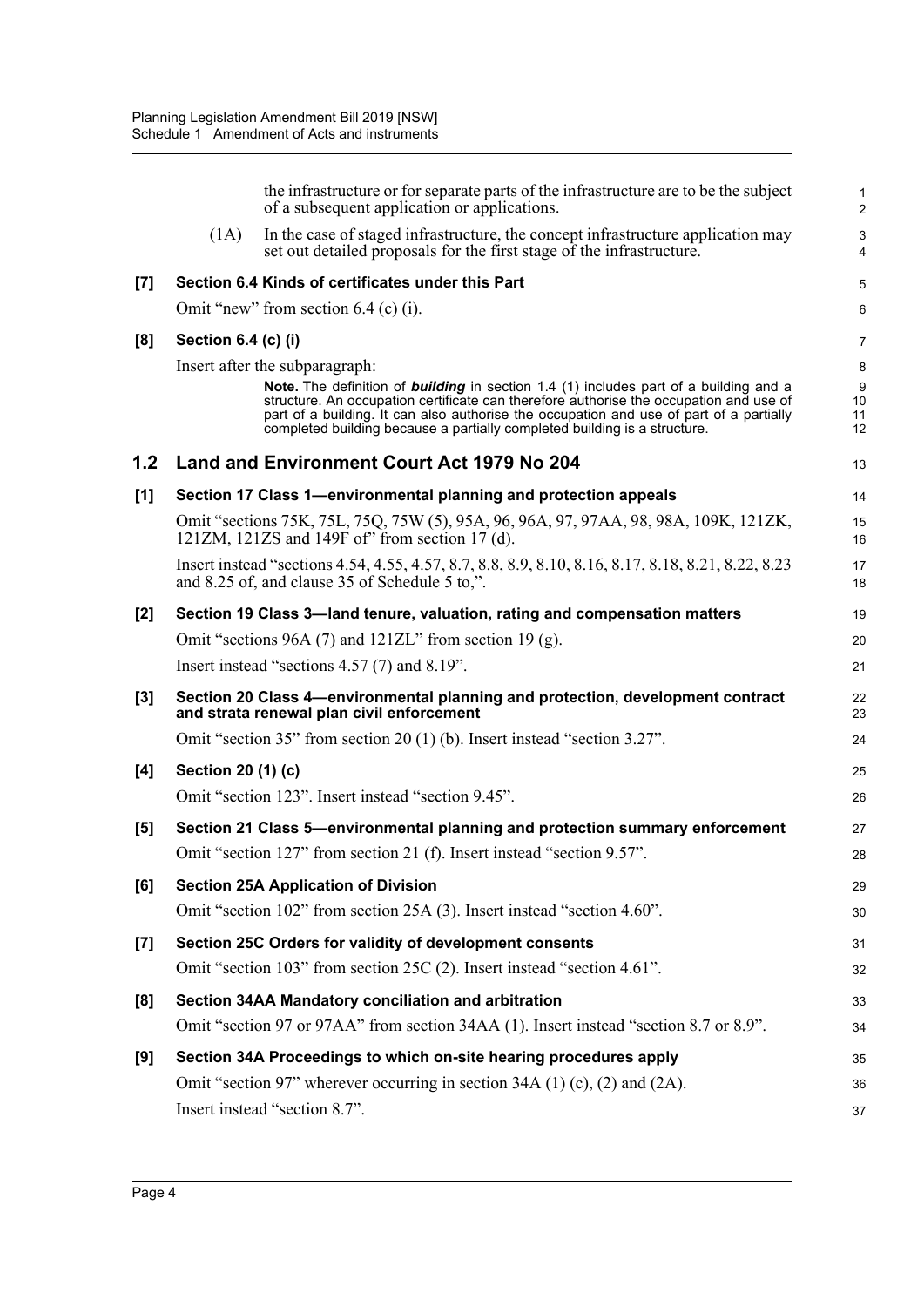| $[10]$ | Section 34A (1) (c1)                                                                                                                                                                                                                                                                                                                                                                                                                    | 1                               |
|--------|-----------------------------------------------------------------------------------------------------------------------------------------------------------------------------------------------------------------------------------------------------------------------------------------------------------------------------------------------------------------------------------------------------------------------------------------|---------------------------------|
|        | Omit "section 97AA". Insert instead "section 8.9".                                                                                                                                                                                                                                                                                                                                                                                      | $\overline{a}$                  |
| $[11]$ | Section 34A (1) (d)                                                                                                                                                                                                                                                                                                                                                                                                                     | 3                               |
|        | Omit "section 121ZK". Insert instead "section 8.18".                                                                                                                                                                                                                                                                                                                                                                                    | 4                               |
| $[12]$ | Section 34A (1) (e)                                                                                                                                                                                                                                                                                                                                                                                                                     | 5                               |
|        | Omit "section 149F". Insert instead "section 8.25".                                                                                                                                                                                                                                                                                                                                                                                     | 6                               |
| 1.3    | <b>Standard Instrument (Local Environmental Plans) Order 2006</b>                                                                                                                                                                                                                                                                                                                                                                       | 7                               |
| [1]    | <b>Clause 2 Purpose of Order</b>                                                                                                                                                                                                                                                                                                                                                                                                        | 8                               |
|        | Omit the note to the clause. Insert instead:<br>Note. Under section 3.20 of the Act, an environmental planning instrument may be<br>made in the form of a declaration that the applicable mandatory provisions of a<br>standard instrument are adopted and the prescription of matters required to be<br>prescribed for the purposes of the application of the mandatory provisions and the<br>prescription of other permitted matters. | 9<br>10<br>11<br>12<br>13<br>14 |
| $[2]$  | Clauses 2, 8 (3), definition of "amending order" and 9 (3)                                                                                                                                                                                                                                                                                                                                                                              | 15                              |
|        | Omit "section 33A" wherever occurring. Insert instead "section 3.20".                                                                                                                                                                                                                                                                                                                                                                   | 16                              |
| $[3]$  | Clause 4 Mandatory provisions of the standard instrument                                                                                                                                                                                                                                                                                                                                                                                | 17                              |
|        | Omit "section 33A (4)" from the note to the clause. Insert instead "section 3.20 (4)".                                                                                                                                                                                                                                                                                                                                                  | 18                              |
| [4]    | <b>Clause 8 Application of amending orders</b>                                                                                                                                                                                                                                                                                                                                                                                          | 19                              |
|        | Omit clause 8 (2).                                                                                                                                                                                                                                                                                                                                                                                                                      | 20                              |
| $[5]$  | Standard instrument, clause 1.2 (1)                                                                                                                                                                                                                                                                                                                                                                                                     | 21                              |
|        | Omit "section 33A". Insert instead "section 3.20".                                                                                                                                                                                                                                                                                                                                                                                      | 22                              |
| [6]    | Standard instrument, clause 1.9 (1)                                                                                                                                                                                                                                                                                                                                                                                                     | 23                              |
|        | Omit "section 36". Insert instead "section 3.28".                                                                                                                                                                                                                                                                                                                                                                                       | 24                              |
| $[7]$  | Standard instrument, clause 2.3, note 2                                                                                                                                                                                                                                                                                                                                                                                                 | 25                              |
|        | Omit "or, if applicable, Part 3A of the Act".                                                                                                                                                                                                                                                                                                                                                                                           | 26                              |
| [8]    | <b>Standard instrument, Land Use Table</b>                                                                                                                                                                                                                                                                                                                                                                                              | 27                              |
|        | Insert "in alphabetical order" after "particular uses" in paragraph (a) of Direction 3.                                                                                                                                                                                                                                                                                                                                                 | 28                              |
| [9]    | <b>Standard instrument, Land Use Table, Direction 3</b>                                                                                                                                                                                                                                                                                                                                                                                 | 29                              |
|        | Insert after paragraph (c):                                                                                                                                                                                                                                                                                                                                                                                                             | 30                              |
|        | particular uses in alphabetical order followed by the words "Any other<br>(d)<br>development not specified in item [ <i>specify item number or numbers</i> ]",                                                                                                                                                                                                                                                                          | 31<br>32                        |
| $[10]$ | <b>Standard instrument, Land Use Table, Direction 5</b>                                                                                                                                                                                                                                                                                                                                                                                 | 33                              |
|        | Insert the following in alphabetical order:                                                                                                                                                                                                                                                                                                                                                                                             | 34                              |
|        | ; Oyster aquaculture                                                                                                                                                                                                                                                                                                                                                                                                                    | 35                              |
|        | Pig farms;                                                                                                                                                                                                                                                                                                                                                                                                                              | 36                              |
|        | Pond-based aquaculture;                                                                                                                                                                                                                                                                                                                                                                                                                 | 37                              |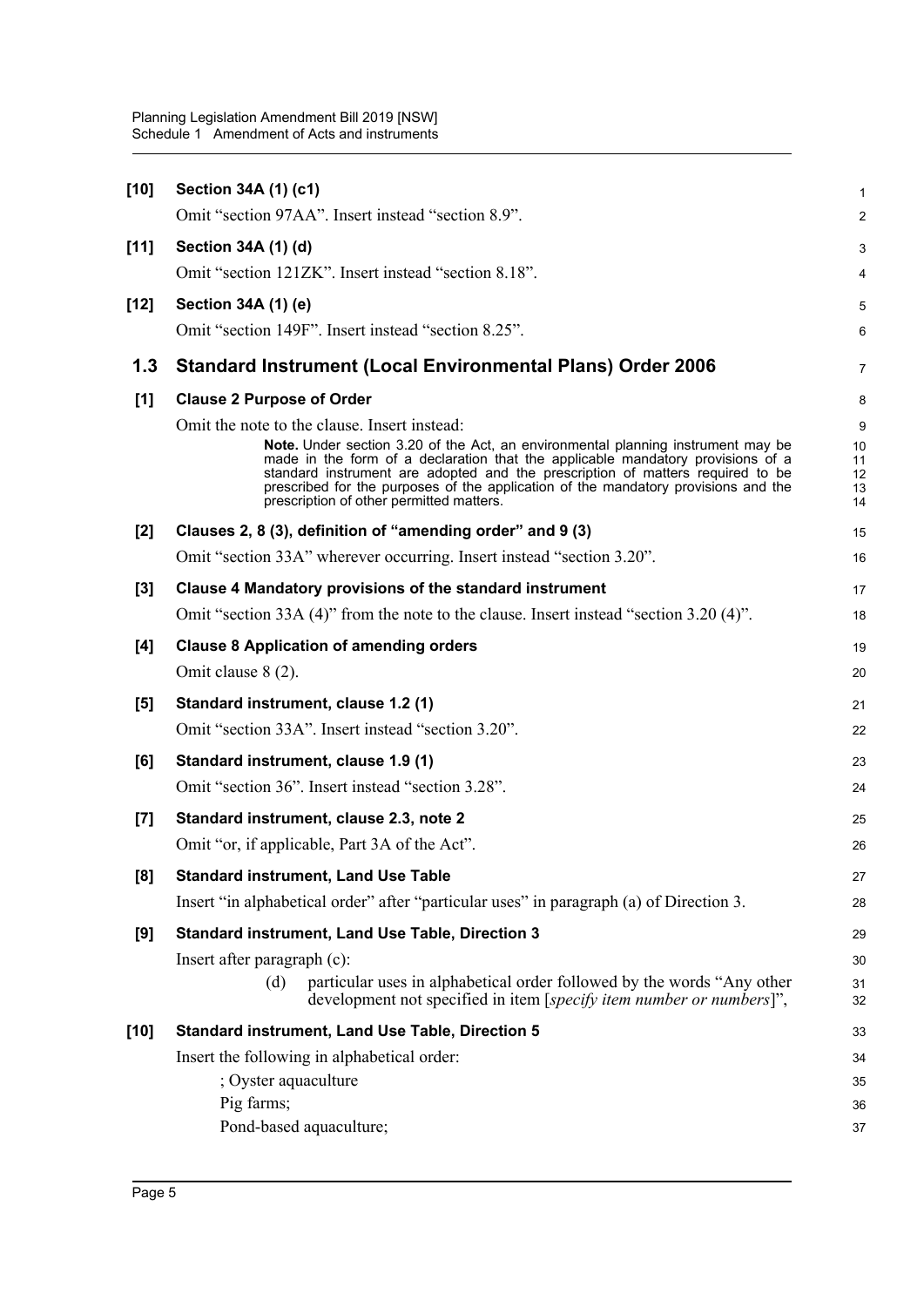|        | Poultry farms;                                                                                                                                                                                                                                                                                | 1                |
|--------|-----------------------------------------------------------------------------------------------------------------------------------------------------------------------------------------------------------------------------------------------------------------------------------------------|------------------|
|        | Tank-based aquaculture;                                                                                                                                                                                                                                                                       | $\overline{2}$   |
| [11]   | <b>Standard instrument, Land Use Table, Direction 6</b>                                                                                                                                                                                                                                       | 3                |
|        | <b>Insert after Direction 5:</b>                                                                                                                                                                                                                                                              | 4                |
|        | <b>Direction 6.</b> A direction in this Land Use Table that requires a land use to be included<br>as either "Permitted without consent" or "Permitted with consent" in a particular zone is<br>taken to be a direction that the land use be included as "Permitted with consent" but<br>only: | 5<br>6<br>7<br>8 |
|        | for the purposes of the automatic adoption of amendments to the mandatory<br>(a)<br>provisions of this standard instrument by a local environmental plan that has<br>adopted those mandatory provisions (a standard plan), and                                                                | 9<br>10<br>11    |
|        | if the direction commences after the commencement of the standard plan.<br>(b)                                                                                                                                                                                                                | 12               |
| $[12]$ | <b>Standard instrument, Land Use Table</b>                                                                                                                                                                                                                                                    | 13               |
|        | Omit the direction from the matter relating to Zone SP1 Special Activities.                                                                                                                                                                                                                   | 14               |
| $[13]$ | <b>Standard instrument, Land Use Table</b>                                                                                                                                                                                                                                                    | 15               |
|        | Insert "Aquaculture;" before "The purpose" in item 3 of the matter relating to Zone SP1<br>Special Activities.                                                                                                                                                                                | 16<br>17         |
| $[14]$ | <b>Standard instrument, clause 3.1</b>                                                                                                                                                                                                                                                        | 18               |
|        | Omit the note to the clause.                                                                                                                                                                                                                                                                  | 19               |
| $[15]$ | Standard instrument, clauses 3.3 (2), paragraph (i) of the definition of<br>"environmentally sensitive area for exempt or complying development" and 5.2 (5)<br>(c)                                                                                                                           | 20<br>21<br>22   |
|        | Omit "Crown Lands Act 1989" wherever occurring.                                                                                                                                                                                                                                               | 23               |
|        | Insert instead "Crown Land Management Act 2016".                                                                                                                                                                                                                                              | 24               |
| $[16]$ | Standard instrument, clauses 4.6 (4) (b) and (5) and 5.14 (2) (e), (5), (7) and (10)                                                                                                                                                                                                          | 25               |
|        | Omit "Secretary" wherever occurring. Insert instead "Planning Secretary".                                                                                                                                                                                                                     | 26               |
| $[17]$ | Standard instrument, clause 5.1 (1)                                                                                                                                                                                                                                                           | 27               |
|        | Omit "section 27". Insert instead "section 3.15".                                                                                                                                                                                                                                             | 28               |
| $[18]$ | Standard instrument, clause 5.1 (2)                                                                                                                                                                                                                                                           | 29               |
|        | Omit "section 8" from the table to the subclause. Insert instead "section 2.5".                                                                                                                                                                                                               | 30               |
| $[19]$ | Standard instrument, clause 5.1 (2), direction                                                                                                                                                                                                                                                | 31               |
|        | Omit "section 26 (1) (c)". Insert instead "section 3.14 (1) (c)".                                                                                                                                                                                                                             | 32               |
| $[20]$ | Standard instrument, clause 5.2 (1), note                                                                                                                                                                                                                                                     | 33               |
|        | Omit "roads, Crown reserves and commons".                                                                                                                                                                                                                                                     | 34               |
|        | Insert instead "roads and certain Crown land".                                                                                                                                                                                                                                                | 35               |
| $[21]$ | Standard instrument, Dictionary, definition of "bush fire prone land", note                                                                                                                                                                                                                   | 36               |
|        | Omit "section 146 (2)". Insert instead "section 10.3 (2)".                                                                                                                                                                                                                                    | 37               |
| $[22]$ | Standard instrument, Dictionary, definition of "Crown reserve"                                                                                                                                                                                                                                | 38               |
|        | Omit the definition.                                                                                                                                                                                                                                                                          | 39               |
|        |                                                                                                                                                                                                                                                                                               |                  |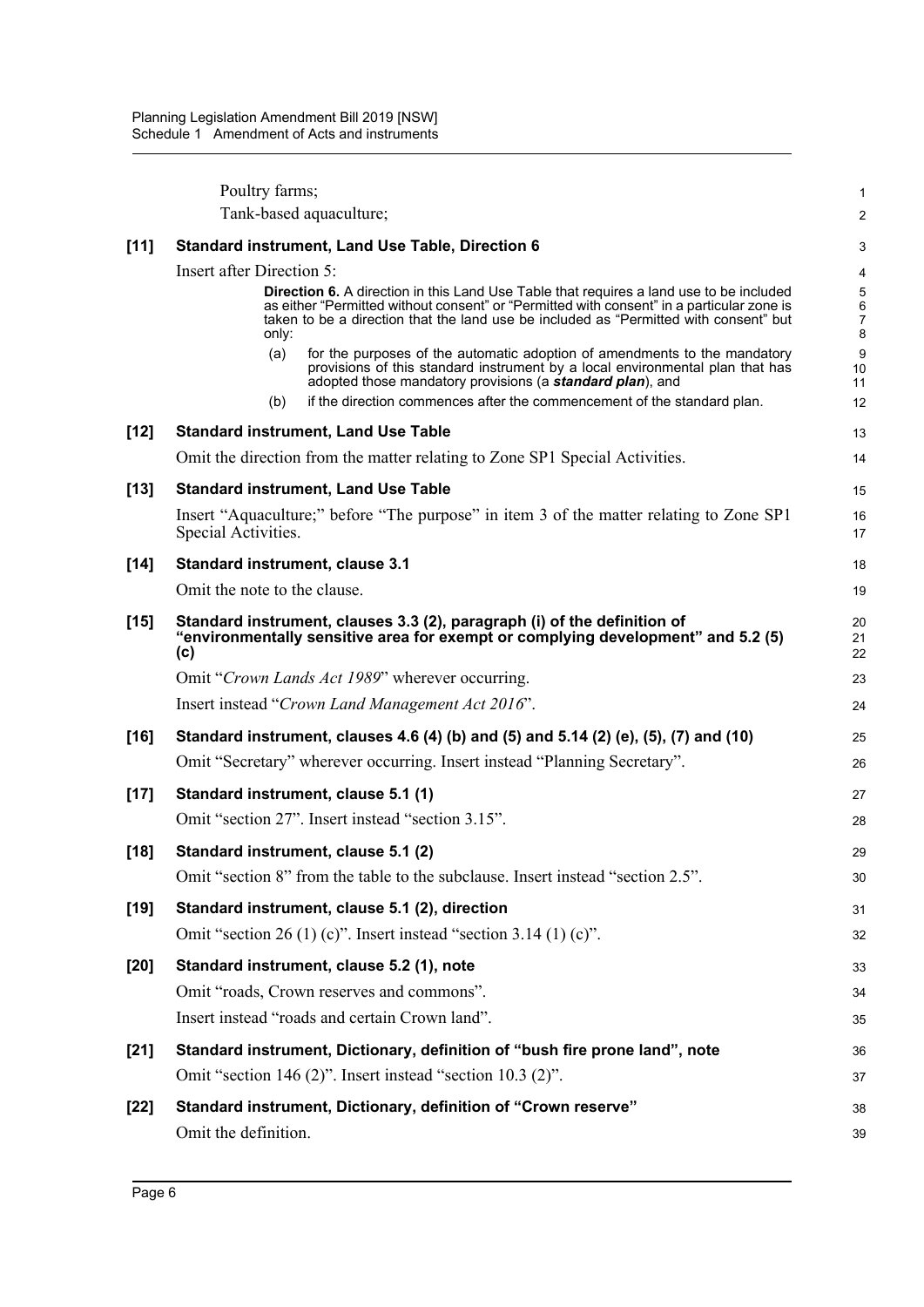| $[23]$ | Omit the note.                                           |                     | Standard instrument, Dictionary, definition of "public land", note                                                                                                                                                                                                                                                                                                                                  | $\mathbf{1}$<br>$\mathbf 2$ |
|--------|----------------------------------------------------------|---------------------|-----------------------------------------------------------------------------------------------------------------------------------------------------------------------------------------------------------------------------------------------------------------------------------------------------------------------------------------------------------------------------------------------------|-----------------------------|
| 1.4    |                                                          |                     |                                                                                                                                                                                                                                                                                                                                                                                                     | 3                           |
|        | Blacktown Local Environmental Plan 2015 (Amendment No 7) |                     |                                                                                                                                                                                                                                                                                                                                                                                                     |                             |
|        |                                                          |                     | Schedule 1 Amendment of Blacktown Local Environmental Plan 2015                                                                                                                                                                                                                                                                                                                                     | 4                           |
|        |                                                          |                     | Omit Schedule 1 [10]. Insert instead:                                                                                                                                                                                                                                                                                                                                                               | 5                           |
|        | $[10]$                                                   | <b>Clause 4.1AA</b> |                                                                                                                                                                                                                                                                                                                                                                                                     | 6                           |
|        |                                                          |                     | Insert after clause 4.1:                                                                                                                                                                                                                                                                                                                                                                            | $\overline{7}$              |
|        | <b>4.1AA</b>                                             |                     | Minimum subdivision lot size for community title schemes                                                                                                                                                                                                                                                                                                                                            | 8                           |
|        |                                                          | (1)                 | The objectives of this clause are as follows:                                                                                                                                                                                                                                                                                                                                                       | 9                           |
|        |                                                          |                     | to ensure that community title schemes maintain minimum lot<br>(a)<br>sizes in low density residential areas,                                                                                                                                                                                                                                                                                       | 10<br>11                    |
|        |                                                          |                     | to ensure that development is compatible with the dwelling<br>(b)<br>density and character of the surrounding area,                                                                                                                                                                                                                                                                                 | 12<br>13                    |
|        |                                                          |                     | to ensure that lots in community title schemes are appropriate for<br>(c)<br>the capacity of infrastructure and services.                                                                                                                                                                                                                                                                           | 14<br>15                    |
|        |                                                          | (2)                 | This clause applies to a subdivision (being a subdivision that requires<br>development consent) under the Community Land Development Act<br>1989 of land in any of the following zones:                                                                                                                                                                                                             | 16<br>17<br>18              |
|        |                                                          |                     | Zone R2 Low Density Residential,<br>(a)                                                                                                                                                                                                                                                                                                                                                             | 19                          |
|        |                                                          |                     | but does not apply to a subdivision by the registration of a strata plan.                                                                                                                                                                                                                                                                                                                           | 20                          |
|        |                                                          | (3)                 | The size of any lot resulting from a subdivision of land to which this<br>clause applies (other than any lot comprising association property<br>within the meaning of the Community Land Development Act 1989) is<br>not to be less than the minimum size shown on the Lot Size Map in<br>relation to that land.                                                                                    | 21<br>22<br>23<br>24<br>25  |
|        |                                                          | (3A)                | If a lot is a battle-axe lot or other lot with an access handle, the area of<br>the access handle is not to be included in calculating the lot size.                                                                                                                                                                                                                                                | 26<br>27                    |
|        |                                                          | (4)                 | This clause applies despite clause 4.1.                                                                                                                                                                                                                                                                                                                                                             | 28                          |
| 1.5    |                                                          |                     | <b>Environmental Planning and Assessment (Savings, Transitional and</b><br><b>Other Provisions) Regulation 2017</b>                                                                                                                                                                                                                                                                                 | 29<br>30                    |
|        | Part 6                                                   |                     |                                                                                                                                                                                                                                                                                                                                                                                                     | 31                          |
|        | Insert after Part 5:                                     |                     |                                                                                                                                                                                                                                                                                                                                                                                                     | 32                          |
|        | Part 6                                                   |                     | <b>Provision consequent on Planning Legislation</b><br><b>Amendment Act 2019</b>                                                                                                                                                                                                                                                                                                                    | 33<br>34                    |
|        | 26                                                       |                     | Incorrect adoption of clause 4.1AA of Blacktown LEP 2015                                                                                                                                                                                                                                                                                                                                            | 35                          |
|        |                                                          |                     | Any development consent granted, before the commencement of Schedule 1.4<br>to the Planning Legislation Amendment Act 2019, in reliance on clause 4.1AA<br>of Blacktown Local Environmental Plan 2015 in the form in which that clause<br>was purported to be inserted into that Plan by Blacktown Local Environmental<br>Plan 2015 (Amendment No 7) is not invalidated because that clause was not | 36<br>37<br>38<br>39<br>40  |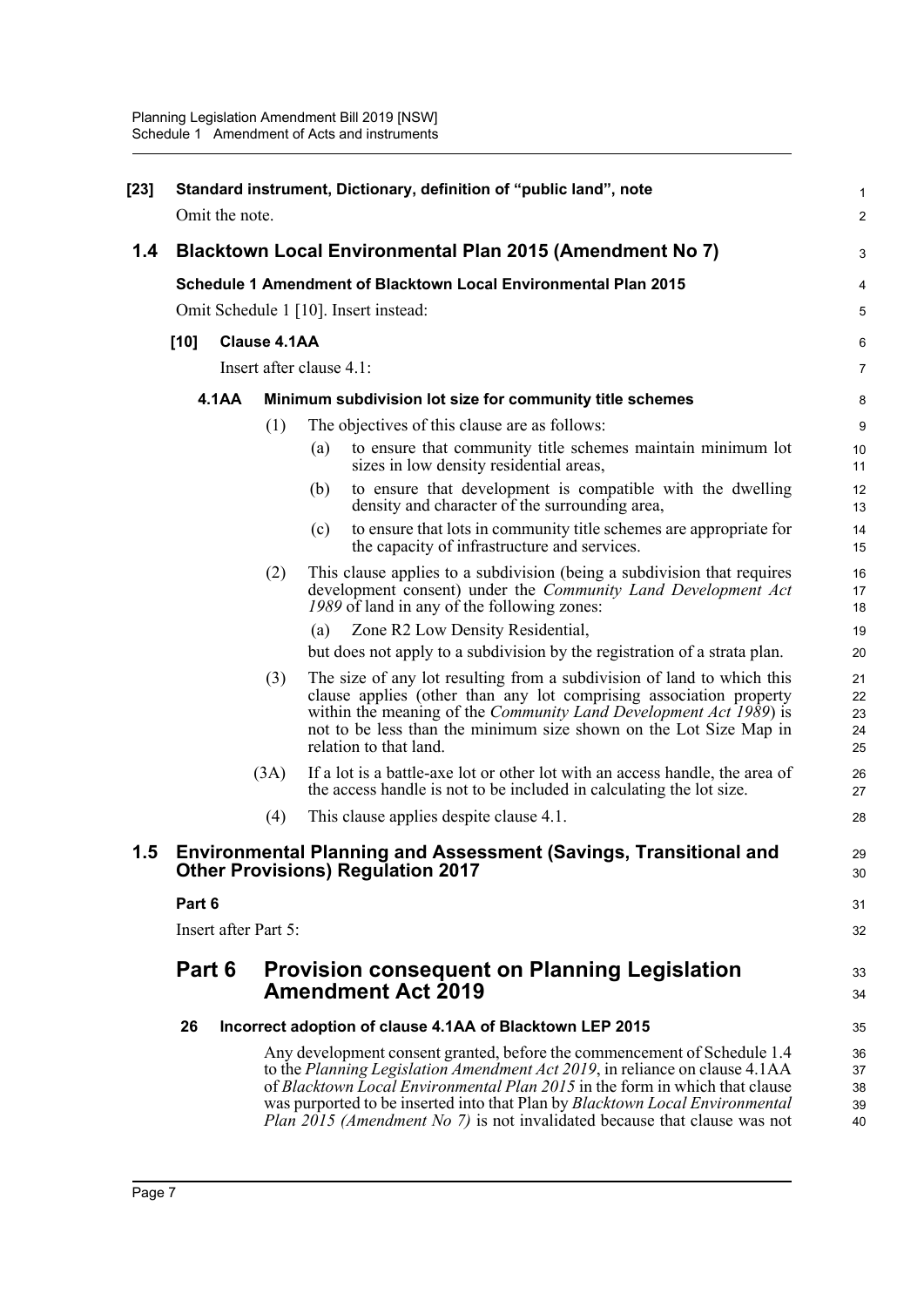| actually inserted or because that clause was actually inserted in some other<br>form. |
|---------------------------------------------------------------------------------------|
| 1.6 Yass Valley Local Environmental Plan 2013                                         |
| <b>Schedule 5 Environmental heritage</b>                                              |
| Move item no I234 to be in appropriate order in Part 1.                               |

1 2

3

4 5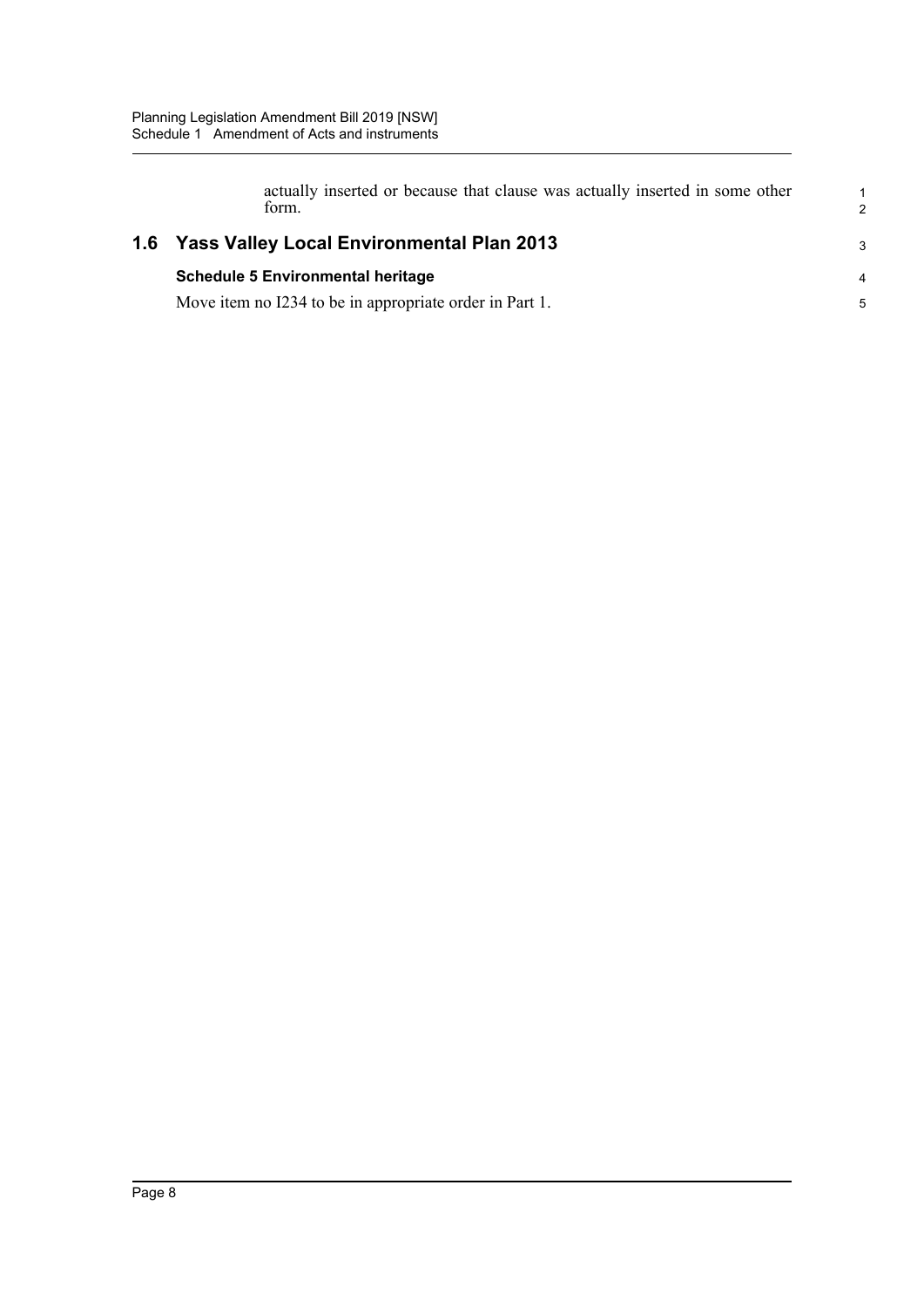<span id="page-12-0"></span>

| <b>Schedule 2</b> |                             | Amendments consequential on commencement<br>of Environmental Planning and Assessment<br><b>Amendment Act 2017</b>                                                                            | $\mathbf{1}$<br>$\overline{2}$<br>3 |
|-------------------|-----------------------------|----------------------------------------------------------------------------------------------------------------------------------------------------------------------------------------------|-------------------------------------|
| 2.1               |                             | <b>Auburn Local Environmental Plan 2010</b>                                                                                                                                                  | $\overline{4}$                      |
|                   |                             | Clause 6.8 Arrangements for contributions to designated State public infrastructure<br>(Carter Street Priority Precinct)                                                                     | 5<br>$6\phantom{1}$                 |
|                   |                             | Omit "section 93C" from clause 6.8 (4) (b). Insert instead "section 7.1".                                                                                                                    | $\overline{7}$                      |
| 2.2               |                             | <b>Bathurst Regional Local Environmental Plan 2014</b>                                                                                                                                       | 8                                   |
| [1]               |                             | Clause 6.1 Arrangements for designated State public infrastructure<br>Omit "section 93C" from clause 6.1 (4). Insert instead "section 7.1".                                                  | $\boldsymbol{9}$<br>10              |
| [2]               |                             | <b>Schedule 2 Exempt development</b>                                                                                                                                                         | 11                                  |
|                   |                             | Omit "section 106" from clause 18.2 (3). Insert instead "section 4.65".                                                                                                                      | 12                                  |
| 2.3               |                             | <b>Environmental Planning and Assessment Regulation 2000</b>                                                                                                                                 | 13                                  |
| [1]               | <b>Clause 3 Definitions</b> |                                                                                                                                                                                              | 14                                  |
|                   |                             | Omit the definition of <i>fire safety order</i> from clause 3 (1). Insert instead:<br>fire safety order means a development control order referred to in Part 2 of<br>Schedule 5 to the Act. | 15<br>16<br>17                      |
| [2]               |                             | Clause 3 (1), definition of "relevant submission period"                                                                                                                                     | 18                                  |
|                   |                             | Omit "that has been notified as required by section 79 (1) of the Act" from paragraph (c).                                                                                                   | 19                                  |
| [3]               |                             | Clause 3 (1), definition of "relevant submission period"                                                                                                                                     | 20                                  |
|                   |                             | Omit "that has been notified as required by section 79A (1) of the Act" from paragraph (e).                                                                                                  | 21                                  |
| [4]               |                             | Clause 3 (1), definition of "relevant submission period"<br>Omit "referred to in section 79A (2) of the Act" from paragraph (f).                                                             | 22<br>23                            |
| [5]               |                             | Clause 78 Information to be contained in notice for designated development<br>Omit "30 days" from clause 78 (2). Insert instead "28 days".                                                   | 24<br>25                            |
| [6]               |                             | Clause 257 Fee for review of determination of development application                                                                                                                        | 26                                  |
|                   |                             | Omit "a request for a review of a determination under section 82A of the Act".                                                                                                               | 27                                  |
|                   |                             | Insert instead "an application for review under section 8.3 of the Act of a determination<br>referred to in section $8.2$ (1) (a) of the Act".                                               | 28<br>29                            |
| $[7]$             | Clause 257                  |                                                                                                                                                                                              | 30                                  |
|                   |                             | Omit "given under section 82A of the Act". Insert instead "given under clause 113A".                                                                                                         | 31                                  |
| [8]               |                             | Clause 257A Fee for review of decision to reject a development application                                                                                                                   | 32                                  |
|                   |                             | Omit "under section $8.2$ (1) (c) for a review of a decision".                                                                                                                               | 33                                  |
|                   | 8.2 (1) (c) of the Act".    | Insert instead "for review under section 8.3 of the Act of a decision referred to in section                                                                                                 | 34<br>35                            |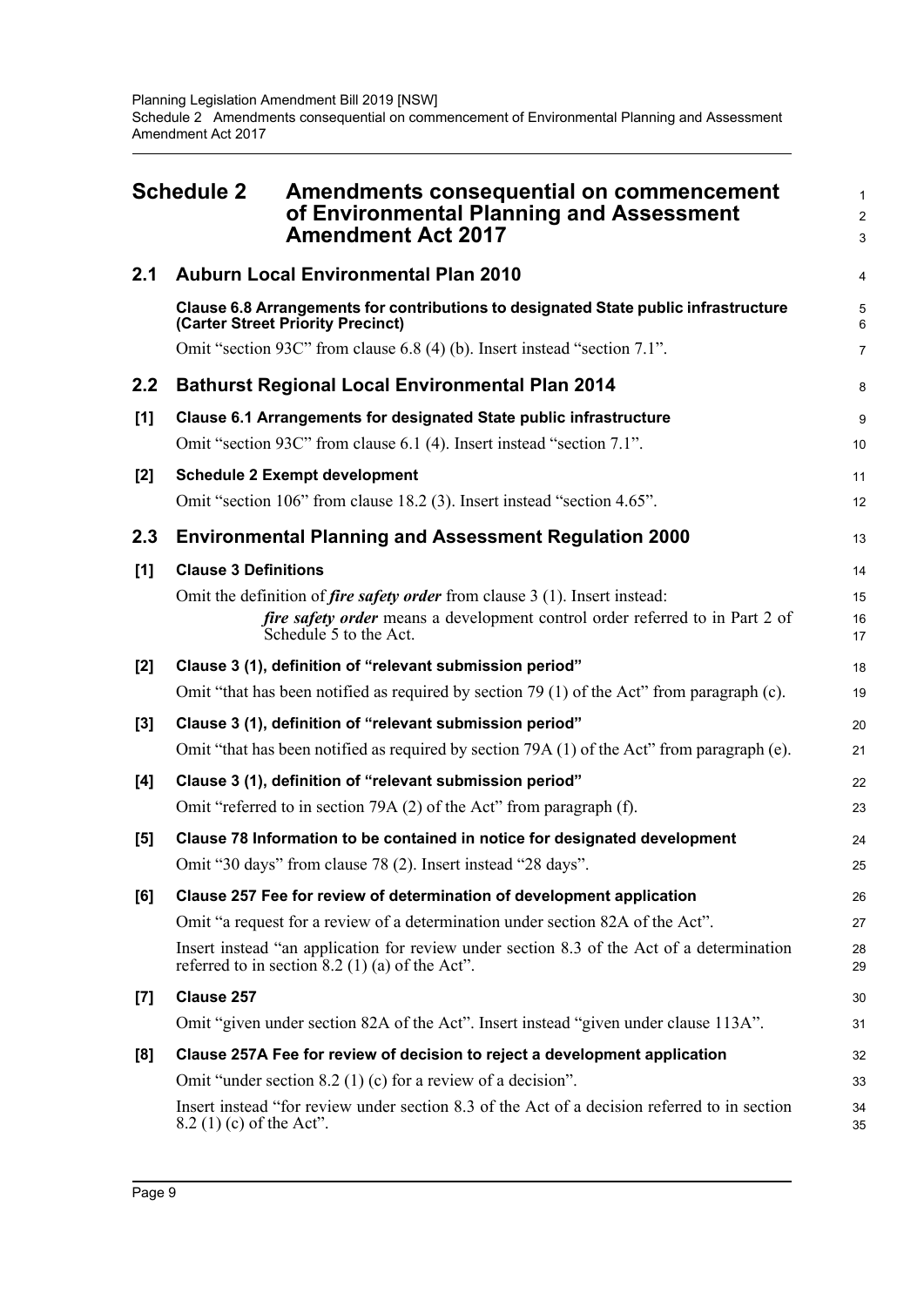| [9]   | Clause 258A Fee for review of modification application                                                                          | 1                   |
|-------|---------------------------------------------------------------------------------------------------------------------------------|---------------------|
|       | Omit "under section 8.9 for a review of a decision".                                                                            | $\overline{a}$      |
|       | Insert instead "for review under section 8.3 of the Act of a determination referred to in<br>section $8.2$ (1) (b) of the Act". | 3<br>4              |
| 2.4   | <b>Gloucester Local Environmental Plan 2010</b>                                                                                 | 5                   |
|       | Clause 6.3 Industrial release area-satisfactory arrangements for the provision of<br><b>State and regional roads</b>            | 6<br>$\overline{7}$ |
|       | Omit "section 93C" from clause 6.3 (1). Insert instead "section 7.1".                                                           | 8                   |
| 2.5   | Goulburn Mulwaree Local Environmental Plan 2009                                                                                 | 9                   |
|       | Clause 6.1 Arrangements for designated State public infrastructure                                                              | 10                  |
|       | Omit "section 93C" from clause 6.1 (1). Insert instead "section 7.1".                                                           | 11                  |
| 2.6   | <b>Hawkesbury Local Environmental Plan 2012</b>                                                                                 | 12                  |
| [1]   | Clause 5.13A Arrangements for certain designated State public infrastructure                                                    | 13                  |
|       | Omit "section 93C" from clause 5.13A (4). Insert instead "section 7.1".                                                         | 14                  |
| $[2]$ | Clause 6.8 Arrangements for designated State public infrastructure                                                              | 15                  |
|       | Omit "section 93C" from clause 6.8 (3) (b). Insert instead "section 7.1".                                                       | 16                  |
| 2.7   | Lake Macquarie Local Environmental Plan 2014                                                                                    | 17                  |
| $[1]$ | Clause 5.1A Development on land intended to be acquired for public purposes                                                     | 18                  |
|       | Omit "section 8" from the table to the clause. Insert instead "section 2.5".                                                    | 19                  |
| [2]   | Clause 6.1 Arrangements for designated State public infrastructure                                                              | 20                  |
|       | Omit "section 93C" from clause 6.1 (4). Insert instead "section 7.1".                                                           | 21                  |
| 2.8   | <b>Liverpool Local Environmental Plan 2008</b>                                                                                  | 22                  |
| [1]   | Clause 5.1A Development on land intended to be acquired for a public purpose                                                    | 23                  |
|       | Omit "section 8" from the table to the clause. Insert instead "section 2.5".                                                    | 24                  |
| $[2]$ | <b>Clause 6.3 Application of Part</b>                                                                                           | 25                  |
|       | Omit "section 93C". Insert instead "section 7.1".                                                                               | 26                  |
| [3]   | Clause 7.36 Arrangements for infrastructure arising out of development of<br>intermodal terminal at Casula and Moorebank        | 27<br>28            |
|       | Omit "section 93C" from clause 7.36 (3). Insert instead "section 7.1".                                                          | 29                  |
| 2.9   | <b>Liverpool Plains Local Environmental Plan 2011</b>                                                                           | 30                  |
| [1]   | <b>Clause 5.10 Heritage conservation</b>                                                                                        | 31                  |
|       | Omit "section 79C" from note 2 to the clause. Insert instead "section 4.15".                                                    | 32                  |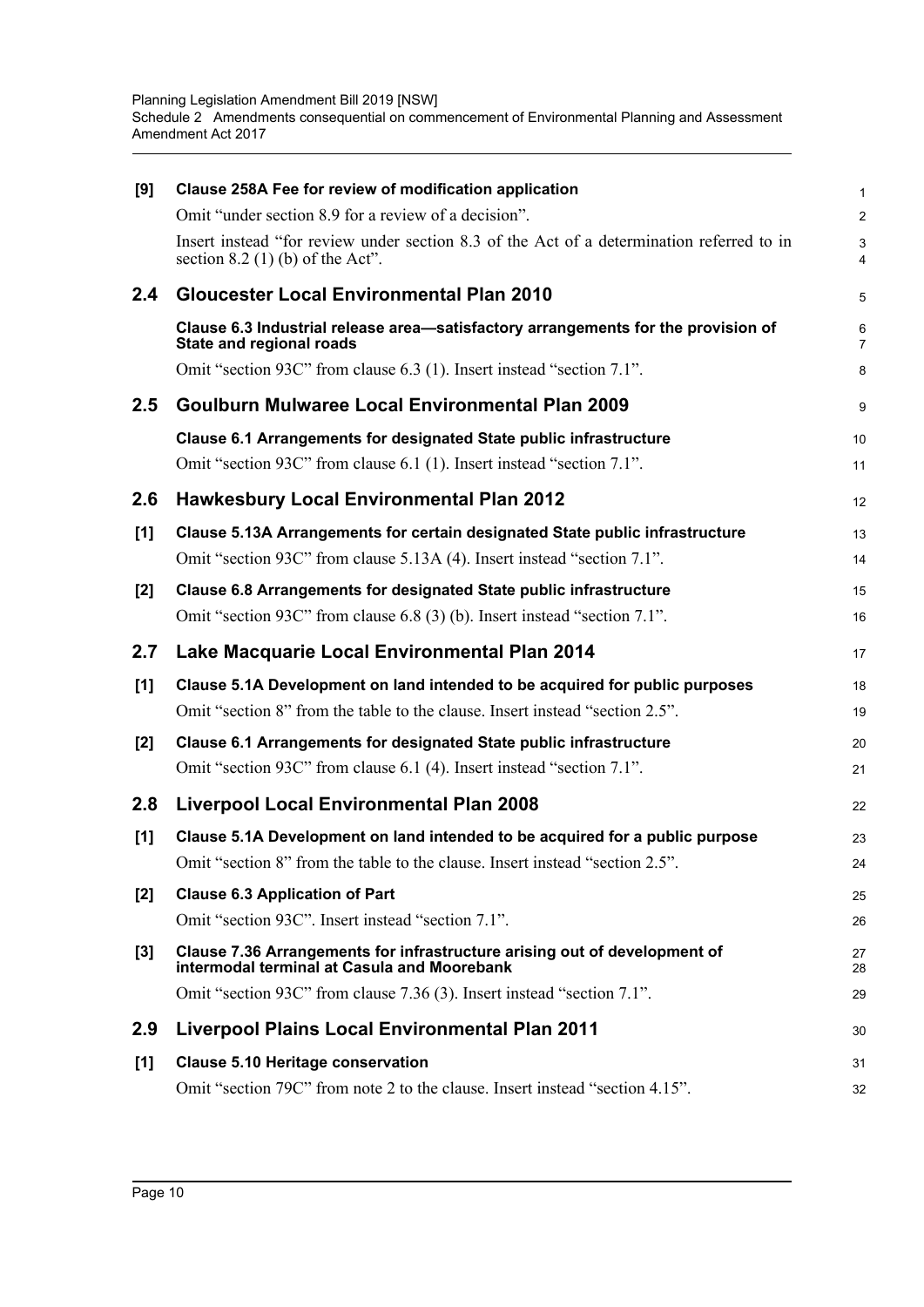| $[2]$ | Clause 6.1 Arrangements for designated State public infrastructure                                                                                           | 1              |
|-------|--------------------------------------------------------------------------------------------------------------------------------------------------------------|----------------|
|       | Omit "section 93C" from clause 6.1 (4). Insert instead "section 7.1".                                                                                        | $\overline{2}$ |
|       | 2.10 Marrickville Local Environmental Plan 2011                                                                                                              | 3              |
|       | Clause 6.18 Arrangements for designated State public infrastructure in relation to<br>development on certain land at Victoria Road, Marrickville             | 4<br>5         |
|       | Omit "section 93C" from clause 6.18 (4) (a). Insert instead "section 7.1".                                                                                   | 6              |
|       | 2.11 Newcastle Local Environmental Plan 2012                                                                                                                 | 7              |
|       | Clause 8.1 Arrangements for designated State public infrastructure<br>Omit "section 93C" from clause 8.1 (4). Insert instead "section 7.1".                  | 8<br>9         |
|       | 2.12 Ryde Local Environmental Plan 2010                                                                                                                      | 10             |
| $[1]$ | Clause 1.9A Suspension of covenants, agreements and instruments<br>Omit "section 28" from clause 1.9A (5). Insert instead "section 3.16".                    | 11<br>12       |
| $[2]$ | Clause 5.1A Development on land intended to be acquired for a public purpose<br>Omit "section 8" from the table to the clause. Insert instead "section 2.5". | 13<br>14       |
|       | 2.13 Ryde Local Environmental Plan 2014                                                                                                                      | 15             |
|       | Clause 6.10 Arrangements for contributions to designated State public<br>infrastructure                                                                      | 16<br>17       |
|       | Omit "section 93C" from clause 6.10 (4) (b). Insert instead "section 7.1".                                                                                   | 18             |
|       | 2.14 Wagga Wagga Local Environmental Plan 2010                                                                                                               | 19             |
|       | Clause 6.1 Arrangements for designated State public infrastructure                                                                                           | 20             |
|       | Omit "section 93C" from clause 6.1 (5). Insert instead "section 7.1".                                                                                        | 21             |
|       | 2.15 Willoughby Local Environmental Plan 2012                                                                                                                | 22             |
| [1]   | <b>Clause 6.8 Affordable housing</b>                                                                                                                         | 23             |
|       | Omit "Section 94F" and "section 94G" from the note to clause 6.8 (4).                                                                                        | 24             |
|       | Insert instead "Section 7.32" and "section 7.33", respectively.                                                                                              | 25             |
| [2]   | <b>Clause 6.14 Willoughby Market Gardens</b><br>Omit "section 74D" from clause 6.14 (2). Insert instead "section 3.44".                                      | 26<br>27       |
|       | 2.16 Wyong Local Environmental Plan 2013                                                                                                                     | 28             |
|       | Clause 6.1 Arrangements for designated State public infrastructure                                                                                           | 29             |
|       | Omit "section 93C" from clause 6.1 (5). Insert instead "section 7.1".                                                                                        | 30             |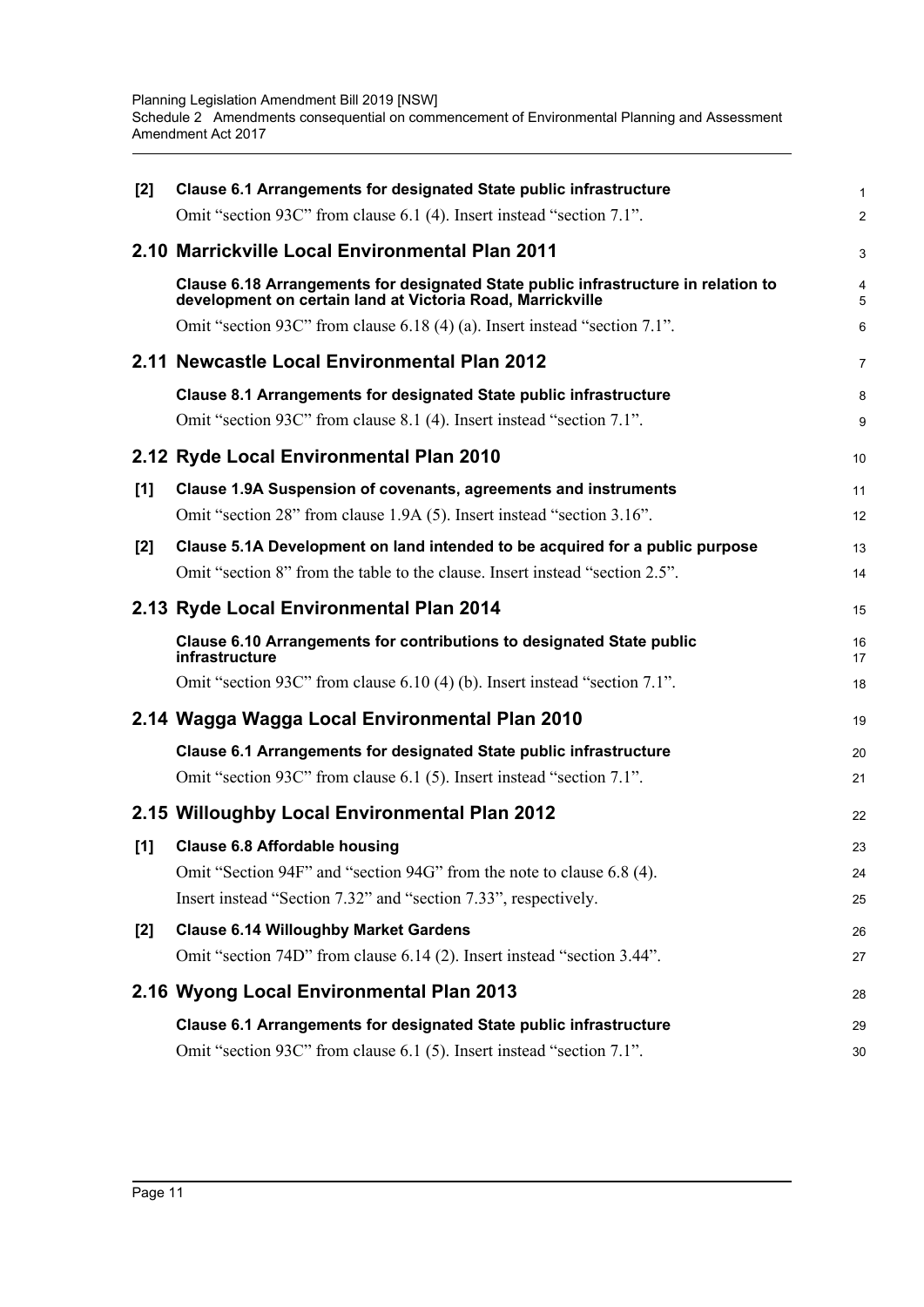<span id="page-15-0"></span>

| 3.1<br><b>Ballina Local Environmental Plan 1987</b><br>Clause 38 Classification and reclassification of public land<br>Omit "Crown Lands Act 1989" from clause 38 (5) (c).<br>Insert instead "Crown Land Management Act 2016".<br><b>Bega Valley Local Environmental Plan 2002</b><br>3.2<br><b>Clause 42 Parks plan of management</b><br>[1]<br>Omit "Crown Lands Act 1989". Insert instead "Crown Land Management Act 2016".<br>Clause 68 Reclassification of public land as operational land<br>$[2]$<br>Omit "Crown Lands Act 1989" from clause 68 (2) (b).<br>Insert instead "Crown Land Management Act 2016".<br><b>Blue Mountains Local Environmental Plan 2005</b><br>3.3<br>[1]<br>Clause 107 Access to public buildings and public land<br>Omit "a Crown reserve under the Crown Lands Act 1989".<br>Insert instead "dedicated or reserved Crown land under the Crown Land Management Act<br>$2016$ ".<br><b>Dictionary</b><br>$[2]$<br>Omit "Crown Lands Act 1989" from the definition of plan of management.<br>Insert instead "Crown Land Management Act 2016".<br>Dictionary, definition of "public land"<br>$[3]$<br>Omit paragraphs $(b)$ – $(d)$ . Insert instead:<br>(b)<br>land to which the <i>Crown Land Management Act 2016</i> applies, or<br><b>Botany Local Environmental Plan 1995</b><br>3.4<br>Clause 39 Classification and reclassification of public land<br>Omit "Crown Lands Act 1989" from clause 39 (5) (c).<br>Insert instead "Crown Land Management Act 2016".<br><b>Byron Local Environmental Plan 1988</b><br>3.5<br><b>Clause 96 Suspension of covenants, agreements and instruments</b><br>Omit clause 96 (2) (b). Insert instead:<br>(b)<br>to any relevant instrument within the meaning of section 13.4 of the Crown | <b>Schedule 3</b> |  | Amendments consequential on commencement<br>of Crown Land Management Act 2016 | 1<br>$\overline{2}$  |
|-----------------------------------------------------------------------------------------------------------------------------------------------------------------------------------------------------------------------------------------------------------------------------------------------------------------------------------------------------------------------------------------------------------------------------------------------------------------------------------------------------------------------------------------------------------------------------------------------------------------------------------------------------------------------------------------------------------------------------------------------------------------------------------------------------------------------------------------------------------------------------------------------------------------------------------------------------------------------------------------------------------------------------------------------------------------------------------------------------------------------------------------------------------------------------------------------------------------------------------------------------------------------------------------------------------------------------------------------------------------------------------------------------------------------------------------------------------------------------------------------------------------------------------------------------------------------------------------------------------------------------------------------------------------------------------------------------------------------------------------------------------------|-------------------|--|-------------------------------------------------------------------------------|----------------------|
|                                                                                                                                                                                                                                                                                                                                                                                                                                                                                                                                                                                                                                                                                                                                                                                                                                                                                                                                                                                                                                                                                                                                                                                                                                                                                                                                                                                                                                                                                                                                                                                                                                                                                                                                                                 |                   |  |                                                                               | 3                    |
|                                                                                                                                                                                                                                                                                                                                                                                                                                                                                                                                                                                                                                                                                                                                                                                                                                                                                                                                                                                                                                                                                                                                                                                                                                                                                                                                                                                                                                                                                                                                                                                                                                                                                                                                                                 |                   |  |                                                                               | 4<br>5<br>6          |
|                                                                                                                                                                                                                                                                                                                                                                                                                                                                                                                                                                                                                                                                                                                                                                                                                                                                                                                                                                                                                                                                                                                                                                                                                                                                                                                                                                                                                                                                                                                                                                                                                                                                                                                                                                 |                   |  |                                                                               | 7                    |
|                                                                                                                                                                                                                                                                                                                                                                                                                                                                                                                                                                                                                                                                                                                                                                                                                                                                                                                                                                                                                                                                                                                                                                                                                                                                                                                                                                                                                                                                                                                                                                                                                                                                                                                                                                 |                   |  |                                                                               | 8<br>9               |
|                                                                                                                                                                                                                                                                                                                                                                                                                                                                                                                                                                                                                                                                                                                                                                                                                                                                                                                                                                                                                                                                                                                                                                                                                                                                                                                                                                                                                                                                                                                                                                                                                                                                                                                                                                 |                   |  |                                                                               | 10<br>11<br>12       |
|                                                                                                                                                                                                                                                                                                                                                                                                                                                                                                                                                                                                                                                                                                                                                                                                                                                                                                                                                                                                                                                                                                                                                                                                                                                                                                                                                                                                                                                                                                                                                                                                                                                                                                                                                                 |                   |  |                                                                               | 13                   |
|                                                                                                                                                                                                                                                                                                                                                                                                                                                                                                                                                                                                                                                                                                                                                                                                                                                                                                                                                                                                                                                                                                                                                                                                                                                                                                                                                                                                                                                                                                                                                                                                                                                                                                                                                                 |                   |  |                                                                               | 14<br>15<br>16<br>17 |
|                                                                                                                                                                                                                                                                                                                                                                                                                                                                                                                                                                                                                                                                                                                                                                                                                                                                                                                                                                                                                                                                                                                                                                                                                                                                                                                                                                                                                                                                                                                                                                                                                                                                                                                                                                 |                   |  |                                                                               | 18<br>19<br>20       |
|                                                                                                                                                                                                                                                                                                                                                                                                                                                                                                                                                                                                                                                                                                                                                                                                                                                                                                                                                                                                                                                                                                                                                                                                                                                                                                                                                                                                                                                                                                                                                                                                                                                                                                                                                                 |                   |  |                                                                               | 21<br>22<br>23       |
|                                                                                                                                                                                                                                                                                                                                                                                                                                                                                                                                                                                                                                                                                                                                                                                                                                                                                                                                                                                                                                                                                                                                                                                                                                                                                                                                                                                                                                                                                                                                                                                                                                                                                                                                                                 |                   |  |                                                                               | 24                   |
|                                                                                                                                                                                                                                                                                                                                                                                                                                                                                                                                                                                                                                                                                                                                                                                                                                                                                                                                                                                                                                                                                                                                                                                                                                                                                                                                                                                                                                                                                                                                                                                                                                                                                                                                                                 |                   |  |                                                                               | 25<br>26<br>27       |
|                                                                                                                                                                                                                                                                                                                                                                                                                                                                                                                                                                                                                                                                                                                                                                                                                                                                                                                                                                                                                                                                                                                                                                                                                                                                                                                                                                                                                                                                                                                                                                                                                                                                                                                                                                 |                   |  |                                                                               | 28                   |
|                                                                                                                                                                                                                                                                                                                                                                                                                                                                                                                                                                                                                                                                                                                                                                                                                                                                                                                                                                                                                                                                                                                                                                                                                                                                                                                                                                                                                                                                                                                                                                                                                                                                                                                                                                 |                   |  | Land Management Act 2016, or                                                  | 29<br>30<br>31<br>32 |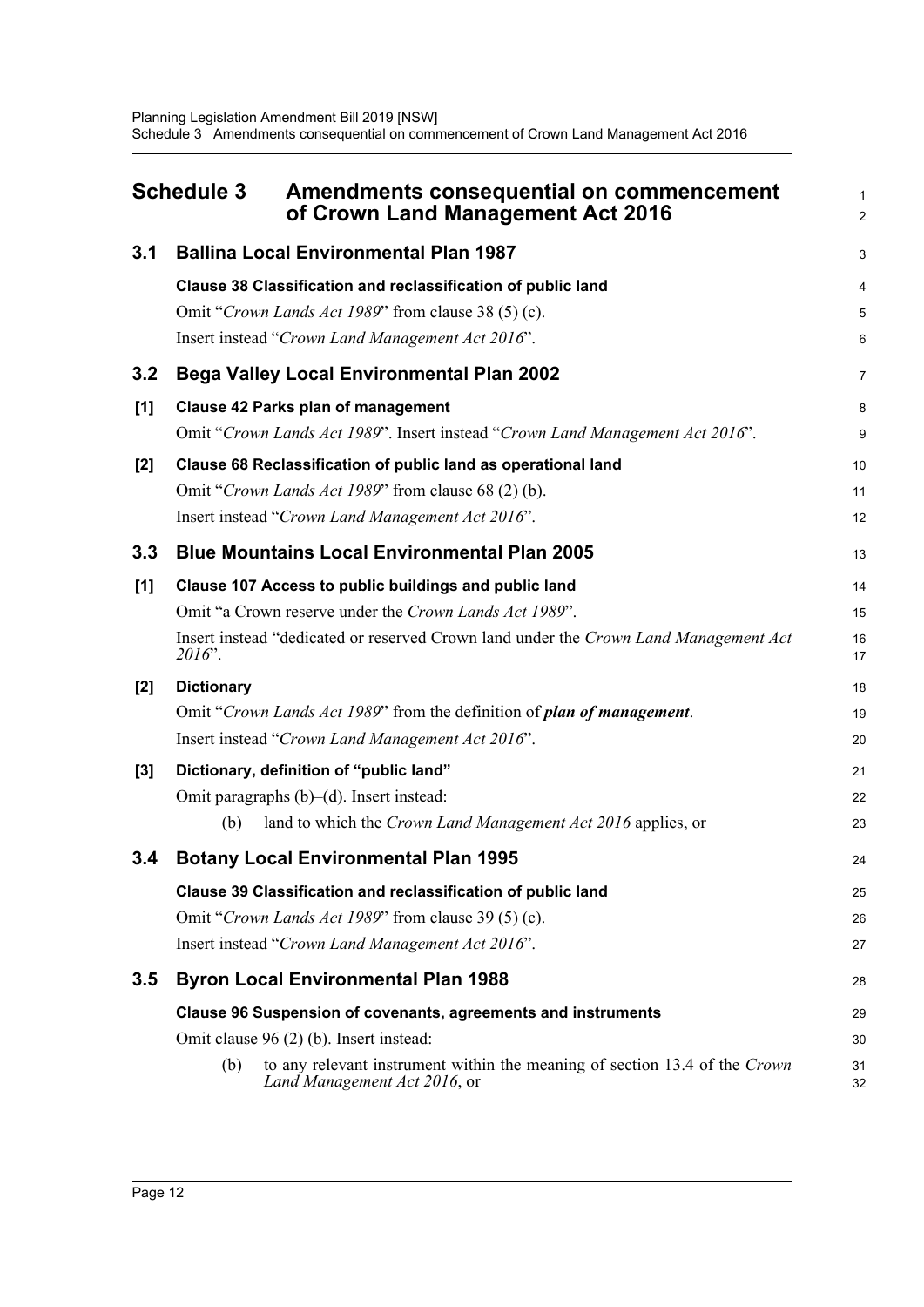| 3.6   | <b>Campbelltown Local Environmental Plan 1995-Classification of</b><br><b>Public Land</b>                     | 1<br>$\overline{a}$ |
|-------|---------------------------------------------------------------------------------------------------------------|---------------------|
|       | Clause 4 Classification and reclassification of public land as operational                                    | 3                   |
|       | Omit "Crown Lands Act 1989" from clause 4 (2) (b).                                                            | 4                   |
|       | Insert instead "Crown Land Management Act 2016".                                                              | 5                   |
| 3.7   | <b>Canada Bay Local Environmental Plan 2013</b>                                                               | 6                   |
|       | <b>Schedule 2 Exempt development</b>                                                                          | 7                   |
|       | Omit "Part 4 of the Crown Lands Act 1989" wherever occurring.                                                 | 8                   |
|       | Insert instead "Part 5 of the Crown Land Management Act 2016".                                                | 9                   |
| 3.8   | <b>Coffs Harbour City Local Environmental Plan 2000</b>                                                       | 10                  |
| [1]   | Clause 9 How does the development control table work?                                                         | 11                  |
|       | Omit "Crown Lands Act 1989" from item 2 beneath the heading "Open Space 6A Public<br><b>Recreation Zone".</b> | 12<br>13            |
|       | Insert instead "Crown Land Management Act 2016".                                                              | 14                  |
| $[2]$ | <b>Clause 19A Land zoned Special Uses 5A Community Purposes</b>                                               | 15                  |
|       | Omit "Crown Lands Act 1989" from clause 19A (a) (ii).                                                         | 16                  |
|       | Insert instead "Crown Land Management Act 2016".                                                              | 17                  |
|       |                                                                                                               |                     |
| 3.9   | Eurobodalla Rural Local Environmental Plan 1987                                                               | 18                  |
|       | Clause 37 Classification and reclassification of public land                                                  | 19                  |
|       | Omit "Crown Lands Act 1989" from clause 37 (5) (c).                                                           | 20                  |
|       | Insert instead "Crown Land Management Act 2016".                                                              | 21                  |
|       | 3.10 Fairfield Local Environmental Plan 1994                                                                  | 22                  |
|       | Clause 27 Classification or reclassification of public land                                                   | 23                  |
|       | Omit "Crown Lands Act 1989" from clause 27 (3) (b).                                                           | 24                  |
|       | Insert instead "Crown Land Management Act 2016".                                                              | 25                  |
|       | 3.11 Forbes Local Environmental Plan 1986                                                                     | 26                  |
|       | Clause 24 Classification and reclassification of public land                                                  | 27                  |
|       | Omit "Crown Lands Act 1989" from clause 24 (5) (c).                                                           | 28                  |
|       | Insert instead "Crown Land Management Act 2016".                                                              | 29                  |
|       | 3.12 Lake Macquarie Local Environmental Plan 2004                                                             | 30                  |
| [1]   | Clause 61 Classification and reclassification of public land as operational land                              | 31                  |
|       | Omit "Crown Lands Act 1989" from clause 61 (2) (c).                                                           | 32                  |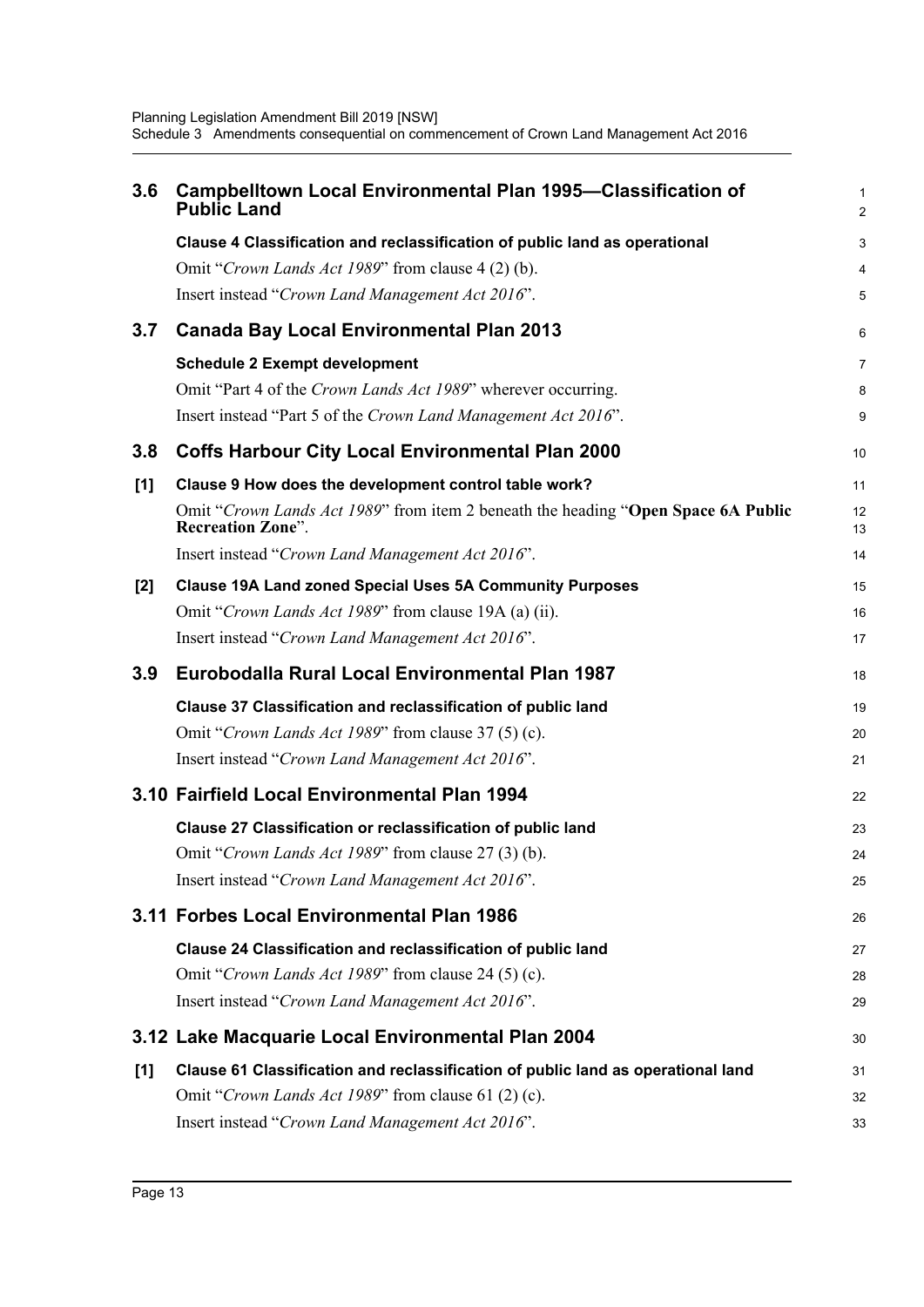| [2] |                    | Clause 84 Suspension of covenants, agreements and instruments                                                                                                                                   | $\mathbf{1}$        |
|-----|--------------------|-------------------------------------------------------------------------------------------------------------------------------------------------------------------------------------------------|---------------------|
|     |                    | Omit clause 84 (2) (b). Insert instead:                                                                                                                                                         | $\overline{c}$      |
|     | (b)                | to any relevant instrument within the meaning of section 13.4 of the Crown<br>Land Management Act 2016, or                                                                                      | $\mathbf{3}$<br>4   |
| [3] |                    | Clause 105 Suspension of covenants, agreements and instruments                                                                                                                                  | 5                   |
|     |                    | Omit clause 105 (2) (b). Insert instead:                                                                                                                                                        | $6\phantom{1}6$     |
|     | (b)                | to any relevant instrument within the meaning of section 13.4 of the Crown<br>Land Management Act 2016, or                                                                                      | $\overline{7}$<br>8 |
| [4] |                    | Clause 130 Suspension of covenants, agreements and instruments                                                                                                                                  | 9                   |
|     |                    | Omit clause 130 (2) (b). Insert instead:                                                                                                                                                        | 10                  |
|     | (b)                | to any relevant instrument within the meaning of section 13.4 of the Crown<br>Land Management Act 2016, or                                                                                      | 11<br>12            |
| [5] |                    | Clause 154 Suspension of covenants, agreements and instruments                                                                                                                                  | 13                  |
|     |                    | Omit clause 154 (2) (b). Insert instead:                                                                                                                                                        | 14                  |
|     | (b)                | to any relevant instrument within the meaning of section 13.4 of the Crown<br>Land Management Act 2016, or                                                                                      | 15<br>16            |
|     |                    | 3.13 Murray Regional Environmental Plan No 2-Riverine Land                                                                                                                                      | 17                  |
|     |                    | <b>Clause 13 Planning Control and Consultation Table</b>                                                                                                                                        | 18                  |
|     |                    | Omit "the <i>Western Lands Act 1901</i> " wherever occurring in the matter relating to<br>"DESTRUCTION OF NATIVE VEGETATION"<br>and<br>"WETLAND<br>FILLING,<br>DREDGING, DRAINING OR CLEARING". | 19<br>20<br>21      |
|     |                    | Insert instead "Schedule 3 to the Crown Land Management Act 2016".                                                                                                                              | 22                  |
|     | <b>Development</b> | 3.14 Penrith Local Environmental Plan No 255—Exempt and Complying                                                                                                                               | 23<br>24            |
|     |                    | Clause 2 Area covered by this plan                                                                                                                                                              | 25                  |
|     |                    | Omit "Crown Lands Act 1989" from clause 2 (2) (h).                                                                                                                                              | 26                  |
|     |                    | Insert instead "Crown Land Management Act 2016".                                                                                                                                                | 27                  |
|     |                    | 3.15 Shellharbour Local Environmental Plan 2000                                                                                                                                                 | 28                  |
|     |                    | Clause 81 Classification or reclassification of public land as operational land                                                                                                                 | 29                  |
|     |                    | Omit "Crown Lands Act 1989" from clause 81 (2) (b).                                                                                                                                             | 30                  |
|     |                    | Insert instead "Crown Land Management Act 2016".                                                                                                                                                | 31                  |
|     |                    | 3.16 Shellharbour Rural Local Environmental Plan 2004                                                                                                                                           | 32                  |
|     |                    | Clause 82 Suspension of covenants, agreements and instruments                                                                                                                                   | 33                  |
|     |                    | Omit clause 82 (2) (b). Insert instead:                                                                                                                                                         | 34                  |
|     | (b)                | to any relevant instrument within the meaning of section 13.4 of the Crown<br>Land Management Act 2016, or                                                                                      | 35<br>36            |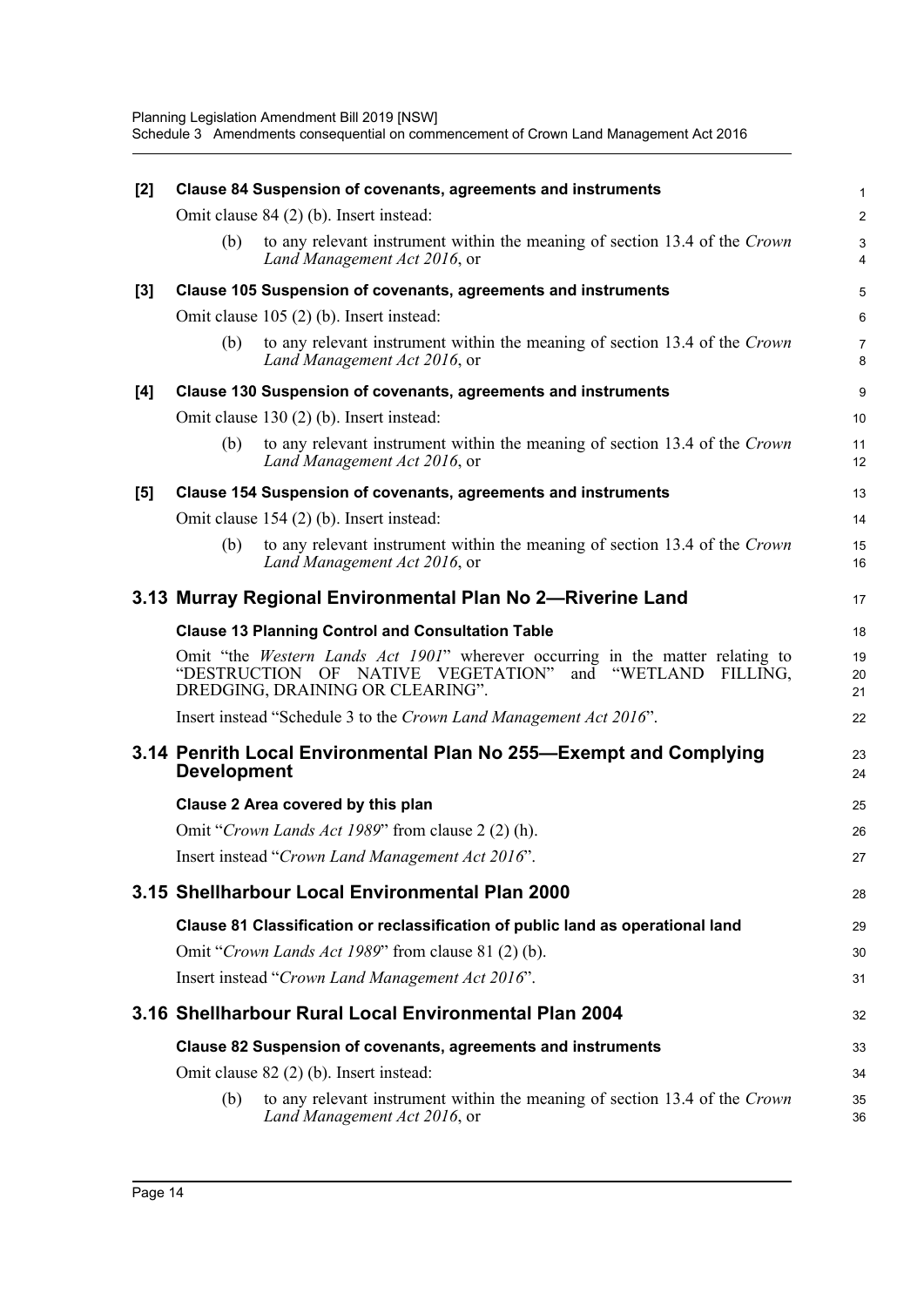|       | 3.17 Singleton Local Environmental Plan 1996                                                                               | 1              |
|-------|----------------------------------------------------------------------------------------------------------------------------|----------------|
| $[1]$ | Clause 9 How are terms defined in this plan?                                                                               | $\overline{a}$ |
|       | Omit the note to the definition of <i>public land</i> in clause $9(1)$ .                                                   | 3              |
| $[2]$ | Clause 39 Classification and reclassification of public land                                                               | 4              |
|       | Omit "Crown Lands Act 1989" from clause 39 (5) (c).                                                                        | 5              |
|       | Insert instead "Crown Land Management Act 2016".                                                                           | 6              |
|       | 3.18 State Environmental Planning Policy No 21-Caravan Parks                                                               | 7              |
|       | Clause 9 Subdivision of caravan parks for lease purposes                                                                   | 8              |
|       | Omit "Crown Lands Act 1989" from clause 9 (4).                                                                             | 9              |
|       | Insert instead "Crown Land Management Act 2016".                                                                           | 10             |
|       | 3.19 State Environmental Planning Policy No 33-Hazardous and Offensive<br><b>Development</b>                               | 11<br>12       |
| [1]   | <b>Clause 10 Western Division-development consent required</b>                                                             | 13             |
|       | Omit "Western Lands Commissioner" from clause 10 (2) (b). Insert instead "Minister".                                       | 14             |
| $[2]$ | <b>Clause 10 (4)</b>                                                                                                       | 15             |
|       | Omit "Western Lands Act 1901". Insert instead "Crown Land Management Act 2016".                                            | 16             |
|       | 3.20 State Environmental Planning Policy No 36-Manufactured Home<br><b>Estates</b>                                         | 17<br>18       |
|       | <b>Dictionary</b>                                                                                                          | 19             |
|       | Omit the definition of <i>Crown reserve</i> . Insert instead:                                                              | 20             |
|       | <b>Crown reserve</b> has the same meaning as it has in Division 12.5 of the Crown<br>Land Management Act 2016.             | 21<br>22       |
|       | 3.21 State Environmental Planning Policy No 55-Remediation of Land                                                         | 23             |
|       | Clauses 9 (f), 10 (1) (b) (ii), 16 (1) and 17 (2)                                                                          | 24             |
|       | Omit "Western Lands Commissioner" wherever occurring. Insert instead "Minister".                                           | 25             |
|       | 3.22 State Environmental Planning Policy (Affordable Rental Housing) 2009                                                  | 26             |
|       | <b>Clause 9 Suspension of covenants, agreements and instruments</b>                                                        | 27             |
|       | Omit clause 9 (2) (b). Insert instead:                                                                                     | 28             |
|       | to any relevant instrument within the meaning of section 13.4 of the Crown<br>(b)<br>Land Management Act 2016, or          | 29<br>30       |
|       | 3.23 State Environmental Planning Policy (Exempt and Complying<br><b>Development Codes) 2008</b>                           | 31<br>32       |
| [1]   | <b>Clause 1.5 Interpretation-general</b>                                                                                   | 33             |
|       | Omit "Crown Lands Act 1989" from paragraph (i) of the definition of environmentally<br>sensitive area in clause $1.5$ (1). | 34<br>35       |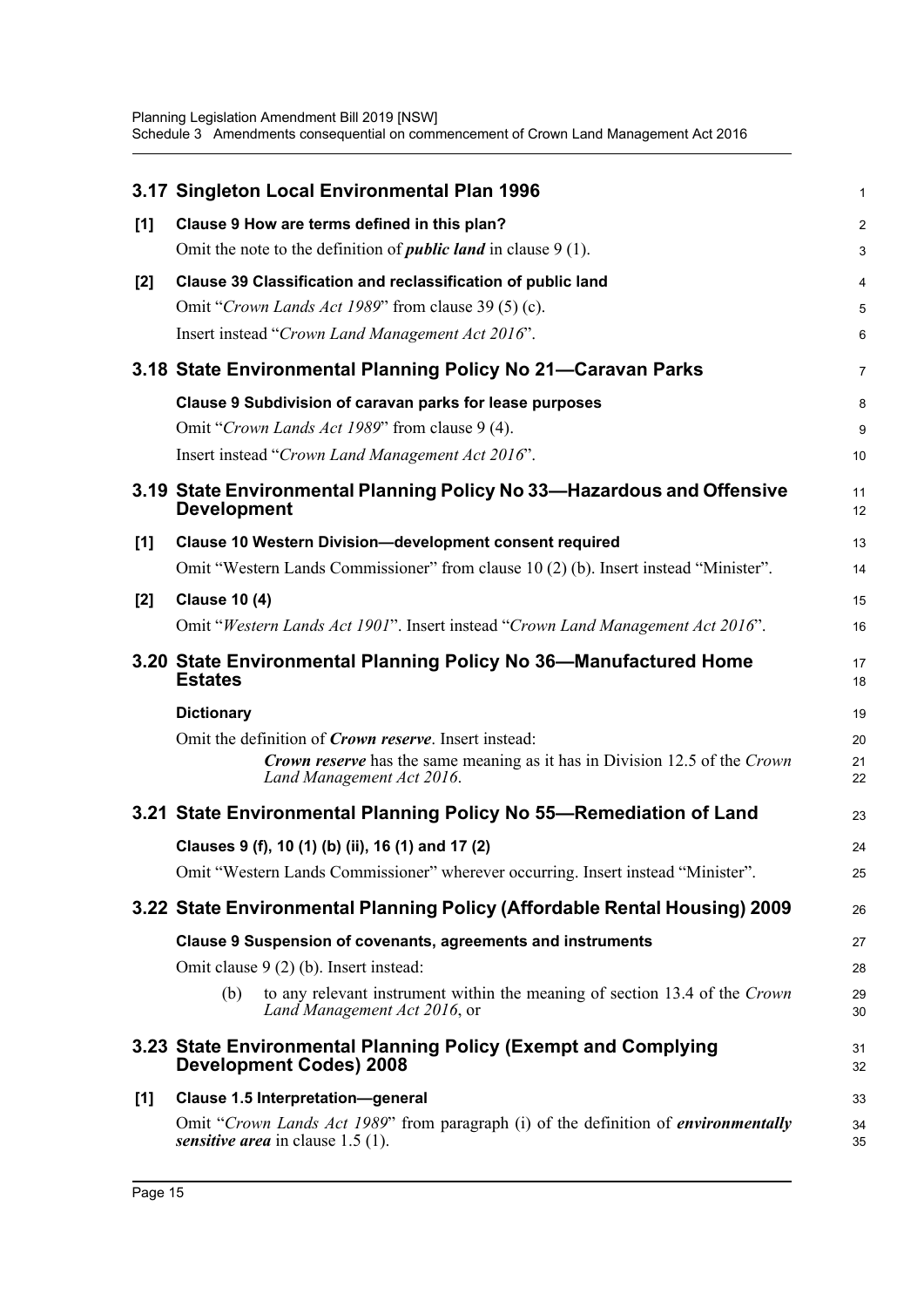|       | Insert instead "Crown Land Management Act 2016".                                                                  | 1              |
|-------|-------------------------------------------------------------------------------------------------------------------|----------------|
| $[2]$ | Clause 1.20 Suspension of covenants, agreements and instruments                                                   | $\overline{a}$ |
|       | Omit clause 1.20 (2) (d). Insert instead:                                                                         | 3              |
|       | to any relevant instrument within the meaning of section 13.4 of the Crown<br>(d)<br>Land Management Act 2016, or | 4<br>5         |
| $[3]$ | <b>Clause 2.117 Specified development</b>                                                                         | 6              |
|       | Omit "Crown Lands Act 1989" from clause 2.117 (c).                                                                | 7              |
|       | Insert instead "Crown Land Management Act 2016".                                                                  | 8              |
| [4]   | <b>Clause 2.121 Specified development</b>                                                                         | 9              |
|       | Omit "Crown Lands Act 1989" from clause 2.121 (c).                                                                | 10             |
|       | Insert instead "Crown Land Management Act 2016".                                                                  | 11             |
|       | 3.24 State Environmental Planning Policy (Kurnell Peninsula) 1989                                                 | 12             |
| [1]   | Clause 32A Suspension of covenants, agreements and instruments on land within<br>Zones RE1, E2 and E4             | 13<br>14       |
|       | Omit clause 32A (2) (b). Insert instead:                                                                          | 15             |
|       | (b)<br>to any relevant instrument within the meaning of section 13.4 of the Crown<br>Land Management Act 2016, or | 16<br>17       |
| $[2]$ | Clause 35 What is exempt development?                                                                             | 18             |
|       | Omit "Crown Lands Act 1989" from clause 35 (3) (c).                                                               | 19             |
|       | Insert instead "Crown Land Management Act 2016".                                                                  | 20             |
| $[3]$ | Clause 36 What is complying development?                                                                          | 21             |
|       | Omit "Crown Lands Act 1989" from clause 36 (3) (d).                                                               | 22             |
|       | Insert instead "Crown Land Management Act 2016".                                                                  | 23             |
|       | 3.25 State Environmental Planning Policy (Mining, Petroleum Production<br>and Extractive Industries) 2007         | 24<br>25       |
| [1]   | <b>Clause 3 Interpretation</b>                                                                                    | 26             |
|       | Omit the definition of <i>Commissioner</i> from clause 3 (2).                                                     | 27             |
| [2]   | Clause 3 (2), definition of "environmentally sensitive area of State significance"                                | 28             |
|       | Omit "Crown Lands Act 1989" from paragraph (h).                                                                   | 29             |
|       | Insert instead "Crown Land Management Act 2016".                                                                  | 30             |
| [3]   | Clause 3 (2), definition of "Western Division"                                                                    | 31             |
|       | Omit "Crown Lands Act 1989". Insert instead "Crown Land Management Act 2016".                                     | 32             |
| [4]   | <b>Clause 3A Consent authority</b>                                                                                | 33             |
|       | Omit "Commissioner" from clause 3A (b). Insert instead "Minister".                                                | 34             |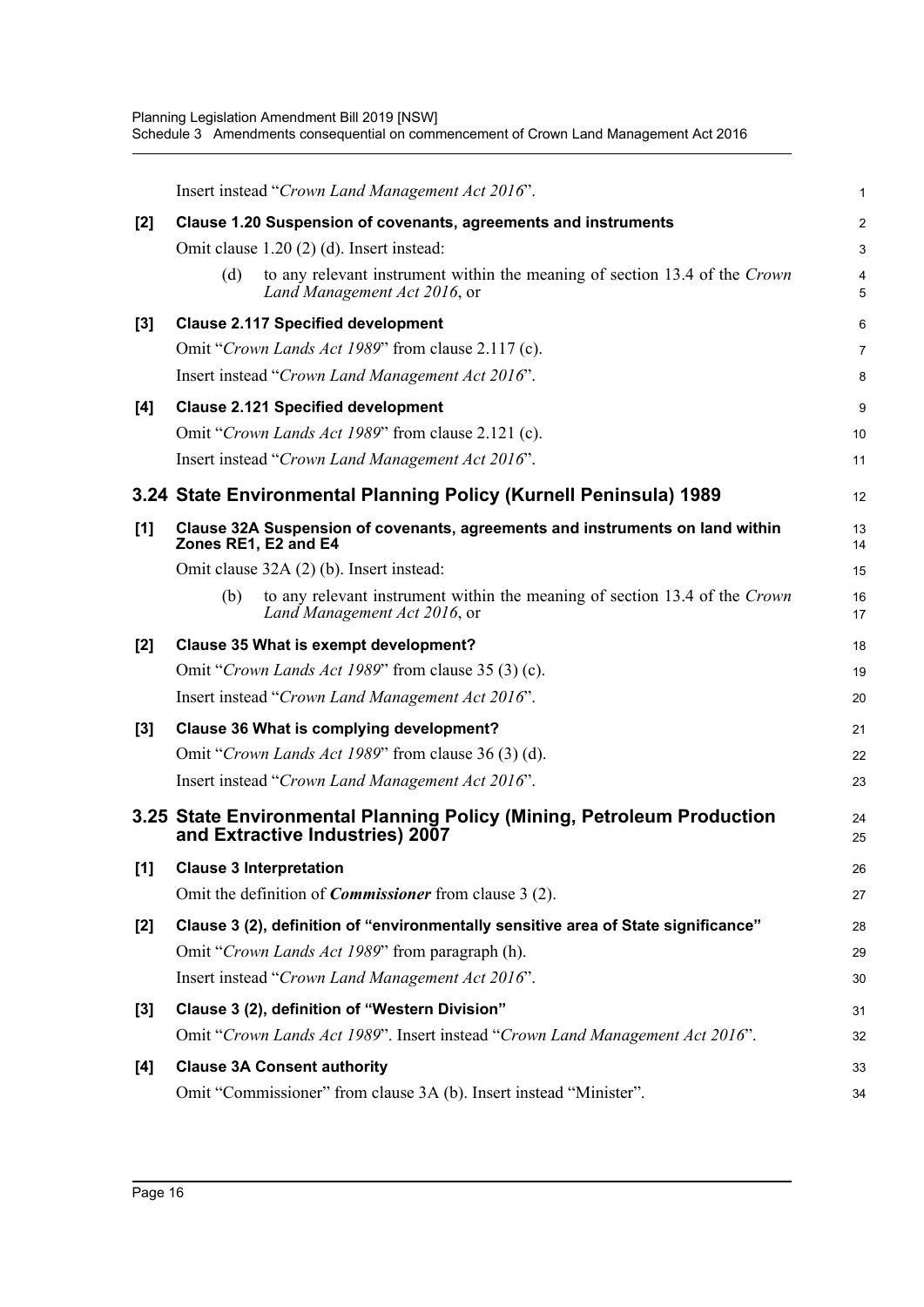|       |                             | 3.26 State Environmental Planning Policy (Penrith Lakes Scheme) 1989                                                                                               | $\mathbf{1}$        |
|-------|-----------------------------|--------------------------------------------------------------------------------------------------------------------------------------------------------------------|---------------------|
|       |                             | Clause 6B Suspension of covenants, agreements and instruments                                                                                                      | $\overline{2}$      |
|       |                             | Omit clause $6B(2)$ (b). Insert instead:                                                                                                                           | $\mathbf{3}$        |
|       | (b)                         | to any relevant instrument within the meaning of section 13.4 of the Crown<br>Land Management Act 2016, or                                                         | 4<br>5              |
|       |                             | 3.27 State Environmental Planning Policy (State and Regional<br>Development) 2011                                                                                  | 6<br>$\overline{7}$ |
|       | <b>Clause 4 Definitions</b> |                                                                                                                                                                    | 8                   |
|       |                             | Omit "Crown Lands Act 1989" from paragraph (i) of the definition of <i>environmentally</i><br><i>sensitive area of State significance</i> in clause $\bar{4}$ (1). | $9\,$<br>10         |
|       |                             | Insert instead "Crown Land Management Act 2016".                                                                                                                   | 11                  |
|       |                             | 3.28 State Environmental Planning Policy (State Significant Precincts) 2005                                                                                        | 12                  |
| [1]   |                             | <b>Schedule 3 State significant precincts</b>                                                                                                                      | 13                  |
|       |                             | Omit clause 27 (2) (b) from Part 22. Insert instead:                                                                                                               | 14                  |
|       | (b)                         | to any relevant instrument within the meaning of section 13.4 of the Crown<br>Land Management Act 2016, or                                                         | 15<br>16            |
| $[2]$ |                             | Schedule 3, Part 24, clause 26 (2) (b)                                                                                                                             | 17                  |
|       |                             | Omit the paragraph. Insert instead:                                                                                                                                | 18                  |
|       | (b)                         | to any relevant instrument within the meaning of section 13.4 of the Crown<br>Land Management Act 2016, or                                                         | 19<br>20            |
| $[3]$ |                             | Schedule 3, Part 26, clause 19 (2) (b)                                                                                                                             | 21                  |
|       |                             | Omit the paragraph. Insert instead:                                                                                                                                | 22                  |
|       | (b)                         | to any relevant instrument within the meaning of section 13.4 of the Crown<br>Land Management Act 2016, or                                                         | 23<br>24            |
| [4]   |                             | Schedule 3, Part 31, clause 38 (2) (b)                                                                                                                             | 25                  |
|       |                             | Omit the paragraph. Insert instead:                                                                                                                                | 26                  |
|       |                             | (b) to any relevant instrument within the meaning of section 13.4 of the Crown<br>Land Management Act 2016, or                                                     | $27\,$<br>28        |
|       | 2006                        | 3.29 State Environmental Planning Policy (Sydney Region Growth Centres)                                                                                            | 29<br>30            |
| [1]   | <b>Appendices 1-12</b>      |                                                                                                                                                                    | 31                  |
|       |                             | Omit clause 1.9A (2) (b), wherever occurring. Insert instead:                                                                                                      | 32                  |
|       | (b)                         | to any relevant instrument within the meaning of section 13.4 of the Crown<br>Land Management Act 2016, or                                                         | 33<br>34            |
| [2]   | <b>Appendices 1-14</b>      |                                                                                                                                                                    | 35                  |
|       |                             | Omit "roads, Crown reserves and commons" from the note to clause 5.2 (1).                                                                                          | 36                  |
|       |                             | Insert instead "roads and certain Crown land".                                                                                                                     | 37                  |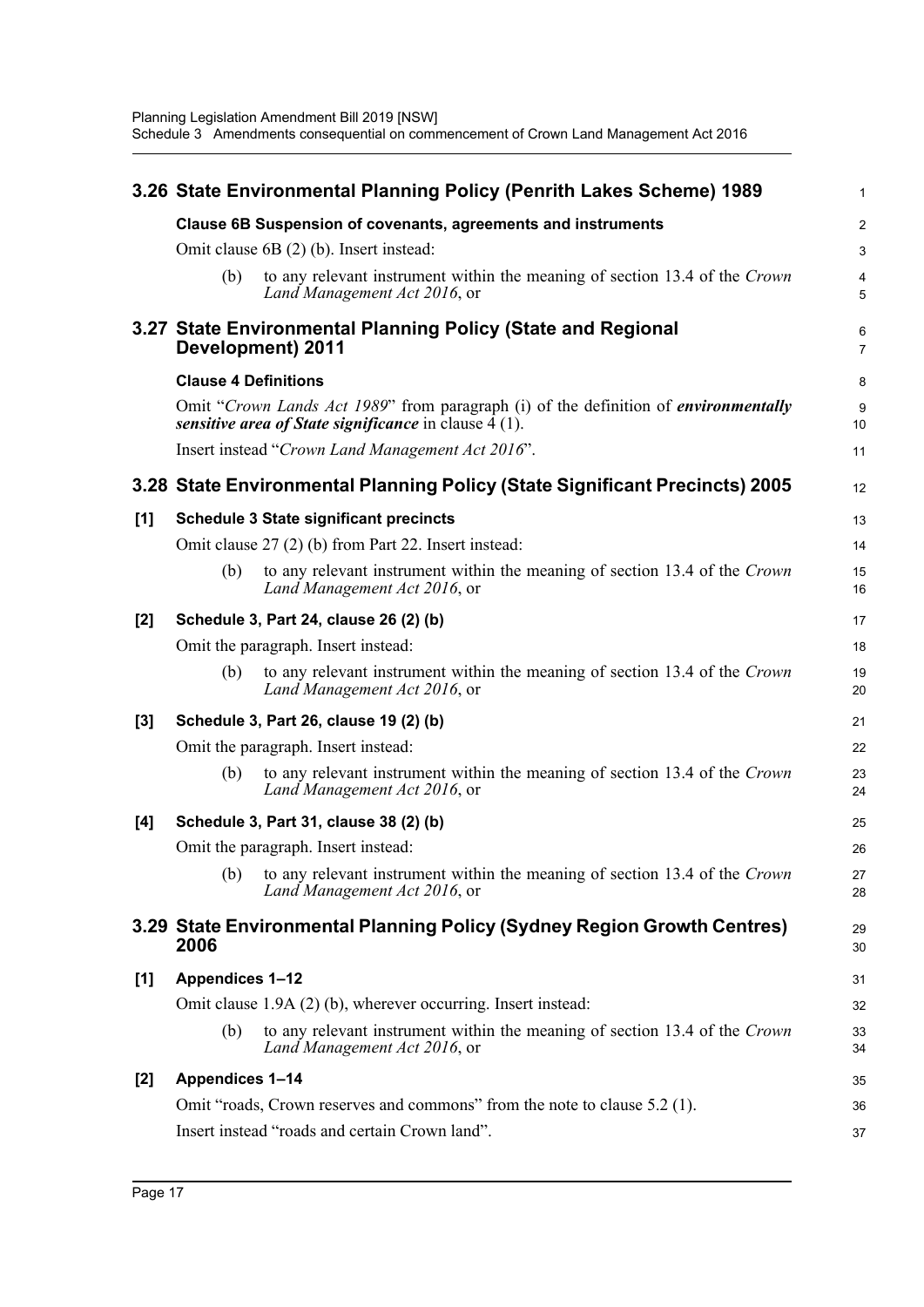Planning Legislation Amendment Bill 2019 [NSW] Schedule 3 Amendments consequential on commencement of Crown Land Management Act 2016

| $[3]$ | <b>Appendices 1-15</b> |                                                                                                                                                                     | $\mathbf{1}$        |
|-------|------------------------|---------------------------------------------------------------------------------------------------------------------------------------------------------------------|---------------------|
|       |                        | Omit "Crown Lands Act 1989" from clause 5.2 (5) (c), wherever occurring.                                                                                            | $\overline{2}$      |
|       |                        | Insert instead "Crown Land Management Act 2016".                                                                                                                    | 3                   |
| [4]   | Appendices 13 and 14   |                                                                                                                                                                     | 4                   |
|       |                        | Omit clause 1.9A (2) (d), wherever occurring. Insert instead:                                                                                                       | 5                   |
|       | (d)                    | to any relevant instrument within the meaning of section 13.4 of the Crown<br>Land Management Act 2016, or                                                          | 6<br>$\overline{7}$ |
| [5]   | <b>Dictionary</b>      |                                                                                                                                                                     | 8                   |
|       |                        | Omit the definition of <i>Crown reserve</i> .                                                                                                                       | 9                   |
| [6]   |                        | Dictionary, definition of "public land"                                                                                                                             | 10                  |
|       | Omit the note.         |                                                                                                                                                                     | 11                  |
|       |                        | 3.30 State Environmental Planning Policy (Three Ports) 2013                                                                                                         | 12                  |
|       |                        | Clause 10 Suspension of covenants, agreements and instruments                                                                                                       | 13                  |
|       |                        | Omit clause $10(2)$ (b). Insert instead:                                                                                                                            | 14                  |
|       | (b)                    | to any relevant instrument within the meaning of section 13.4 of the Crown<br>Land Management Act 2016, or                                                          | 15<br>16            |
|       |                        | 3.31 Sutherland Shire Local Environmental Plan 2006                                                                                                                 | 17                  |
| [1]   |                        | <b>Clause 9 Suspension of covenants and agreements</b>                                                                                                              | 18                  |
|       |                        | Omit clause 9 (3) (b). Insert instead:                                                                                                                              | 19                  |
|       | (b)                    | to any relevant instrument within the meaning of section 13.4 of the Crown<br>Land Management Act 2016, or                                                          | 20<br>21            |
| [2]   |                        | <b>Clause 13A Environmentally sensitive areas excluded</b>                                                                                                          | 22                  |
|       |                        | Omit "Crown Lands Act 1989" from paragraph (i) of the definition of <i>environmentally</i><br>sensitive area for exempt or complying development in clause 13A (2). | 23<br>24            |
|       |                        | Insert instead "Crown Land Management Act 2016".                                                                                                                    | 25                  |
| $[3]$ |                        | Clause 25 Classification and reclassification of public land                                                                                                        | 26                  |
|       |                        | Omit "Crown Lands Act 1989" from clause 25 (5) (c).                                                                                                                 | 27                  |
|       |                        | Insert instead "Crown Land Management Act 2016".                                                                                                                    | 28                  |
| $[4]$ |                        | Clause 82 Suspension of covenants, agreements and instruments                                                                                                       | 29                  |
|       |                        | Omit clause 82 (2) (b). Insert instead:                                                                                                                             | 30                  |
|       | (b)                    | to any relevant instrument within the meaning of section 13.4 of the Crown<br>Land Management Act 2016, or                                                          | 31<br>32            |
|       |                        | 3.32 Sutherland Shire Local Environmental Plan 2015                                                                                                                 | 33                  |
|       |                        | <b>Schedule 1 Additional permitted uses</b>                                                                                                                         | 34                  |
|       |                        | Insert "former" before "Crown Lands (Continued Tenures) Act 1989" in clause 2 (1).                                                                                  | 35                  |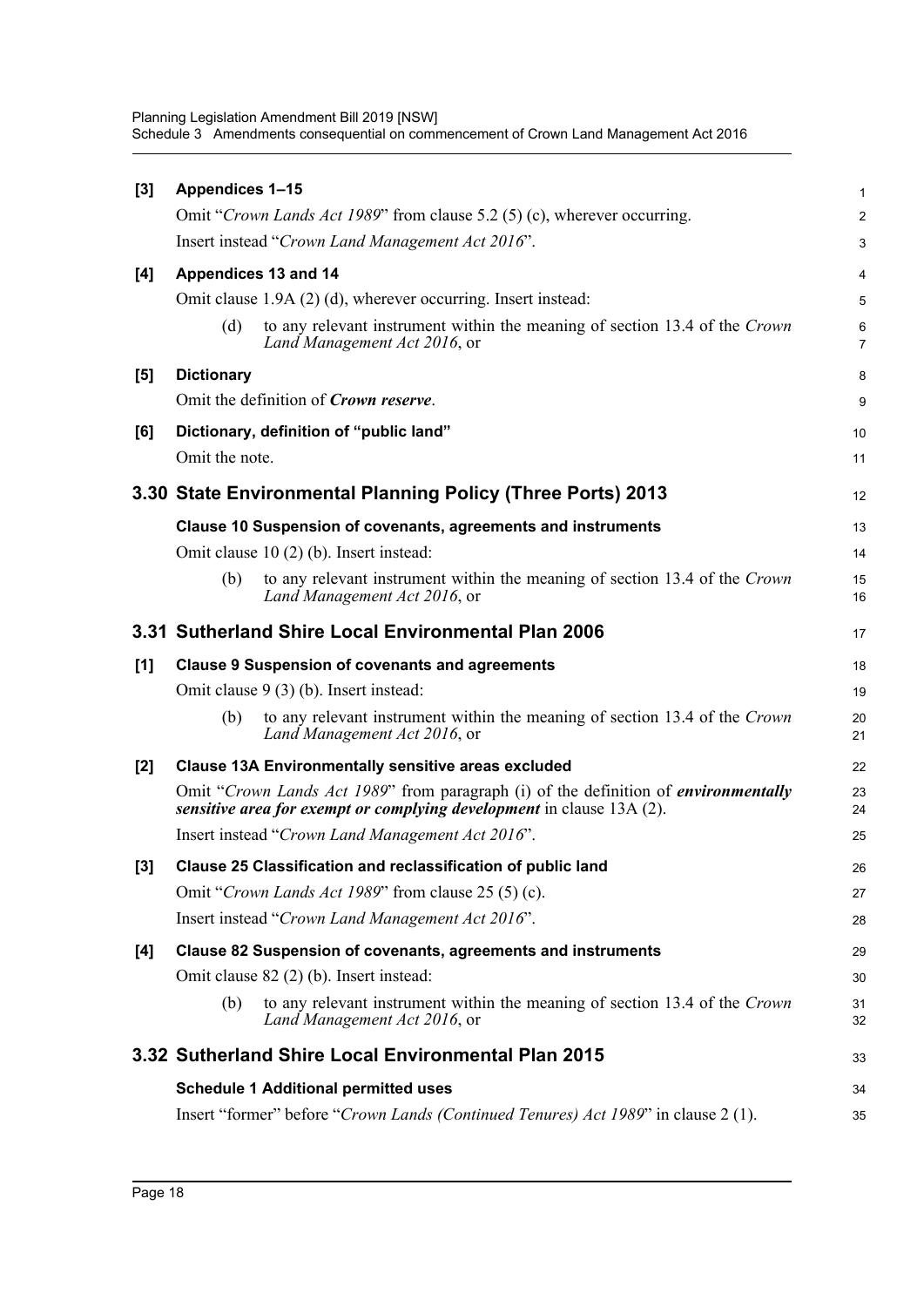|       | 3.33 Sydney Local Environmental Plan 2005                                                                                                             | 1              |
|-------|-------------------------------------------------------------------------------------------------------------------------------------------------------|----------------|
|       | <b>Dictionary</b>                                                                                                                                     | $\overline{c}$ |
|       | Omit "Crown Lands Act 1989" from the definition of plan of management.                                                                                | 3              |
|       | Insert instead "Crown Land Management Act 2016".                                                                                                      | 4              |
|       | 3.34 Sydney Regional Environmental Plan No 33-Cooks Cove                                                                                              | 5              |
|       | <b>Clause 20 Management of open space</b>                                                                                                             | 6              |
|       | Omit "Crown Lands Act 1989". Insert instead "Crown Land Management Act 2016".                                                                         | 7              |
|       | 3.35 Tweed Local Environmental Plan 2000                                                                                                              | 8              |
| [1]   | <b>Clause 9 Exempt development</b>                                                                                                                    | 9              |
|       | Omit "Crown Lands Act 1989" from clause 9 (2) (c) (iv).                                                                                               | 10             |
|       | Insert instead "Crown Land Management Act 2016".                                                                                                      | 11             |
| $[2]$ | <b>Clause 10 Complying development</b>                                                                                                                | 12             |
|       | Omit "Crown Lands Act 1989" from clause 10 (2) (c) (xi).                                                                                              | 13             |
|       | Insert instead "Crown Land Management Act 2016".                                                                                                      | 14             |
|       | 3.36 Walgett Local Environmental Plan 2013                                                                                                            | 15             |
|       | <b>Schedule 1 Additional permitted uses</b>                                                                                                           | 16             |
|       | Omit "lease under the <i>Western Lands Act 1901</i> " from paragraph (c) of the definition of<br><i>residential mineral claim</i> in clause $12(3)$ . | 17<br>18       |
|       | Insert instead "Western lands lease within the meaning of Schedule 3 to the Crown Land<br>Management Act 2016".                                       | 19<br>20       |
|       | 3.37 Warringah Local Environmental Plan 2000                                                                                                          | 21             |
|       | <b>Dictionary</b>                                                                                                                                     | 22             |
|       | Omit "Crown Lands Act 1989" from the definition of plan of management.                                                                                | 23             |
|       | Insert instead "Crown Land Management Act 2016".                                                                                                      | 24             |
|       | 3.38 Warringah Local Environmental Plan 2011                                                                                                          | 25             |
|       | <b>Schedule 2 Exempt development</b>                                                                                                                  | 26             |
|       | Omit subclause (3) of the matter relating to "Outdoor eating areas (associated with an<br>approved restaurant)".                                      | 27<br>28       |
|       | 3.39 Wollongong Local Environmental Plan 1990                                                                                                         | 29             |
|       | Clause 37B Classification and reclassification of public land as operational land                                                                     | 30             |
|       | Omit "Crown Lands Act 1989" from clause 37B (4) (c).                                                                                                  | 31             |
|       | Insert instead "Crown Land Management Act 2016".                                                                                                      | 32             |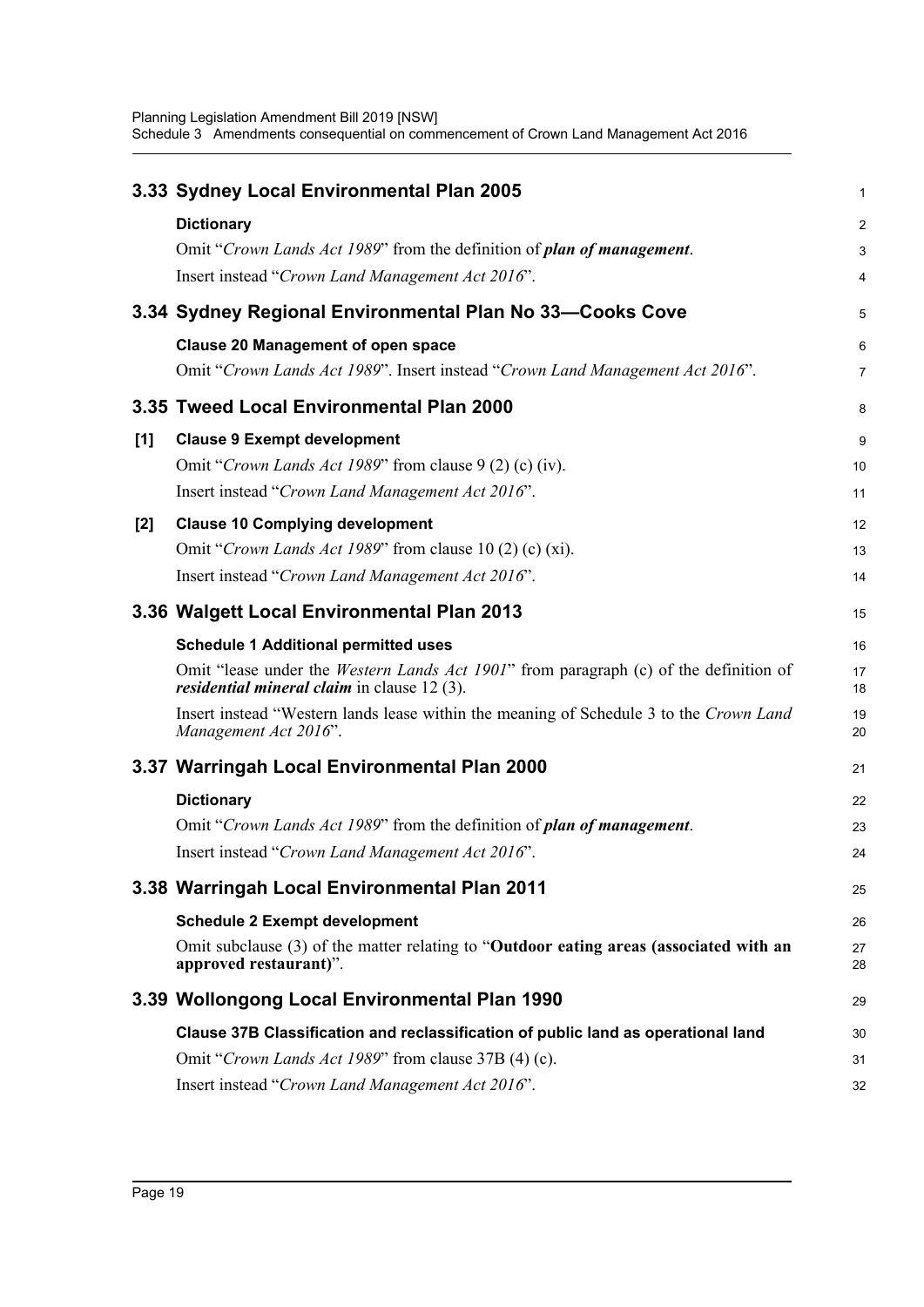| 3.40 Yarrowlumla Local Environmental Plan 2002                                     |               |
|------------------------------------------------------------------------------------|---------------|
| Clauses 13 (3) (c) (v) and 14 (3) (g) and Dictionary, definition of "1995 holding" | $\mathcal{P}$ |
| Omit "Crown Lands Act 1989" wherever occurring.                                    | -3            |
| Insert instead "Crown Land Management Act 2016".                                   | 4             |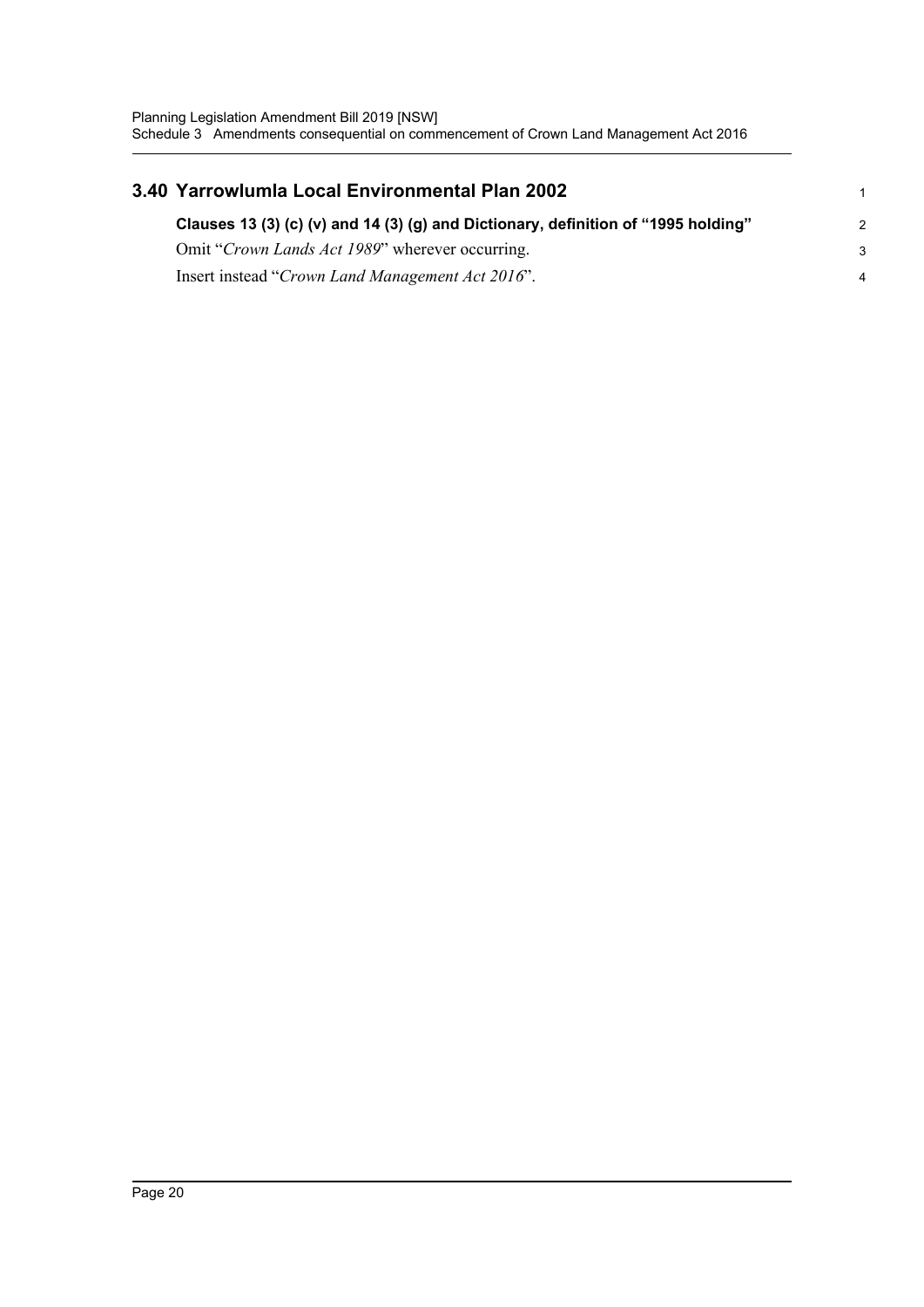#### <span id="page-24-0"></span>**Schedule 4 Amendments consequential on commencement of Standard Instrument (Local Environmental Plans) Amendment (Primary Production and Rural Development) Order 2019**

#### **Land Use Table amendments**

For each local environmental plan specified in the table below, omit "Any development" and insert instead "Any other development" wherever occurring in the parts of the Land Use Table specified opposite each local environmental plan.

| Parts of Land Use Table to be<br>amended                              |
|-----------------------------------------------------------------------|
| item 4-Zones B5 and B6                                                |
| item 4—Zones R3, R4 and B1                                            |
| item 4—Zone B5                                                        |
| item 4—Zones R3 and R4                                                |
| item 4—Zones R3, B1, B2, B7, IN1 and IN2                              |
| item 4—Zones RU5, RU6, R3, R4, B1, B2,<br>B3, B4, B5, B7, IN1 and IN2 |
| item 4-Zone R4                                                        |
| item 4—Zones R3 and R4                                                |
| item 4-Zone RU5                                                       |
| item 4-Zones IN1 and IN2                                              |
| item 4—Zones RU5, R3, B1, B2, B4, B5<br>and IN1                       |
| item 4-Zone RU5                                                       |
| item 4-Zone IN2                                                       |
| item 4—Zones RU5, R3, B4 and IN3                                      |
| item 4-Zone RU5                                                       |
| item 4-Zones IN1 and IN2                                              |
| item 4—Zones RU6 and B1                                               |
| item 4-Zones RU5 and R3                                               |
| item 4-Zones R3, R4 and B1                                            |
| item 4-Zones R3 and R4                                                |
| item 4-Zones R3, B1 and B4                                            |
| item 4-Zone R3                                                        |
| item 4—Zones R3 and R4                                                |
| item 4—Zones R3, R4 and B4                                            |
| item 4—Zones R3 and R4                                                |
| item 4—Zone RU6                                                       |
|                                                                       |

8

1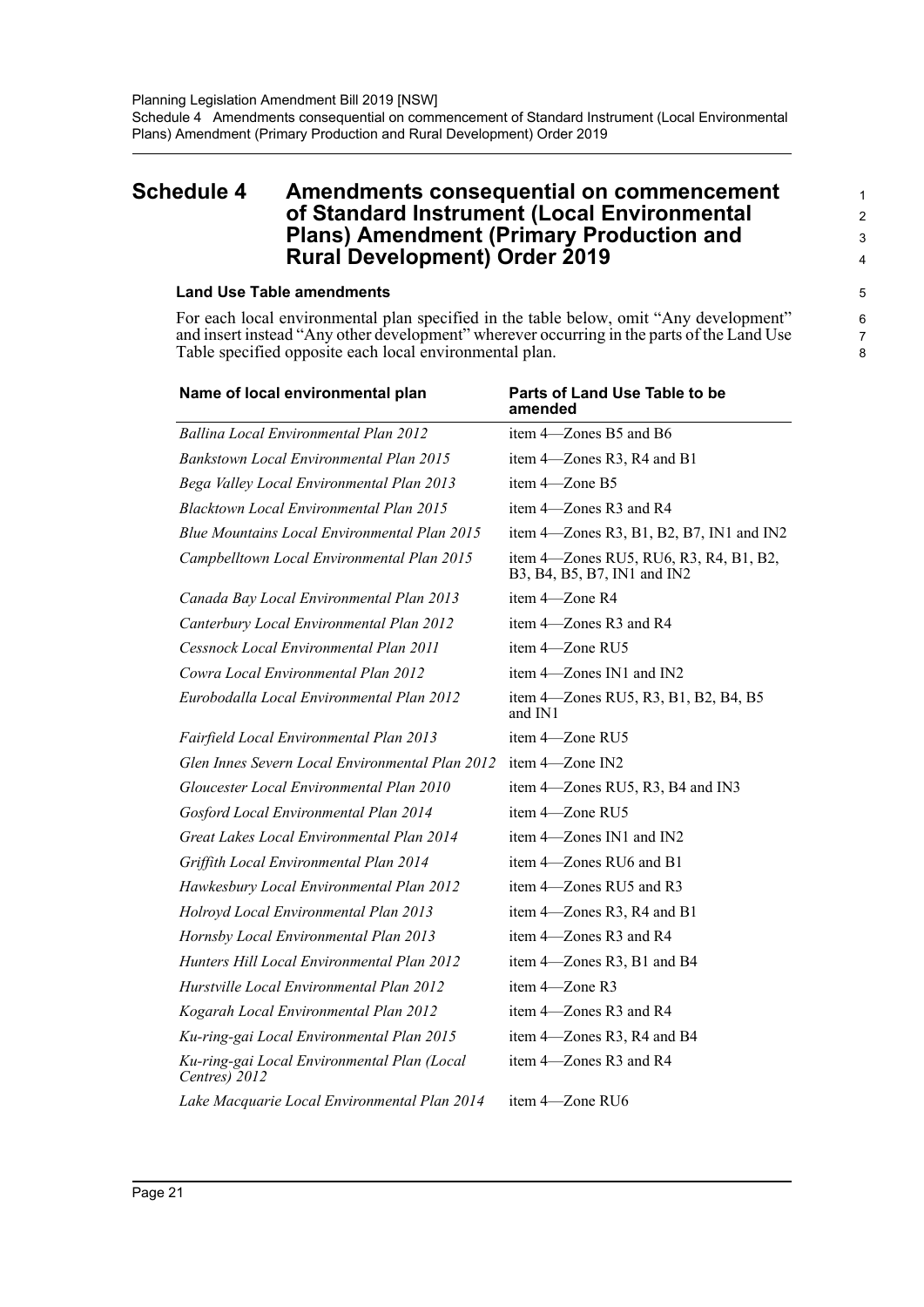#### Planning Legislation Amendment Bill 2019 [NSW]

Schedule 4 Amendments consequential on commencement of Standard Instrument (Local Environmental Plans) Amendment (Primary Production and Rural Development) Order 2019

| Name of local environmental plan                                  | Parts of Land Use Table to be<br>amended                         |
|-------------------------------------------------------------------|------------------------------------------------------------------|
| Lane Cove Local Environmental Plan 2009                           | item 4—Zones R3, R4, B1, B2, B3, B4 and<br>IN2                   |
| Lithgow Local Environmental Plan 2014                             | item 4—Zones RU5, B1, B6, B7, IN1, IN2<br>and IN3                |
| Liverpool Local Environmental Plan 2008                           | item 4—Zones R3, R4, B1, B2, B3, B4, B5,<br>B6, IN1, IN2 and IN3 |
| Mosman Local Environmental Plan 2012                              | item 4-Zones R3, B2 and B6                                       |
| Muswellbrook Local Environmental Plan 2009                        | item 4-Zones B2, B5, IN1 and IN2                                 |
| Newcastle Local Environmental Plan 2012                           | item 4—Zones R3, R4, B3 and IN2                                  |
| North Sydney Local Environmental Plan 2013                        | item $4$ —Zones R3, R4, B1, B3, B4 and IN2                       |
| Oberon Local Environmental Plan 2013                              | item 4—Zone RU6                                                  |
| Orange Local Environmental Plan 2011                              | item 4—Zones RU5 and B1                                          |
| Palerang Local Environmental Plan 2014                            | item 4-Zone B2                                                   |
| Parramatta Local Environmental Plan 2011                          | item 4—Zones R3, R4 and B3                                       |
| Penrith Local Environmental Plan 2010                             | item 4—Zones R3, B2, B6 and B7                                   |
| Pittwater Local Environmental Plan 2014                           | item 4—Zones R3, B1, B2, B4, B6, B7 and<br>IN2                   |
| Port Stephens Local Environmental Plan 2013                       | item 4—Zones RU5, R3, B2, B7, IN1 and<br>IN2                     |
| Queanbeyan Local Environmental Plan 2012                          | item 4—Zones R3, R4, B1, B2, B4, B5 and<br>IN2                   |
| Queanbeyan Local Environmental Plan (Poplars)<br>$\tilde{2}013$   | item 4—Zones B1 and B7                                           |
| Queanbeyan Local Environmental Plan (South<br>Jerrabomberra) 2012 | item 4-Zone B4                                                   |
| Ryde Local Environmental Plan 2010                                | item $4$ —Zones R3, R4, B3, B7 and IN2                           |
| Ryde Local Environmental Plan 2014                                | item 4—Zones R3 and R4                                           |
| Singleton Local Environmental Plan 2013                           | item 4-Zone RU5                                                  |
| Snowy River Local Environmental Plan 2013                         | item 4-Zones B1, B2 and IN1                                      |
| Strathfield Local Environmental Plan 2012                         | item 4-Zones R3, IN1 and IN2                                     |
| Sutherland Shire Local Environmental Plan 2015                    | item 4-Zones R3 and R4                                           |
| Tamworth Regional Local Environmental Plan<br>2010                | item 4-Zone RU6                                                  |
| Temora Local Environmental Plan 2010                              | item 4-Zones RU5, B2, B4, B6 and IN1                             |
| The Hills Local Environmental Plan 2012                           | item 4-Zone RU6                                                  |
| Tumut Local Environmental Plan 2012                               | item 4-Zone B1                                                   |
| <b>Upper Hunter Local Environmental Plan 2013</b>                 | item 4-Zones B2, IN1 and IN2                                     |
| Warren Local Environmental Plan 2012                              | item 4-Zone RU6                                                  |
| Warringah Local Environmental Plan 2011                           | item 4-Zone R3                                                   |
| Willoughby Local Environmental Plan 2012                          | item 4-Zones R3 and R4                                           |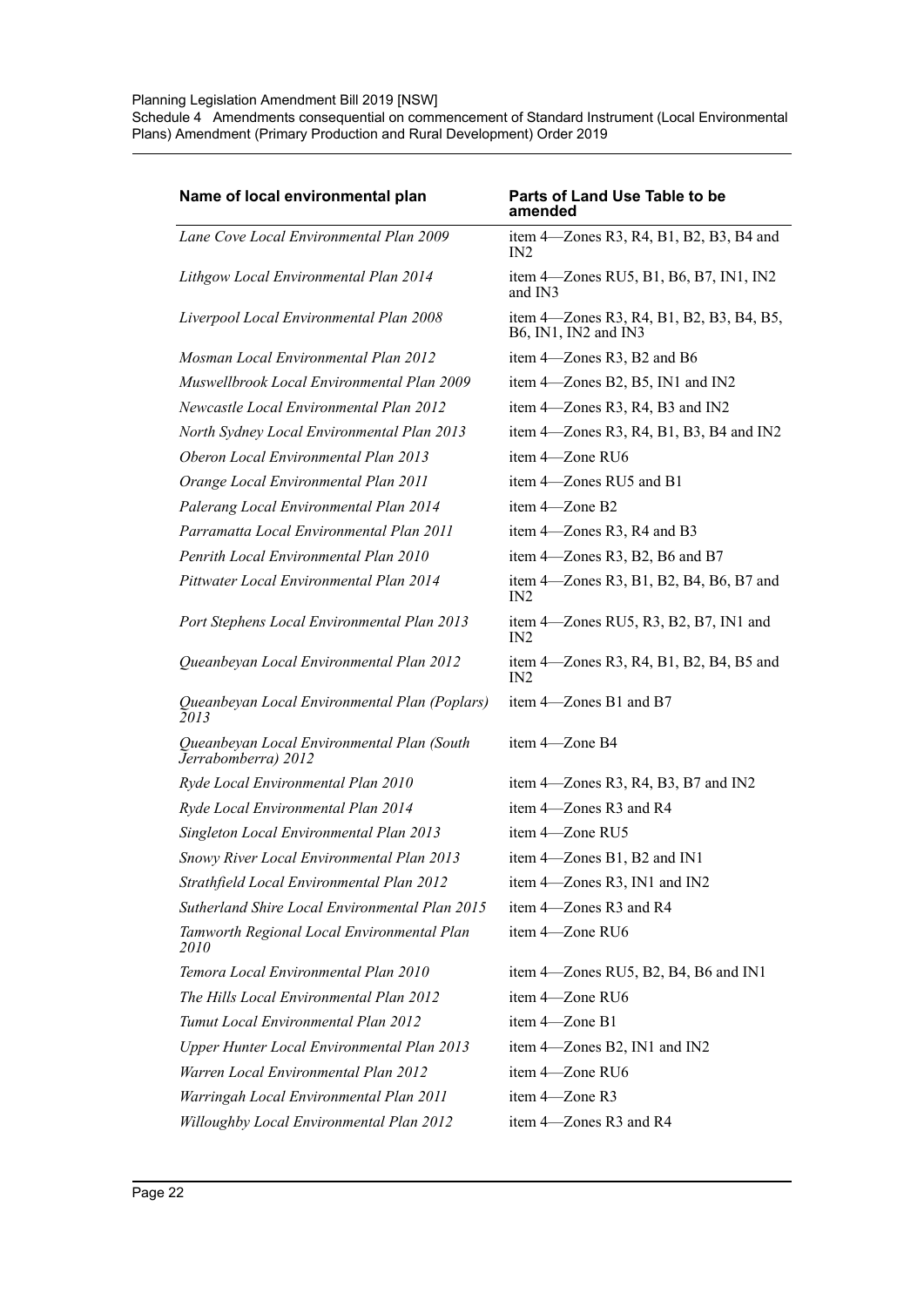Planning Legislation Amendment Bill 2019 [NSW]

Schedule 4 Amendments consequential on commencement of Standard Instrument (Local Environmental Plans) Amendment (Primary Production and Rural Development) Order 2019

| Name of local environmental plan                | Parts of Land Use Table to be<br>amended                            |
|-------------------------------------------------|---------------------------------------------------------------------|
| <b>Wollongong Local Environmental Plan 2009</b> | item 4—Zones R3, R4, B2, B3, B4, B6, B7,<br>$IN1$ , $IN2$ and $IN3$ |
| Woollahra Local Environmental Plan 2014         | item $4$ —Zones R3, B1, B2 and B4                                   |
| <b>Wyong Local Environmental Plan 2013</b>      | item 4—Zones RU5 and RU6                                            |
| Yass Valley Local Environmental Plan 2013       | item $4$ —Zones R3, B2, B5, B6, IN1 and IN2                         |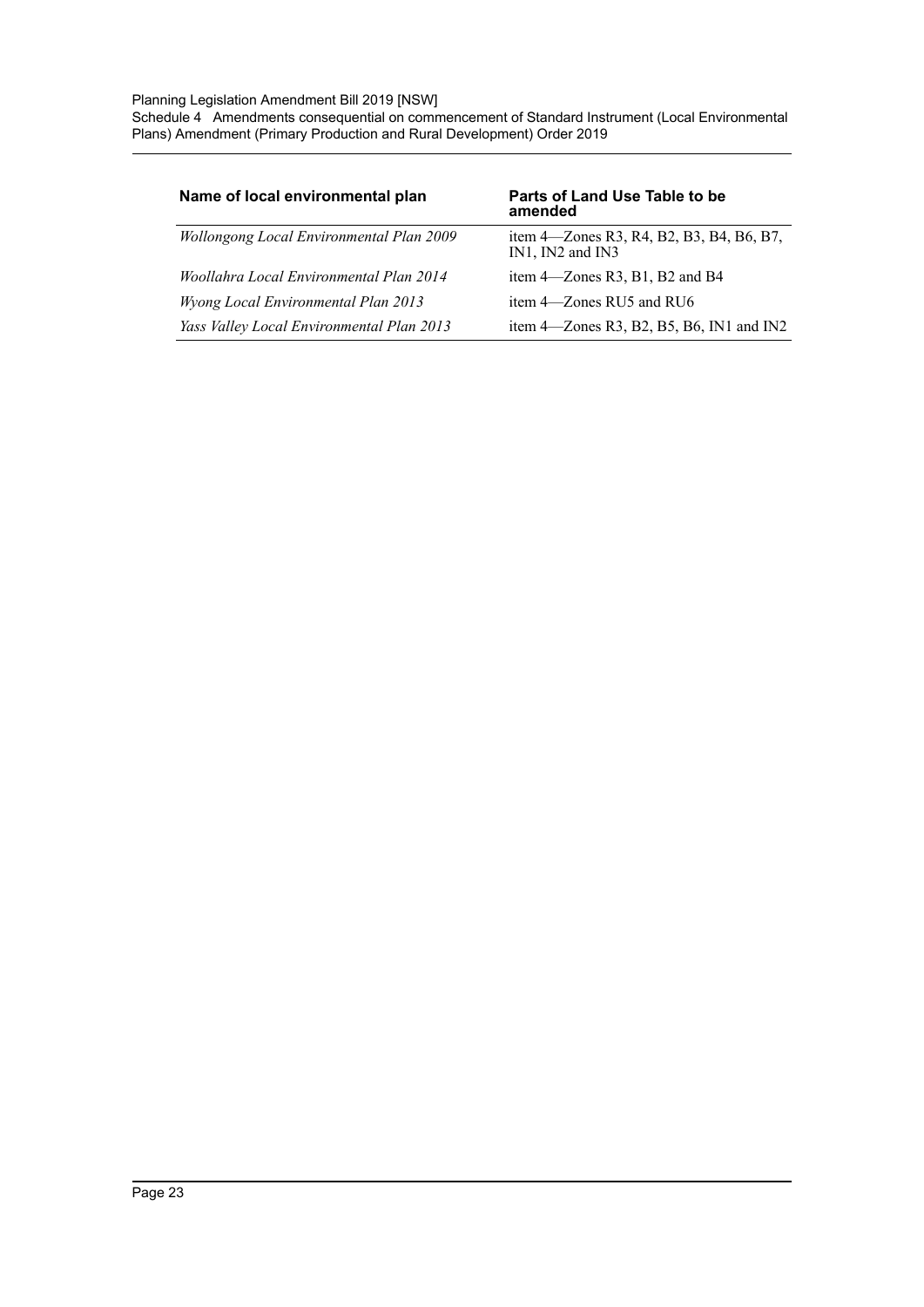<span id="page-27-0"></span>

|        | <b>Schedule 5</b><br>Miscellaneous amendments to instruments that<br>are generally in accordance with standard<br>instrument                                                                                                                                                          | 1<br>$\overline{a}$<br>3 |
|--------|---------------------------------------------------------------------------------------------------------------------------------------------------------------------------------------------------------------------------------------------------------------------------------------|--------------------------|
| 5.1    | Sydney Local Environmental Plan (Glebe Affordable Housing Project)<br>2011                                                                                                                                                                                                            | 4<br>5                   |
| [1]    | <b>Clause 1.2 Aims of Plan</b><br>Omit "section 33A" from clause 1.2 (1). Insert instead "section 3.20".                                                                                                                                                                              | 6<br>7                   |
| $[2]$  | <b>Clause 1.7 Maps</b><br>Omit "Minister" wherever occurring in clause $1.7(1)(a)$ and (b).<br>Insert instead "local plan-making authority".                                                                                                                                          | 8<br>9<br>10             |
| $[3]$  | <b>Clause 1.9 Application of SEPPs</b><br>Omit "section 36" from clause 1.9 (1). Insert instead "section 3.28".                                                                                                                                                                       | 11<br>12                 |
| [4]    | <b>Clause 2.3 Zone objectives and Land Use Table</b><br>Omit "or, if applicable, Part 3A of the Act" from note 2.                                                                                                                                                                     | 13<br>14                 |
| [5]    | <b>Clause 3.1 Exempt development</b><br>Omit the note to the clause.                                                                                                                                                                                                                  | 15<br>16                 |
| [6]    | <b>Clause 3.2 Complying development</b><br>Omit "section 76A" from the note to the clause. Insert instead "section 4.2".                                                                                                                                                              | 17<br>18                 |
| [7]    | Clause 4.6 (4) (b) and (5)<br>Omit "Director-General" wherever occurring. Insert instead "Planning Secretary".                                                                                                                                                                        | 19<br>20                 |
| [8]    | <b>Clause 3.3 Environmentally sensitive areas excluded</b><br>Omit "Crown Lands Act 1989" from paragraph (i) of the definition of <i>environmentally</i><br>sensitive area for exempt or complying development in clause 3.3 (2).<br>Insert instead "Crown Land Management Act 2016". | 21<br>22<br>23<br>24     |
| [9]    | <b>Clause 5.1 Relevant acquisition authority</b><br>Omit "section 27" from clause 5.1 (1). Insert instead "section 3.15".                                                                                                                                                             | 25<br>26                 |
| $[10]$ | Clause 5.1 (2), table<br>Omit "section 8". Insert instead "section 2.5".                                                                                                                                                                                                              | 27<br>28                 |
| $[11]$ | Clause 5.2 Classification and reclassification of public land<br>Omit ", Crown reserves and commons" from the note to clause 5.2 (1).<br>Insert instead "and certain Crown land".                                                                                                     | 29<br>30<br>31           |
| $[12]$ | Clause 5.2 (5) (c)<br>Omit "Crown Lands Act 1989". Insert instead "Crown Land Management Act 2016".                                                                                                                                                                                   | 32<br>33                 |
| $[13]$ | <b>Dictionary</b><br>Omit "section $146(2)$ " from the note to the definition of <b>bush fire prone land</b> .                                                                                                                                                                        | 34<br>35                 |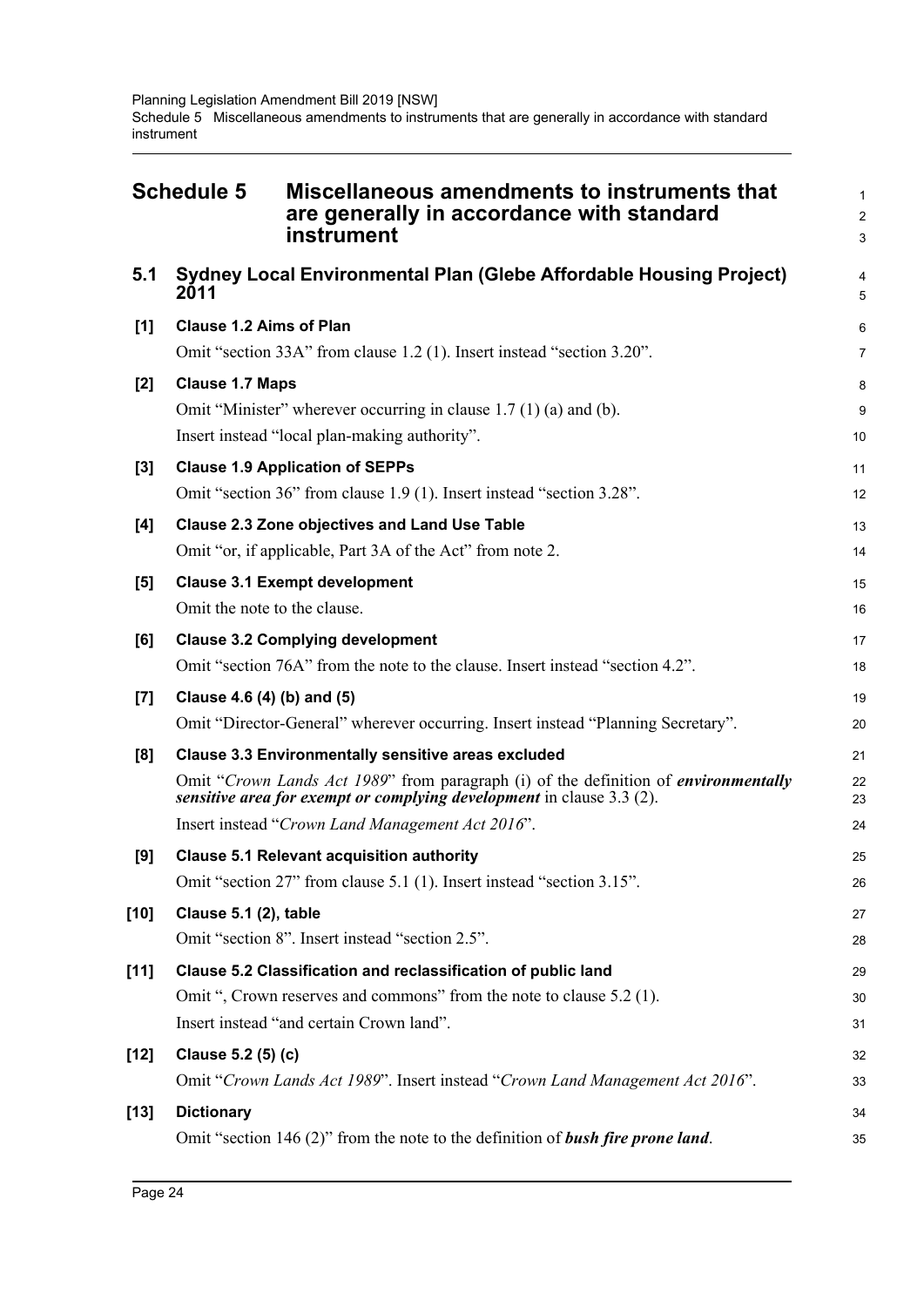Planning Legislation Amendment Bill 2019 [NSW] Schedule 5 Miscellaneous amendments to instruments that are generally in accordance with standard instrument

|        | Insert instead "section $10.3$ $(2)$ ".                                                                                                                             | 1              |
|--------|---------------------------------------------------------------------------------------------------------------------------------------------------------------------|----------------|
| $[14]$ | Dictionary, definition of "Crown reserve"                                                                                                                           | $\overline{a}$ |
|        | Omit the definition.                                                                                                                                                | 3              |
| $[15]$ | Dictionary, definition of "public land", note                                                                                                                       | 4              |
|        | Omit the note.                                                                                                                                                      | 5              |
| 5.2    | <b>Sydney Local Environmental Plan (Green Square Town Centre) 2013</b>                                                                                              | 6              |
| [1]    | <b>Clause 1.2 Aims of Plan</b>                                                                                                                                      | $\overline{7}$ |
|        | Omit "section 33A" from clause 1.2 (1). Insert instead "section 3.20".                                                                                              | 8              |
| $[2]$  | <b>Clause 1.7 Maps</b>                                                                                                                                              | 9              |
|        | Omit "Minister" wherever occurring in clause 1.7 (1) (a) and (b).                                                                                                   | 10             |
|        | Insert instead "local plan-making authority".                                                                                                                       | 11             |
| $[3]$  | <b>Clause 1.9 Application of SEPPs</b>                                                                                                                              | 12             |
|        | Omit "section 36" from clause 1.9 (1). Insert instead "section 3.28".                                                                                               | 13             |
| [4]    | <b>Clause 2.3 Zone objectives and Land Use Table</b>                                                                                                                | 14             |
|        | Omit "or, if applicable, Part 3A of the Act" from note 2.                                                                                                           | 15             |
| [5]    | <b>Clause 3.1 Exempt development</b>                                                                                                                                | 16             |
|        | Omit the note to the clause.                                                                                                                                        | 17             |
| [6]    | <b>Clause 3.2 Complying development</b>                                                                                                                             | 18             |
|        | Omit "section 76A" from the note to the clause. Insert instead "section 4.2".                                                                                       | 19             |
| $[7]$  | Clause 4.6 (4) (b) and (5)                                                                                                                                          | 20             |
|        | Omit "Director-General" wherever occurring. Insert instead "Planning Secretary".                                                                                    | 21             |
| [8]    | <b>Clause 3.3 Environmentally sensitive areas excluded</b>                                                                                                          | 22             |
|        | Omit "Crown Lands Act 1989" from paragraph (i) of the definition of <i>environmentally</i><br>sensitive area for exempt or complying development in clause 3.3 (2). | 23<br>24       |
|        | Insert instead "Crown Land Management Act 2016".                                                                                                                    | 25             |
| [9]    | <b>Clause 5.1 Relevant acquisition authority</b>                                                                                                                    | 26             |
|        | Omit "section 27" from clause 5.1 (1). Insert instead "section 3.15".                                                                                               | 27             |
| $[10]$ | Clause 5.1 (2), table                                                                                                                                               | 28             |
|        | Omit "section 8". Insert instead "section 2.5".                                                                                                                     | 29             |
| $[11]$ | Clause 5.2 Classification and reclassification of public land                                                                                                       | 30             |
|        | Omit ", Crown reserves and commons" from the note to clause 5.2 (1).                                                                                                | 31             |
|        | Insert instead "and certain Crown land".                                                                                                                            | 32             |
| $[12]$ | Clause 5.2 (5) (c)                                                                                                                                                  | 33             |
|        | Omit "Crown Lands Act 1989". Insert instead "Crown Land Management Act 2016".                                                                                       | 34             |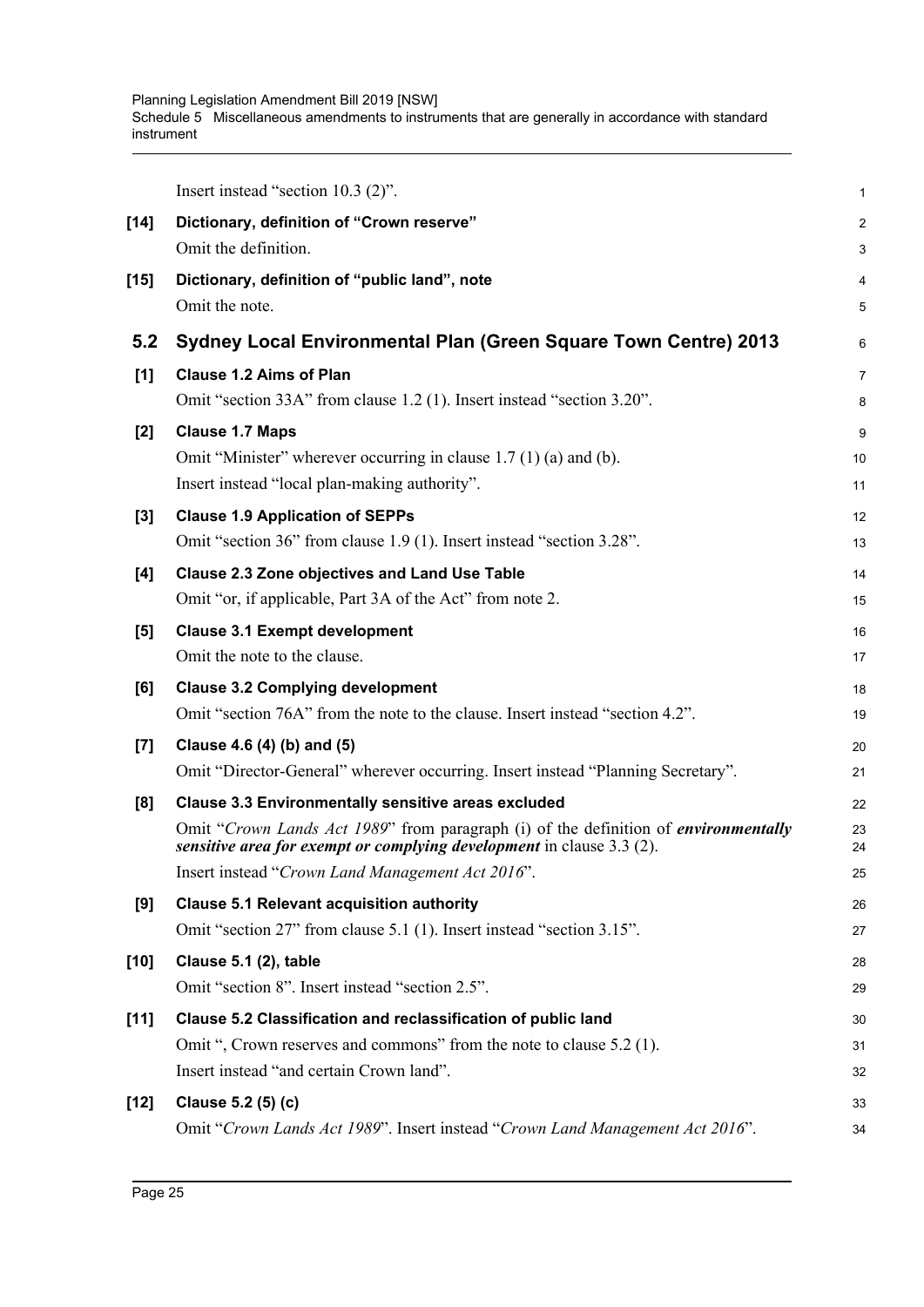Planning Legislation Amendment Bill 2019 [NSW] Schedule 5 Miscellaneous amendments to instruments that are generally in accordance with standard instrument

| $[13]$ | <b>Dictionary</b>                                                                                                                                            | $\mathbf{1}$            |
|--------|--------------------------------------------------------------------------------------------------------------------------------------------------------------|-------------------------|
|        | Omit "section 146 $(2)$ " from the note to the definition of <b>bush fire prone land</b> .                                                                   | $\overline{2}$          |
|        | Insert instead "section 10.3 (2)".                                                                                                                           | 3                       |
| $[14]$ | Dictionary, definition of "Crown reserve"                                                                                                                    | $\overline{\mathbf{4}}$ |
|        | Omit the definition.                                                                                                                                         | 5                       |
| $[15]$ | Dictionary, definition of "public land", note                                                                                                                | 6                       |
|        | Omit the note.                                                                                                                                               | $\overline{7}$          |
| 5.3    | Sydney Local Environmental Plan (Green Square Town Centre-Stage<br>2) 2013                                                                                   | 8<br>9                  |
| [1]    | <b>Clause 1.2 Aims of Plan</b>                                                                                                                               | 10                      |
|        | Omit "section 33A" from clause 1.2 (1). Insert instead "section 3.20".                                                                                       | 11                      |
| $[2]$  | <b>Clause 1.7 Maps</b>                                                                                                                                       | 12                      |
|        | Omit "Minister" wherever occurring in clause $1.7(1)(a)$ and (b).                                                                                            | 13                      |
|        | Insert instead "local plan-making authority".                                                                                                                | 14                      |
| $[3]$  | <b>Clause 1.9 Application of SEPPs</b>                                                                                                                       | 15                      |
|        | Omit "section 36" from clause 1.9 (1). Insert instead "section 3.28".                                                                                        | 16                      |
| [4]    | <b>Clause 2.3 Zone objectives and Land Use Table</b>                                                                                                         | 17                      |
|        | Omit "or, if applicable, Part 3A of the Act" from note 2.                                                                                                    | 18                      |
| [5]    | <b>Clause 3.1 Exempt development</b>                                                                                                                         | 19                      |
|        | Omit the note to the clause.                                                                                                                                 | 20                      |
| [6]    | <b>Clause 3.2 Complying development</b>                                                                                                                      | 21                      |
|        | Omit "section 76A" from the note to the clause. Insert instead "section 4.2".                                                                                | 22                      |
| $[7]$  | Clause 4.6 (4) (b) and (5)                                                                                                                                   | 23                      |
|        | Omit "Director-General" wherever occurring. Insert instead "Planning Secretary".                                                                             | 24                      |
| [8]    | <b>Clause 3.3 Environmentally sensitive areas excluded</b>                                                                                                   | 25                      |
|        | Omit "Crown Lands Act 1989" from paragraph (i) of the definition of environmentally<br>sensitive area for exempt or complying development in clause 3.3 (2). | 26<br>27                |
|        | Insert instead "Crown Land Management Act 2016".                                                                                                             | 28                      |
| [9]    | <b>Clause 5.1 Relevant acquisition authority</b>                                                                                                             | 29                      |
|        | Omit "section 27" from clause 5.1 (1). Insert instead "section 3.15".                                                                                        | 30                      |
| $[10]$ | Clause 5.1 (2), table                                                                                                                                        | 31                      |
|        | Omit "section 8". Insert instead "section 2.5".                                                                                                              | 32                      |
| $[11]$ | Clause 5.2 Classification and reclassification of public land                                                                                                | 33                      |
|        | Omit ", Crown reserves and commons" from the note to clause 5.2 (1).                                                                                         | 34                      |
|        | Insert instead "and certain Crown land".                                                                                                                     | 35                      |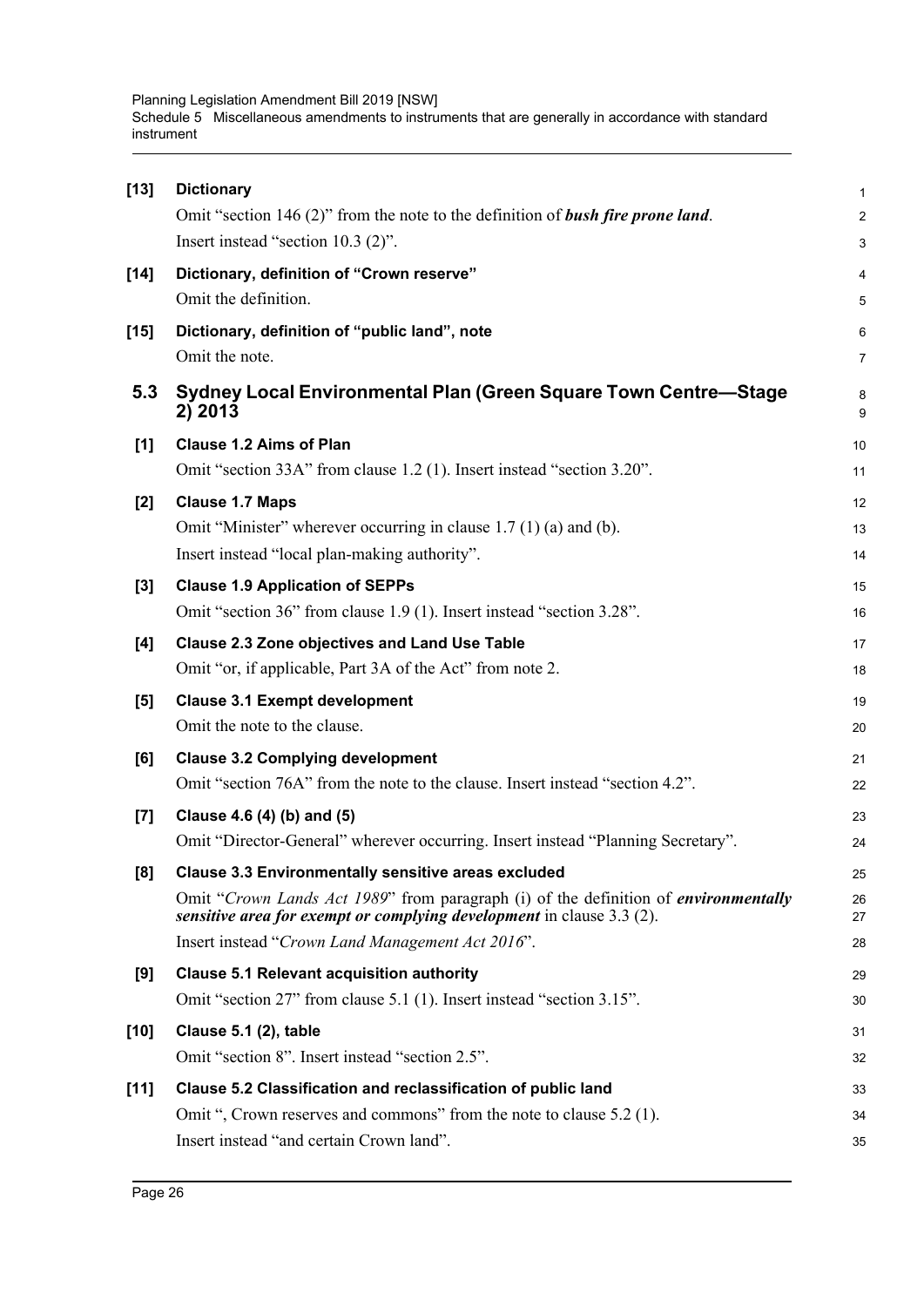Planning Legislation Amendment Bill 2019 [NSW] Schedule 5 Miscellaneous amendments to instruments that are generally in accordance with standard instrument

| $[12]$ | Clause 5.2 (5) (c)                                                              |                |
|--------|---------------------------------------------------------------------------------|----------------|
|        | Omit "Crown Lands Act 1989". Insert instead "Crown Land Management Act 2016".   | $\overline{2}$ |
| $[13]$ | <b>Dictionary</b>                                                               | 3              |
|        | Omit "section 146 (2)" from the note to the definition of bush fire prone land. | 4              |
|        | Insert instead "section $10.3$ (2)".                                            | 5              |
| [14]   | Dictionary, definition of "Crown reserve"                                       | 6              |
|        | Omit the definition.                                                            | 7              |
| $[15]$ | Dictionary, definition of "public land", note                                   | 8              |
|        | Omit the note.                                                                  | 9              |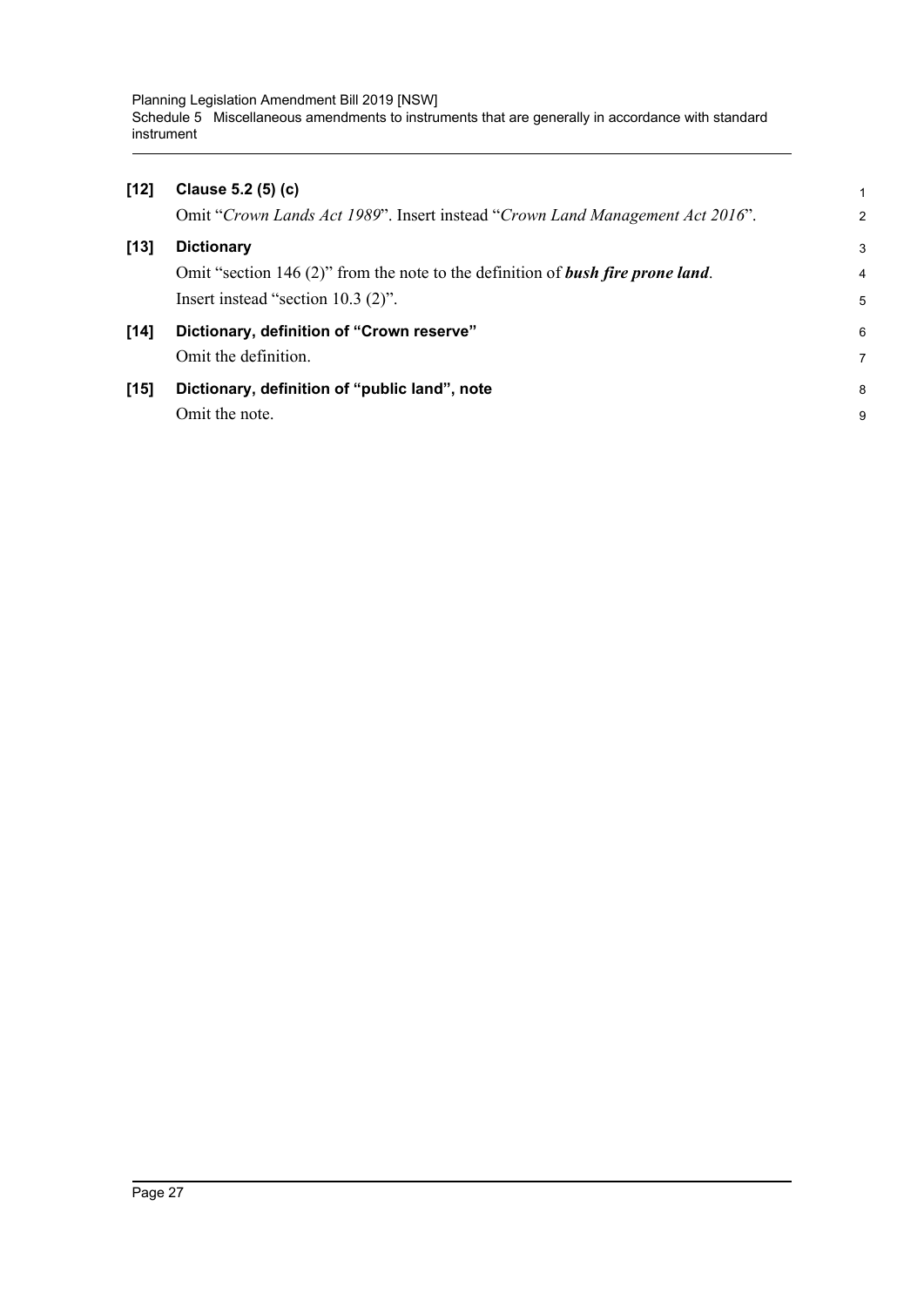<span id="page-31-0"></span>

| <b>Schedule 6</b> |  | <b>Miscellaneous amendments to standardised</b><br>provisions of environmental planning<br>instruments                                                                                                                                                                                                           | 1<br>$\overline{c}$<br>3 |
|-------------------|--|------------------------------------------------------------------------------------------------------------------------------------------------------------------------------------------------------------------------------------------------------------------------------------------------------------------|--------------------------|
| [1]               |  | Amendment of note to clause 1.8A (1)                                                                                                                                                                                                                                                                             | 4                        |
|                   |  | Omit "Division 4B of Part 3" wherever occurring in the note to clause 1.8A (1) in each of<br>the following and insert instead "Division 3.5":<br>each prescribed local environmental plan,                                                                                                                       | 5<br>6<br>7              |
|                   |  | Sydney Local Environmental Plan (Glebe Affordable Housing Project) 2011.                                                                                                                                                                                                                                         | 8                        |
| $[2]$             |  | Amendment of clause 1.9A (2) (b)                                                                                                                                                                                                                                                                                 | 9                        |
|                   |  | Omit "to any prescribed instrument within the meaning of section 183A of the Crown<br>Lands Act 1989, or" wherever occurring in clause 1.9A (2) (b) in each of the following and<br>insert instead "to any relevant instrument within the meaning of section 13.4 of the Crown<br>Land Management Act 2016, or": | 10<br>11<br>12<br>13     |
|                   |  | each prescribed local environmental plan,                                                                                                                                                                                                                                                                        | 14                       |
|                   |  | Forbes Local Environmental Plan 2013,                                                                                                                                                                                                                                                                            | 15                       |
|                   |  | Goulburn Mulwaree Environmental Plan 2009,                                                                                                                                                                                                                                                                       | 16                       |
|                   |  | Greater Hume Local Environmental Plan 2012,                                                                                                                                                                                                                                                                      | 17                       |
|                   |  | Greater Taree Local Environmental Plan 2010,                                                                                                                                                                                                                                                                     | 18                       |
|                   |  | Lake Macquarie Local Environmental Plan 2014,                                                                                                                                                                                                                                                                    | 19                       |
|                   |  | Lane Cove Local Environmental Plan 2009,                                                                                                                                                                                                                                                                         | 20                       |
|                   |  | Liverpool Local Environmental Plan 2008,                                                                                                                                                                                                                                                                         | 21                       |
|                   |  | Muswellbrook Local Environmental Plan 2009,                                                                                                                                                                                                                                                                      | 22                       |
|                   |  | Ryde Local Environmental Plan 2010,                                                                                                                                                                                                                                                                              | 23                       |
|                   |  | Shoalhaven Local Environmental Plan (Jerberra Estate) 2014,                                                                                                                                                                                                                                                      | 24                       |
|                   |  | Sydney Local Environmental Plan 2012,                                                                                                                                                                                                                                                                            | 25                       |
|                   |  | Sydney Local Environmental Plan (Harold Park) 2011,                                                                                                                                                                                                                                                              | 26                       |
|                   |  | Wagga Wagga Local Environmental Plan 2010,                                                                                                                                                                                                                                                                       | 27                       |
|                   |  | <b>Wollongong Local Environmental Plan 2009,</b>                                                                                                                                                                                                                                                                 | 28                       |
|                   |  | Wyong Local Environmental Plan 2013.                                                                                                                                                                                                                                                                             | 29                       |
| $[3]$             |  | Amendment of clause 1.9A (2) (g)                                                                                                                                                                                                                                                                                 | 30                       |
|                   |  | Omit "Division 6 of Part 4" wherever occurring in clause 1.9A (2) (g) in each of the<br>following and insert instead "Subdivision 2 of Division 7.1":                                                                                                                                                            | 31<br>32                 |
|                   |  | each prescribed local environmental plan,                                                                                                                                                                                                                                                                        | 33                       |
|                   |  | Forbes Local Environmental Plan 2013,                                                                                                                                                                                                                                                                            | 34                       |
|                   |  | Greater Hume Local Environmental Plan 2012,                                                                                                                                                                                                                                                                      | 35                       |
|                   |  | Greater Taree Local Environmental Plan 2010,                                                                                                                                                                                                                                                                     | 36                       |
|                   |  | Lake Macquarie Local Environmental Plan 2014,                                                                                                                                                                                                                                                                    | 37                       |
|                   |  | Lane Cove Local Environmental Plan 2009,                                                                                                                                                                                                                                                                         | 38                       |
|                   |  | Muswellbrook Local Environmental Plan 2009,                                                                                                                                                                                                                                                                      | 39                       |
|                   |  | Ryde Local Environmental Plan 2010,                                                                                                                                                                                                                                                                              | 40                       |
|                   |  | Shoalhaven Local Environmental Plan (Jerberra Estate) 2014,                                                                                                                                                                                                                                                      | 41                       |
|                   |  |                                                                                                                                                                                                                                                                                                                  |                          |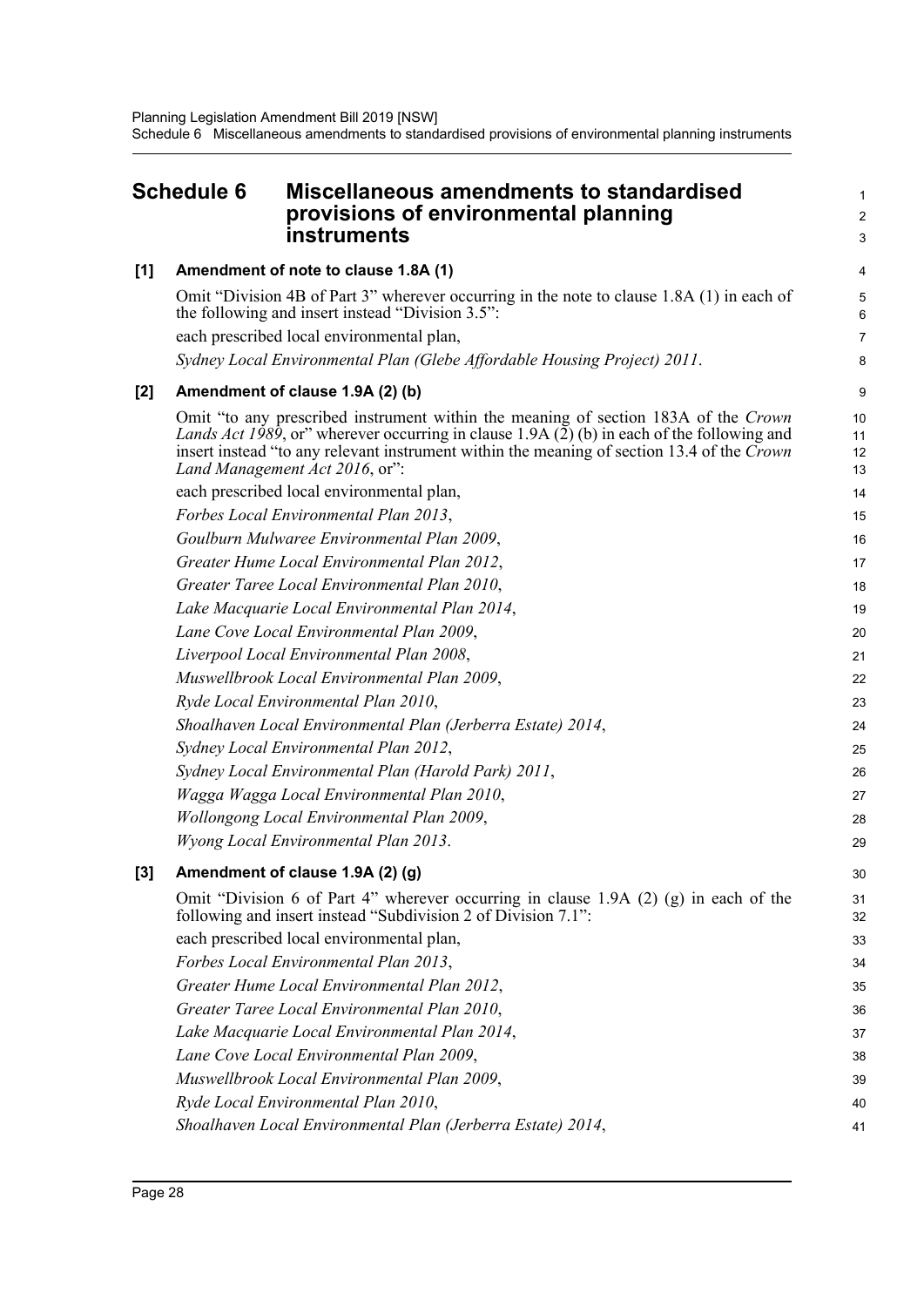|     | Sydney Local Environmental Plan 2012,                                                                                  | 1              |
|-----|------------------------------------------------------------------------------------------------------------------------|----------------|
|     | Sydney Local Environmental Plan (Harold Park) 2011,                                                                    | $\overline{c}$ |
|     | Wagga Wagga Local Environmental Plan 2010,                                                                             | 3              |
|     | Wollongong Local Environmental Plan 2009,                                                                              | 4              |
|     | <b>Wyong Local Environmental Plan 2013.</b>                                                                            | 5              |
| [4] | Amendment of clause 1.9A (4)                                                                                           | 6              |
|     | Omit "section 28" wherever occurring in clause 1.9A (4) in each of the following and insert<br>instead "section 3.16": | 7<br>8         |
|     | each prescribed local environmental plan,                                                                              | 9              |
|     | Forbes Local Environmental Plan 2013,                                                                                  | 10             |
|     | Goulburn Mulwaree Environmental Plan 2009,                                                                             | 11             |
|     | Greater Hume Local Environmental Plan 2012,                                                                            | 12             |
|     | Greater Taree Local Environmental Plan 2010,                                                                           | 13             |
|     | Lake Macquarie Local Environmental Plan 2014,                                                                          | 14             |
|     | Lane Cove Local Environmental Plan 2009,                                                                               | 15             |
|     | Liverpool Local Environmental Plan 2008,                                                                               | 16             |
|     | Muswellbrook Local Environmental Plan 2009,                                                                            | 17             |
|     | Shoalhaven Local Environmental Plan (Jerberra Estate) 2014,                                                            | 18             |
|     | Sydney Local Environmental Plan 2012,                                                                                  | 19             |
|     | Sydney Local Environmental Plan (Harold Park) 2011,                                                                    | 20             |
|     | Wagga Wagga Local Environmental Plan 2010,                                                                             | 21             |
|     | Wollongong Local Environmental Plan 2009,                                                                              | 22             |
|     | <b>Wyong Local Environmental Plan 2013.</b>                                                                            | 23             |
| [5] | Amendment of clause 6.1 (4)                                                                                            | 24             |
|     | Omit "section 93C" wherever occurring in clause 6.1 (4) in each of the following and insert<br>instead "section 7.1":  | 25<br>26       |
|     | Albury Local Environmental Plan 2010,                                                                                  | 27             |
|     | Ballina Local Environmental Plan 2012,                                                                                 | 28             |
|     | Bellingen Local Environmental Plan 2010,                                                                               | 29             |
|     | Blacktown Local Environmental Plan 2015,                                                                               | 30             |
|     | Bogan Local Environmental Plan 2011,                                                                                   | 31             |
|     | Camden Local Environmental Plan 2010,                                                                                  | 32             |
|     | Campbelltown Local Environmental Plan 2015,                                                                            | 33             |
|     | Cessnock Local Environmental Plan 2011,                                                                                | 34             |
|     | Clarence Valley Local Environmental Plan 2011,                                                                         | 35             |
|     | Coffs Harbour Local Environmental Plan 2013,                                                                           | 36             |
|     | Corowa Local Environmental Plan 2012,                                                                                  | 37             |
|     | Cowra Local Environmental Plan 2012,                                                                                   | 38             |
|     | Dubbo Local Environmental Plan 2011,                                                                                   | 39             |
|     | Forbes Local Environmental Plan 2013,                                                                                  | 40             |
|     | Gilgandra Local Environmental Plan 2011,                                                                               | 41             |
|     |                                                                                                                        |                |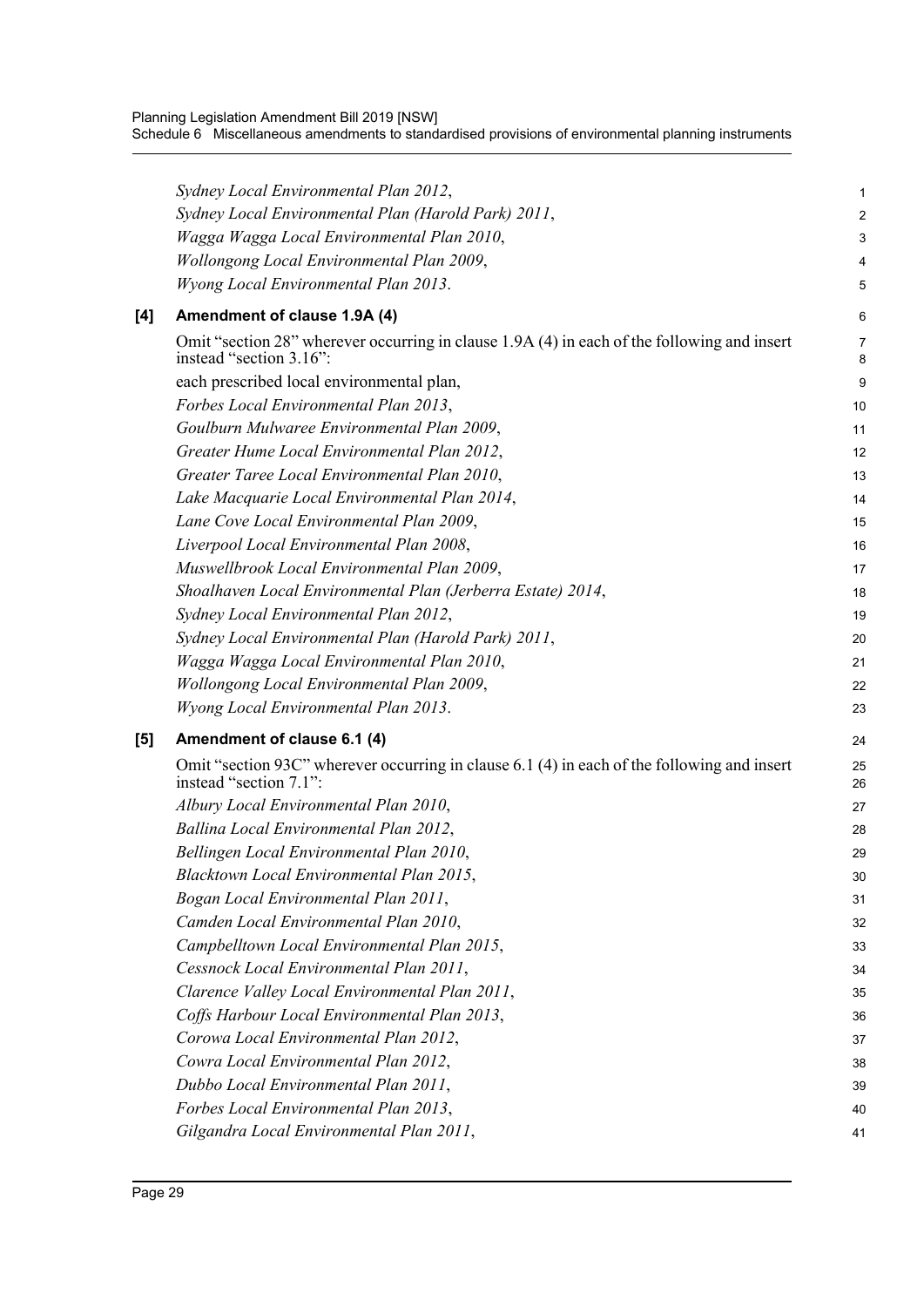|     | Glen Innes Severn Local Environmental Plan 2012,                                  | 1              |
|-----|-----------------------------------------------------------------------------------|----------------|
|     | Gosford Local Environmental Plan 2014,                                            | $\overline{a}$ |
|     | Great Lakes Local Environmental Plan 2014,                                        | 3              |
|     | Greater Taree Local Environmental Plan 2010,                                      | 4              |
|     | Griffith Local Environmental Plan 2014,                                           | 5              |
|     | Kempsey Local Environmental Plan 2013,                                            | 6              |
|     | Lithgow Local Environmental Plan 2014,                                            | 7              |
|     | Maitland Local Environmental Plan 2011,                                           | 8              |
|     | Moree Plains Local Environmental Plan 2011,                                       | 9              |
|     | Murray Local Environmental Plan 2011,                                             | 10             |
|     | Muswellbrook Local Environmental Plan 2009,                                       | 11             |
|     | Nambucca Local Environmental Plan 2010,                                           | 12             |
|     | Orange Local Environmental Plan 2011,                                             | 13             |
|     | Penrith Local Environmental Plan 2010,                                            | 14             |
|     | Port Macquarie-Hastings Local Environmental Plan 2011,                            | 15             |
|     | Port Stephens Local Environmental Plan 2013,                                      | 16             |
|     | Queanbeyan Local Environmental Plan 2012,                                         | 17             |
|     | Queanbeyan Local Environmental Plan (South Jerrabomberra) 2012,                   | 18             |
|     | Shoalhaven Local Environmental Plan 2014,                                         | 19             |
|     | Singleton Local Environmental Plan 2013,                                          | 20             |
|     | Tamworth Regional Local Environmental Plan 2010,                                  | 21             |
|     | The Hills Local Environmental Plan 2012,                                          | 22             |
|     | Tweed Local Environmental Plan 2014,                                              | 23             |
|     | Wentworth Local Environmental Plan 2011,                                          | 24             |
|     | Wingecarribee Local Environmental Plan 2010,                                      | 25             |
|     | <b>Wollondilly Local Environmental Plan 2011,</b>                                 | 26             |
|     | <b>Wollongong Local Environmental Plan 2009.</b>                                  | 27             |
| [6] | Definition of "prescribed local environmental plan"                               | 28             |
|     | In this Schedule, <i>prescribed local environmental plan</i> means the following: | 29             |
|     | Albury Local Environmental Plan 2010,                                             | 30             |
|     | Armidale Dumaresq Local Environmental Plan 2012,                                  | 31             |
|     | Ashfield Local Environmental Plan 2013,                                           | 32             |
|     | Auburn Local Environmental Plan 2010,                                             | 33             |
|     | Ballina Local Environmental Plan 2012,                                            | 34             |
|     | Balranald Local Environmental Plan 2010,                                          | 35             |
|     | Bankstown Local Environmental Plan 2015,                                          | 36             |
|     | Bathurst Regional Local Environmental Plan 2014,                                  | 37             |
|     | Bega Valley Local Environmental Plan 2013,                                        | 38             |
|     | Bellingen Local Environmental Plan 2010,                                          | 39             |
|     | Berrigan Local Environmental Plan 2013,                                           | 40             |
|     | Blacktown Local Environmental Plan 2015,                                          | 41             |
|     |                                                                                   |                |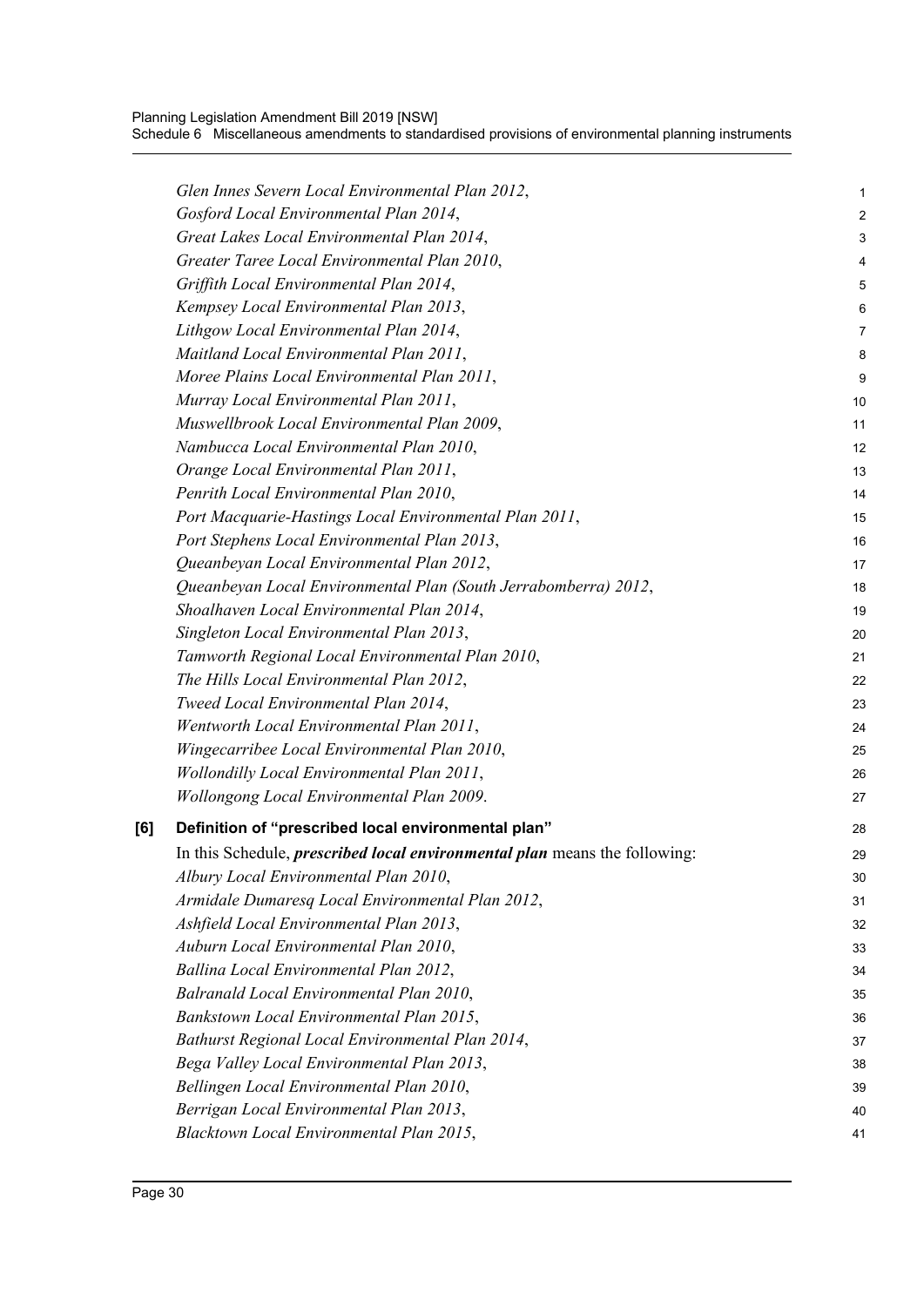| Bland Local Environmental Plan 2011,             | 1  |
|--------------------------------------------------|----|
| Blayney Local Environmental Plan 2012,           | 2  |
| Blue Mountains Local Environmental Plan 2015,    | 3  |
| Bogan Local Environmental Plan 2011,             | 4  |
| Bombala Local Environmental Plan 2012,           | 5  |
| Boorowa Local Environmental Plan 2012,           | 6  |
| Botany Bay Local Environmental Plan 2013,        | 7  |
| Bourke Local Environmental Plan 2012,            | 8  |
| Brewarrina Local Environmental Plan 2012,        | 9  |
| Broken Hill Local Environmental Plan 2013,       | 10 |
| Burwood Local Environmental Plan 2012,           | 11 |
| Byron Local Environmental Plan 2014,             | 12 |
| Cabonne Local Environmental Plan 2012,           | 13 |
| Camden Local Environmental Plan 2010,            | 14 |
| Campbelltown Local Environmental Plan 2015,      | 15 |
| Canada Bay Local Environmental Plan 2013,        | 16 |
| Canterbury Local Environmental Plan 2012,        | 17 |
| Carrathool Local Environmental Plan 2012,        | 18 |
| Central Darling Local Environmental Plan 2012,   | 19 |
| Cessnock Local Environmental Plan 2011,          | 20 |
| Clarence Valley Local Environmental Plan 2011,   | 21 |
| Cobar Local Environmental Plan 2012,             | 22 |
| Coffs Harbour Local Environmental Plan 2013,     | 23 |
| Conargo Local Environmental Plan 2013,           | 24 |
| Coolamon Local Environmental Plan 2011,          | 25 |
| Cooma-Monaro Local Environmental Plan 2013,      | 26 |
| Coonamble Local Environmental Plan 2011,         | 27 |
| Cootamundra Local Environmental Plan 2013,       | 28 |
| Corowa Local Environmental Plan 2012,            | 29 |
| Cowra Local Environmental Plan 2012,             | 30 |
| Deniliquin Local Environmental Plan 2013,        | 31 |
| Dubbo Local Environmental Plan 2011,             | 32 |
| Dungog Local Environmental Plan 2014,            | 33 |
| Eurobodalla Local Environmental Plan 2012,       | 34 |
| Fairfield Local Environmental Plan 2013,         | 35 |
| Gilgandra Local Environmental Plan 2011,         | 36 |
| Glen Innes Severn Local Environmental Plan 2012, | 37 |
| Gloucester Local Environmental Plan 2010,        | 38 |
| Gosford Local Environmental Plan 2014,           | 39 |
| Great Lakes Local Environmental Plan 2014,       | 40 |
| Griffith Local Environmental Plan 2014,          | 41 |
|                                                  |    |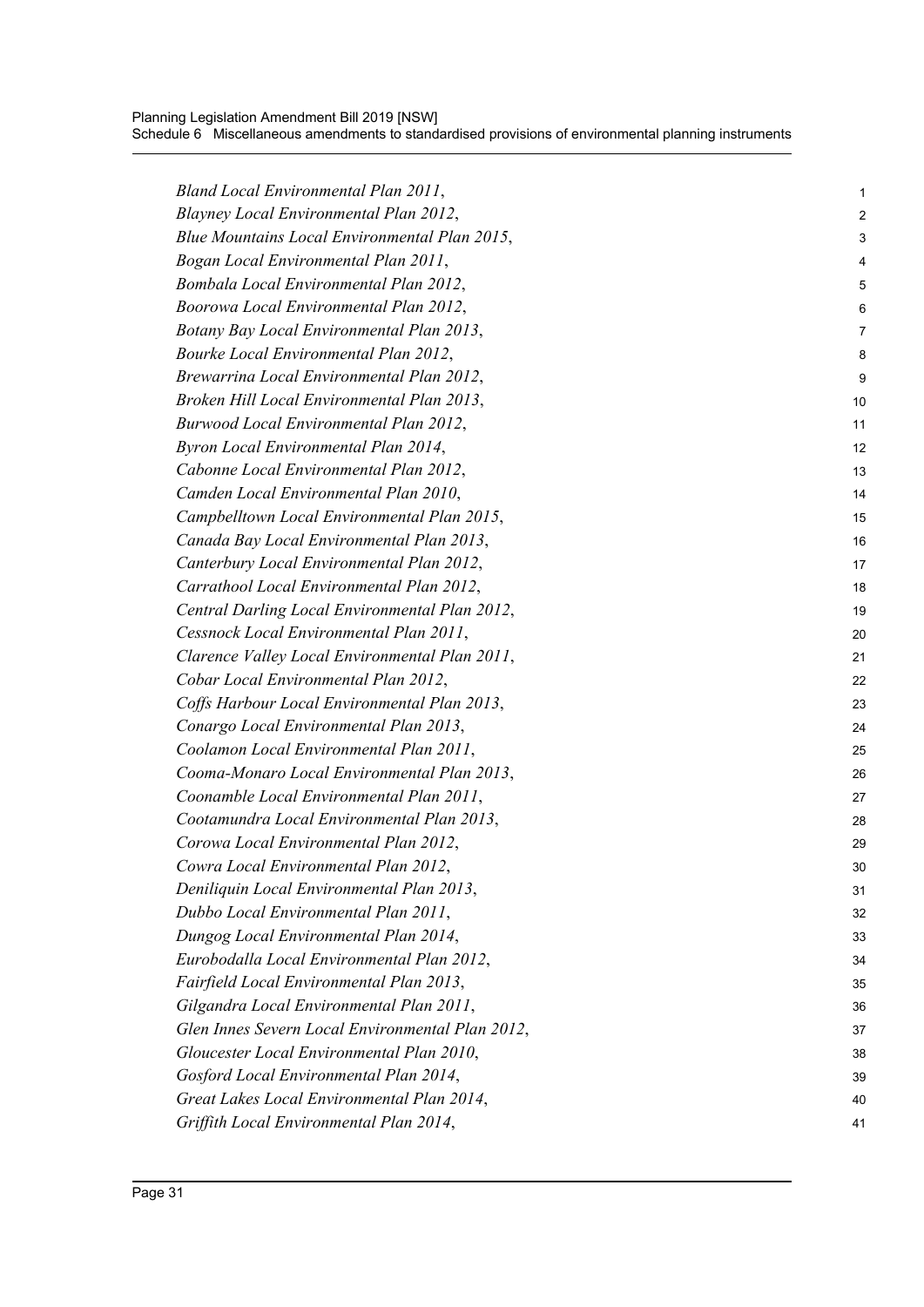| Gundagai Local Environmental Plan 2011,                    | 1              |
|------------------------------------------------------------|----------------|
| Gunnedah Local Environmental Plan 2012,                    | 2              |
| Guyra Local Environmental Plan 2012,                       | 3              |
| Gwydir Local Environmental Plan 2013,                      | 4              |
| Harden Local Environmental Plan 2011,                      | 5              |
| Hawkesbury Local Environmental Plan 2012,                  | 6              |
| Hay Local Environmental Plan 2011,                         | $\overline{7}$ |
| Holroyd Local Environmental Plan 2013,                     | 8              |
| Hornsby Local Environmental Plan 2013,                     | 9              |
| Hunters Hill Local Environmental Plan 2012,                | 10             |
| Hurstville Local Environmental Plan 2012,                  | 11             |
| <b>Inverell Local Environmental Plan 2012,</b>             | 12             |
| Jerilderie Local Environmental Plan 2012,                  | 13             |
| Junee Local Environmental Plan 2012,                       | 14             |
| Kempsey Local Environmental Plan 2013,                     | 15             |
| Kiama Local Environmental Plan 2011,                       | 16             |
| Kogarah Local Environmental Plan 2012,                     | 17             |
| Ku-ring-gai Local Environmental Plan 2015,                 | 18             |
| Ku-ring-gai Local Environmental Plan (Local Centres) 2012, | 19             |
| Kyogle Local Environmental Plan 2012,                      | 20             |
| Lachlan Local Environmental Plan 2013,                     | 21             |
| Leeton Local Environmental Plan 2014,                      | 22             |
| Leichhardt Local Environmental Plan 2013,                  | 23             |
| Lismore Local Environmental Plan 2012,                     | 24             |
| Lithgow Local Environmental Plan 2014,                     | 25             |
| Liverpool Plains Local Environmental Plan 2011,            | 26             |
| Lockhart Local Environmental Plan 2012,                    | 27             |
| Maitland Local Environmental Plan 2011,                    | 28             |
| Manly Local Environmental Plan 2013,                       | 29             |
| Marrickville Local Environmental Plan 2011,                | 30             |
| Mid-Western Regional Local Environmental Plan 2012,        | 31             |
| Moree Plains Local Environmental Plan 2011,                | 32             |
| Mosman Local Environmental Plan 2012,                      | 33             |
| Murray Local Environmental Plan 2011,                      | 34             |
| Murrumbidgee Local Environmental Plan 2013,                | 35             |
| Nambucca Local Environmental Plan 2010,                    | 36             |
| Narrabri Local Environmental Plan 2012,                    | 37             |
| Narrandera Local Environmental Plan 2013,                  |                |
| Narromine Local Environmental Plan 2011,                   | 38<br>39       |
|                                                            |                |
| Newcastle Local Environmental Plan 2012,                   | 40             |
| North Sydney Local Environmental Plan 2013,                | 41             |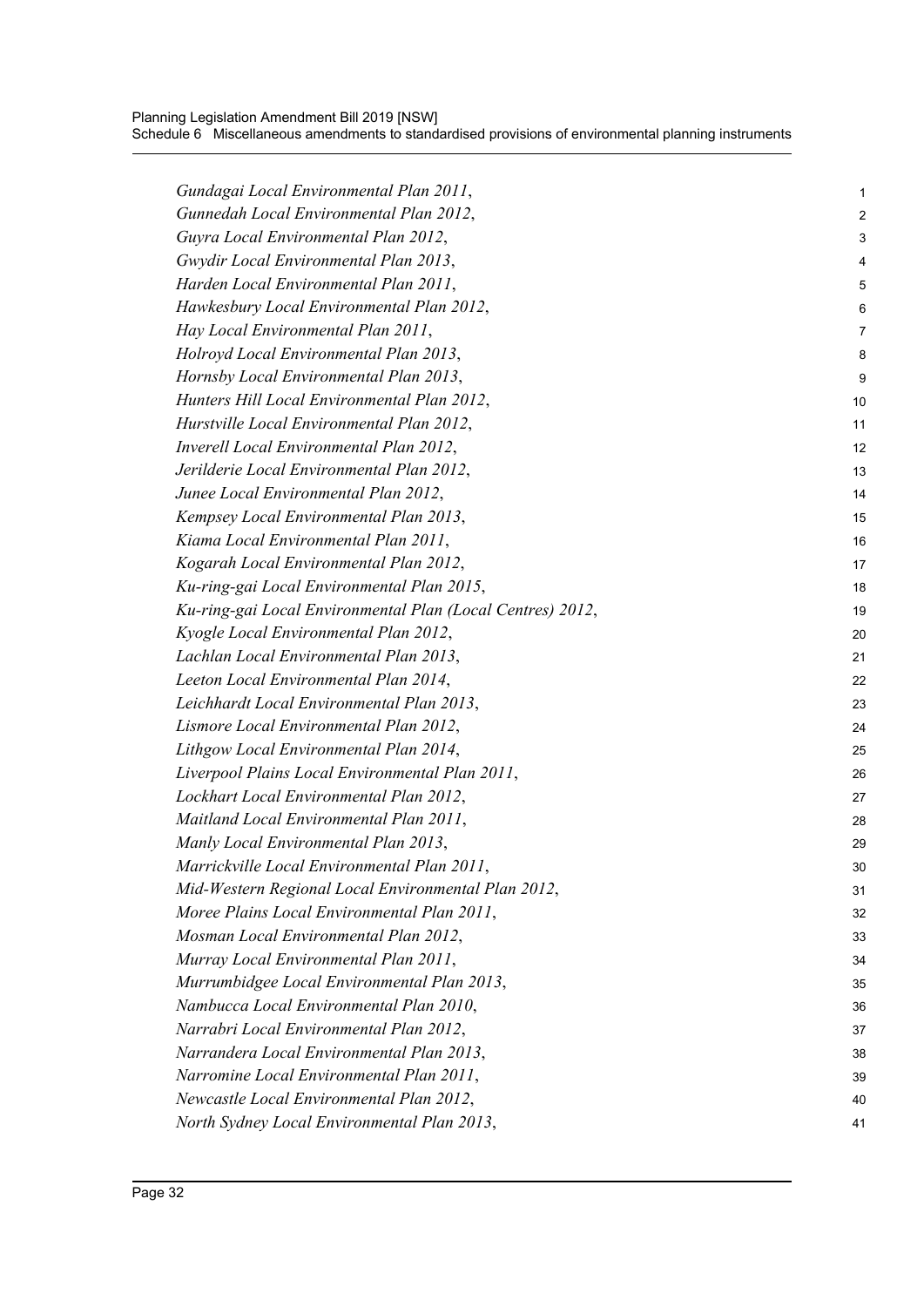Planning Legislation Amendment Bill 2019 [NSW] Schedule 6 Miscellaneous amendments to standardised provisions of environmental planning instruments

| Oberon Local Environmental Plan 2013,                                    | 1  |
|--------------------------------------------------------------------------|----|
| Orange Local Environmental Plan 2011,                                    | 2  |
| Palerang Local Environmental Plan 2014,                                  | 3  |
| Parkes Local Environmental Plan 2012,                                    | 4  |
| Parramatta Local Environmental Plan 2011,                                | 5  |
| Penrith Local Environmental Plan 2010,                                   | 6  |
| Pittwater Local Environmental Plan 2014,                                 | 7  |
| Port Macquarie-Hastings Local Environmental Plan 2011,                   | 8  |
| Port Stephens Local Environmental Plan 2013,                             | 9  |
| Queanbeyan Local Environmental Plan 2012,                                | 10 |
| Queanbeyan Local Environmental Plan (South Jerrabomberra) 2012,          | 11 |
| Randwick Local Environmental Plan 2012,                                  | 12 |
| Richmond Valley Local Environmental Plan 2012,                           | 13 |
| Rockdale Local Environmental Plan 2011,                                  | 14 |
| Ryde Local Environmental Plan 2014,                                      | 15 |
| Shellharbour Local Environmental Plan 2013,                              | 16 |
| Shoalhaven Local Environmental Plan 2014,                                | 17 |
| Singleton Local Environmental Plan 2013,                                 | 18 |
| Snowy River Local Environmental Plan 2013,                               | 19 |
| Strathfield Local Environmental Plan 2012,                               | 20 |
| Sutherland Shire Local Environmental Plan 2015,                          | 21 |
| Sydney Local Environmental Plan (Green Square Town Centre) 2013,         | 22 |
| Sydney Local Environmental Plan (Green Square Town Centre-Stage 2) 2013, | 23 |
| Tamworth Regional Local Environmental Plan 2010,                         | 24 |
| Temora Local Environmental Plan 2010,                                    | 25 |
| Tenterfield Local Environmental Plan 2013,                               | 26 |
| The Hills Local Environmental Plan 2012,                                 | 27 |
| Tumbarumba Local Environmental Plan 2010,                                | 28 |
| Tumut Local Environmental Plan 2012,                                     | 29 |
| Tweed City Centre Local Environmental Plan 2012,                         | 30 |
| Tweed Local Environmental Plan 2014,                                     | 31 |
| Upper Hunter Local Environmental Plan 2013,                              | 32 |
| Upper Lachlan Local Environmental Plan 2010,                             | 33 |
| Uralla Local Environmental Plan 2012,                                    | 34 |
| Urana Local Environmental Plan 2011,                                     | 35 |
| Wakool Local Environmental Plan 2013,                                    | 36 |
| Walcha Local Environmental Plan 2012,                                    | 37 |
| <b>Walgett Local Environmental Plan 2013,</b>                            | 38 |
| Warren Local Environmental Plan 2012,                                    | 39 |
| Warringah Local Environmental Plan 2011,                                 | 40 |
| Warrumbungle Local Environmental Plan 2013,                              | 41 |
|                                                                          |    |